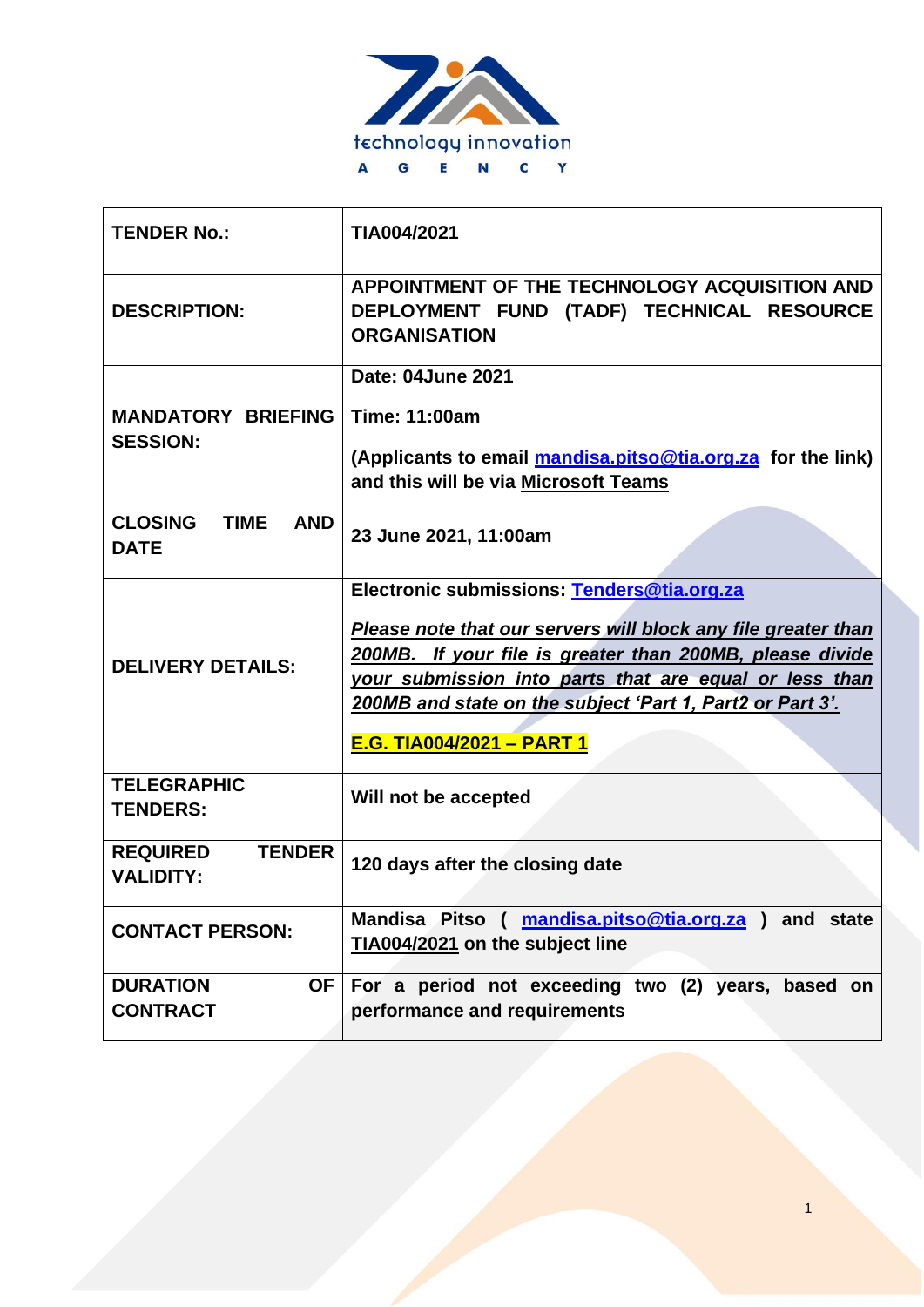

### **TERMS OF REFERENCE**

# **APPOINTMENT OF THE TECHNOLOGY ACQUISITION AND DEPLOYMENT FUND (TADF) TECHNICAL RESOURCE ORGANISATION**

### **1. INTRODUCTION**

The White Paper on Science, Technology and Innovation policy intent 4.5 (use of public procurement as a vehicle to further innovation) and 4.13 (strengthen government's role as an enabler of innovation). These policy intents allude that strategies should be developed to ensure that government is the first customer when it comes to using locally developed technologies. The policy further reinforces a Cabinet decision that the DSI should explore and implement policy instruments and strategies to enable the exploitation and uptake of locally developed technologies to improve service delivery and enable transitioning to knowledge economy.

Government's infrastructure build programme is one example where locally developed technologies could be supported and tested. However, a supportive legislative environment is required to ensure the success of new industry development efforts through use of locally produced technology products e.g. in the fields of medical devices, ICT and environmental technologies. All of this depends on the government's procurement processes being open to innovation and products from technology SMME's and local innovators.

In order to create an open and responsive policy environment to realise these objectives, the DSI has instituted a Technology Acquisition and Deployment Fund as a policy instrument which is part of the broader strategy to support the deployment and commercialization of locally developed technologies.

The Technology Acquisition and Deployment Fund (TADF) is a funding instrument intended to promote and enable the first-time acquisition and deployment of locally developed technology solutions by government through facilitating the Acquisition and Deployment process and market entry. This instrument also promotes the uptake of local technology products and innovations mainly by the public sector i.e. government departments, municipalities and public entities. It is believed that such acquisition will encourage long term off take agreements between the technology developer and the user/ client department. It also envisaged that the acquisition process will provide opportunities for exploitation of local innovations to improve public entity operations, enhance service delivery and to address persistent socio-economic challenges.

As a response, the DSI has appointed the Technology Innovation Agency (TIA) to implement the TADF in order encourage the uptake and deployment of locally developed technologies and create an environment where this can be managed differently by departments and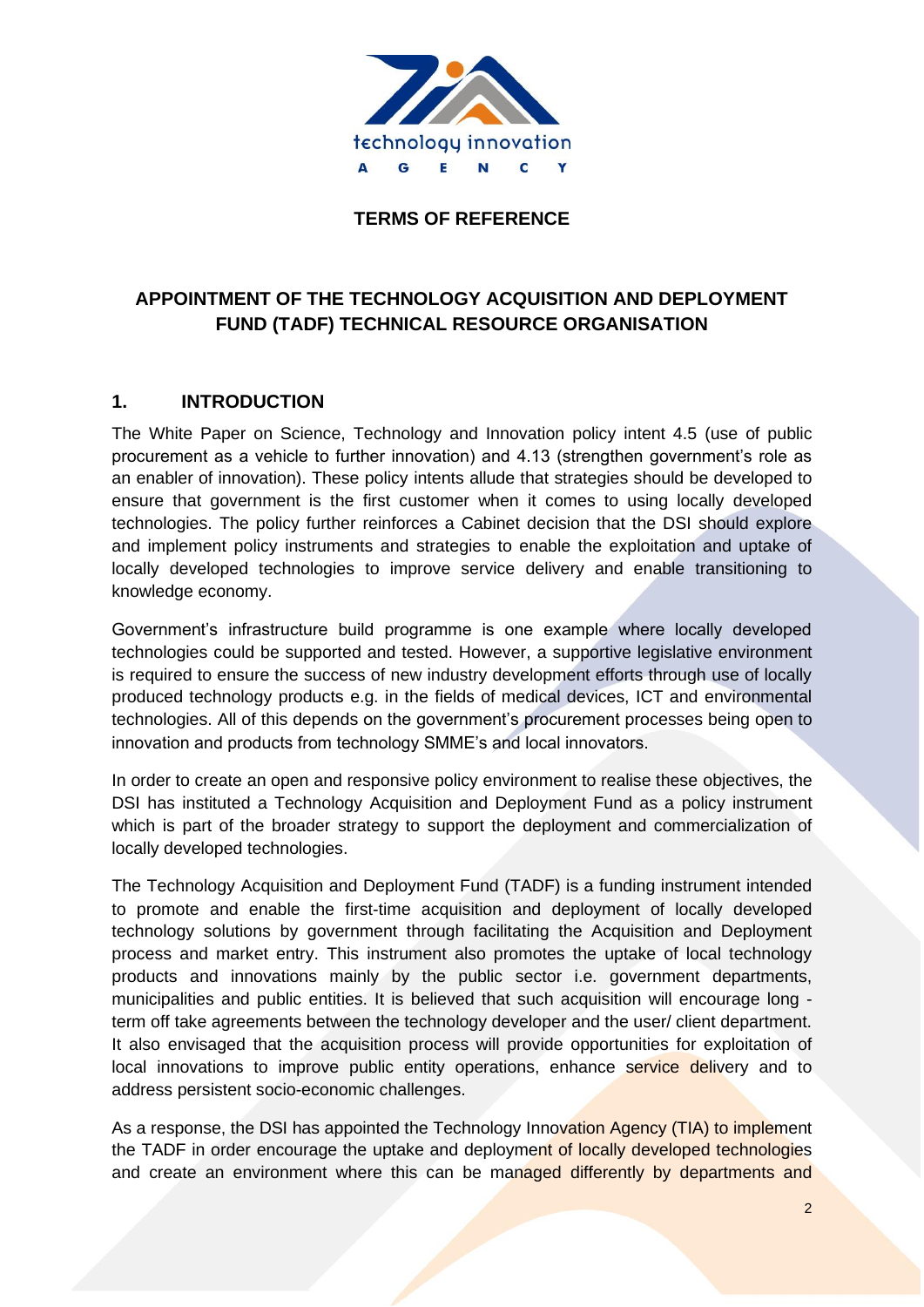

municipalities to improve service delivery and catalyze / stimulate the commercialization of these technologies locally in the long run.

TIA was setup by government, through an Act of Parliament, to stimulate and intensify technological innovation to improve economic growth and the quality of life of all South Africans by developing and exploiting technological innovations. The latter part of TIA's mandate (technology exploitation / commercialization) has suffered the most due to various reasons, one being the low or no uptake of these innovations by the public-sector due to a number of reasons i.e. non-existent of a conducive policy environment to promote the acquisition and deployment of locally developed technology solutions by government. Sometimes innovative user specification requirements is are complex where an innovation does not have track record in the market or requires pre-commercialization support in order to enter the market.

### **2. BACKGROUND**

The environment to promote the acquisition and deployment of locally developed technology solutions by government, either does not exist and if it does, it is incidental and lacks the requisite deliberateness in design. Apart from this, there exists several entry barriers for local technology products adoption and scale up and as such many of the locally developed solutions are not finding traction and uptake in the public sector and or in the market.

A report on Government Funding for Scientific and Technological Activities (STAs) produced by the DSI in 2016 revealed that an estimated R23,4 billion was spent on STAs in the 2015/16 financial year, this amount represents a nominal increase of 6,4% from the R22,0 billion recorded in 2014/15. In real terms, STAs increased by 6,6% from 2014/15 to 2015/16. The MTEF appropriations indicated that expenditure on STAs would increase to R26 billion by 2018/19. None of the spend is realised as a return on investment, with just only 8.7% (See Figure 1 below) commercialisation traction (market uptake) of these research outputs and innovations which are partly due to procurement processes that render it impossible for a new technology or product innovation to enter the public-sector market.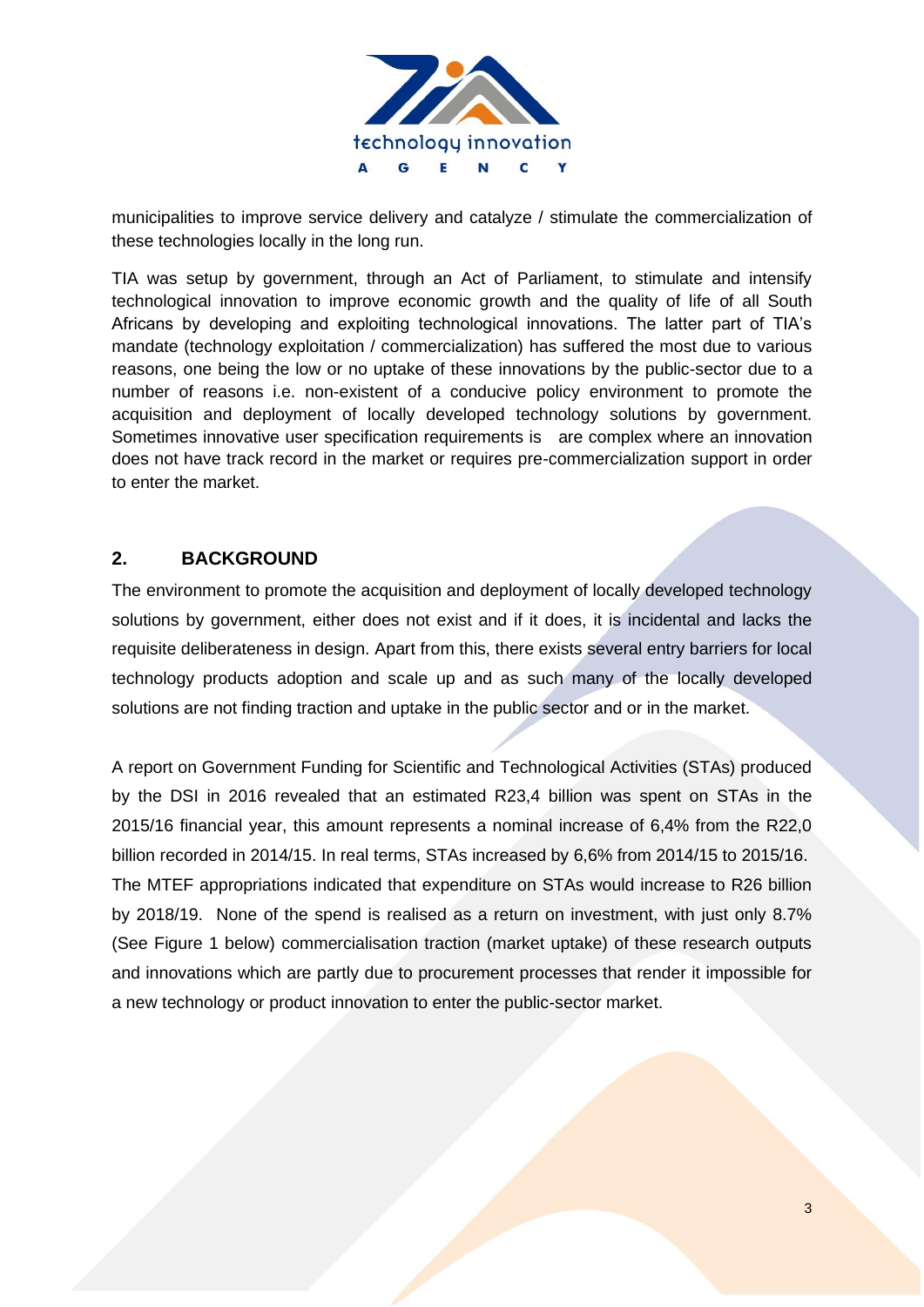

**Figure 1: Seven (7) year R&D outputs and commercialisation 2010-2017**

This continues to perpetuate the trade deficit, for instance, South Africa reported a R2.88 billion trade deficits for July 2019 which was attributable to exports of R112.94 billion and imports of R115.82 billion. This trade deficit could also indicate a slow uptake of locally developed technologies and a slow rate at which local technology products enter the market.

While Government allocates funds for new technology and product development, the uptake of these technologies is limited by the following barriers:

- **Lack of access to markets -** The inability for technology SMMEs to access markets has been noted as one of the major factors threatening their longevity. Access to markets is one of the fundamental requirements (by credit providers) to access funding and mentorship at an early stage.
- **Procurement (buying as a first purchaser), to fund first purchase** according to the Global Entrepreneurship Monitor (GEM) SA 2014 report, lack of access to finance and poor profitability, are among the chief reasons for business discontinuance in SA. Given their highly conservative nature, South African banks, buyers, lenders are more inclined to put resources in small technology businesses in their later stages of development. They are less likely to lend and buy from start-ups and SMMEs (Financial Services Regulatory Task Group, 2007). The degree of these inclinations, however, can vary depending primarily on locational differences.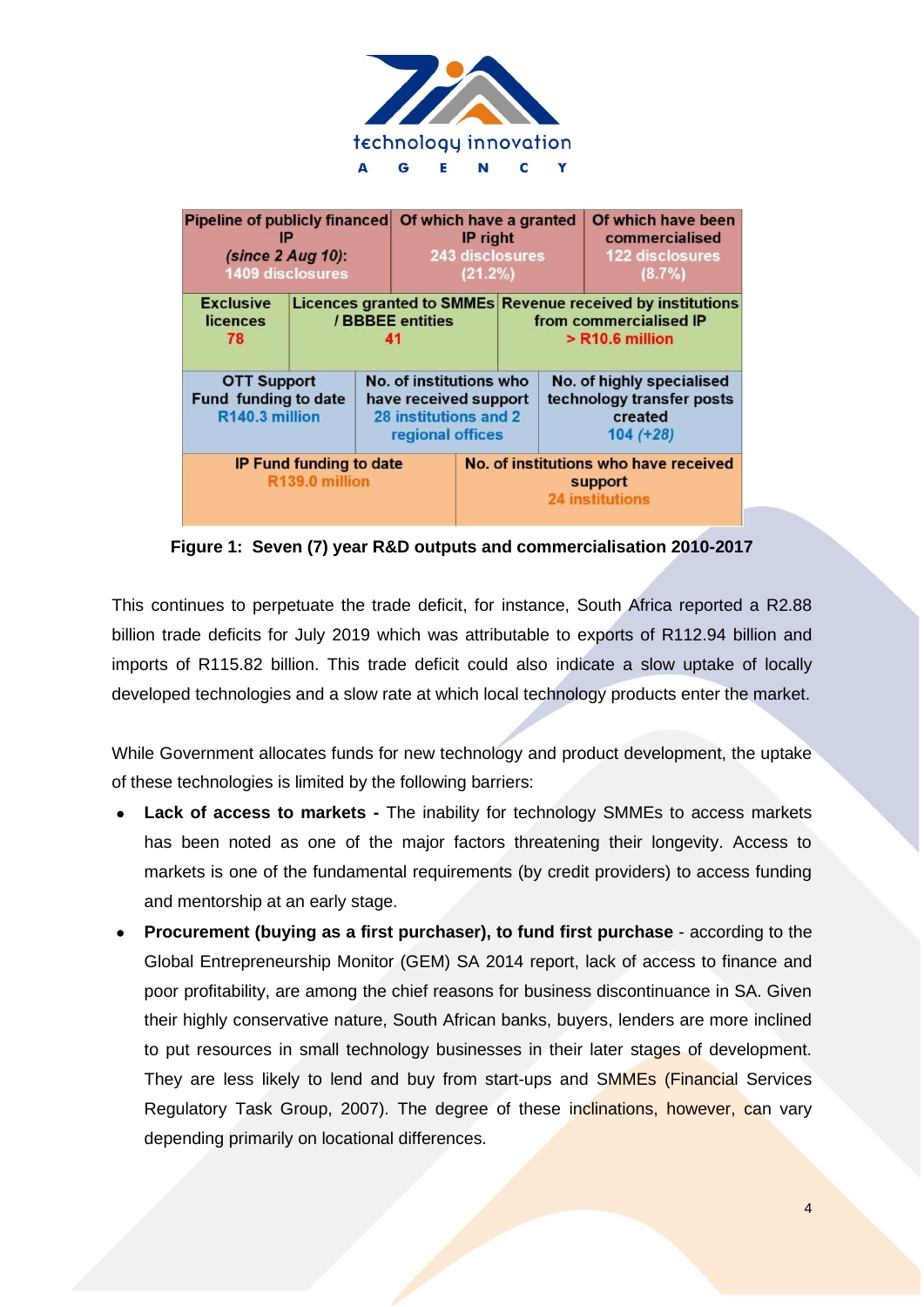

• **Procurement Bureaucracy (Inefficient government bureaucracy)** - Government policies are instrumental in enhancing entrepreneurial activities, as they set the platform upon which new businesses can be started and sustained. The World Economic Forum (WEF) 2014/2015 Global Competitiveness Report listed government bureaucracy as one of the major obstacles to entrepreneurial and business activity in SA. Delays in payment of invoices by government entities and the time required to obtain permits and licenses was one of the aspects mentioned in the WEF report. The report also highlighted that there is red tape associated with starting up and managing a business.

Small Businesses and Start-ups (businesses that are pre-revenue and have not made any or very low sales due to the newness of the product or technology in the market) represent 98% of the firms in South Africa, but only have a 9% survival rate over a 10-year period and this is also due to lack of continued sustainability and competitiveness.

*Recent technology SMME research studies* indicate that few technology SMME's businesses progress beyond the seed and start-up phase and it is for this reason a major emphasis should be placed on Enterprise and Supplier Development to ensure long-term sustainability of these small businesses. For innovation and technology SMMEs to remain competitive and sustainable they need to continuously innovative and thus a focus on SMMEs with new innovations, technologies and products should be included as the order of the day in enterprise supplier development (ESD) programmes or when a new programme for innovation uptake is introduced and established, as this will enable sustainability of innovation and technology based SMMEs and continued global competitiveness.

*In this context,* the Technology Acquisition and Deployment Fund has been set up by the Department of Science and Innovation (DSI) and is implemented by the Technology Innovation Agency (TIA) to serve as a mechanisms through which the acquisition of locally developed technologies and innovations is expedited.

Research indicates that the slow uptake of locally developed technologies especially in the public sector. This is attributed technology SMME's having technology products with no proof of technology in the market- products are not tested in the market for consumer feedback and production re-design; unfavourable procurement rules for innovation uptake;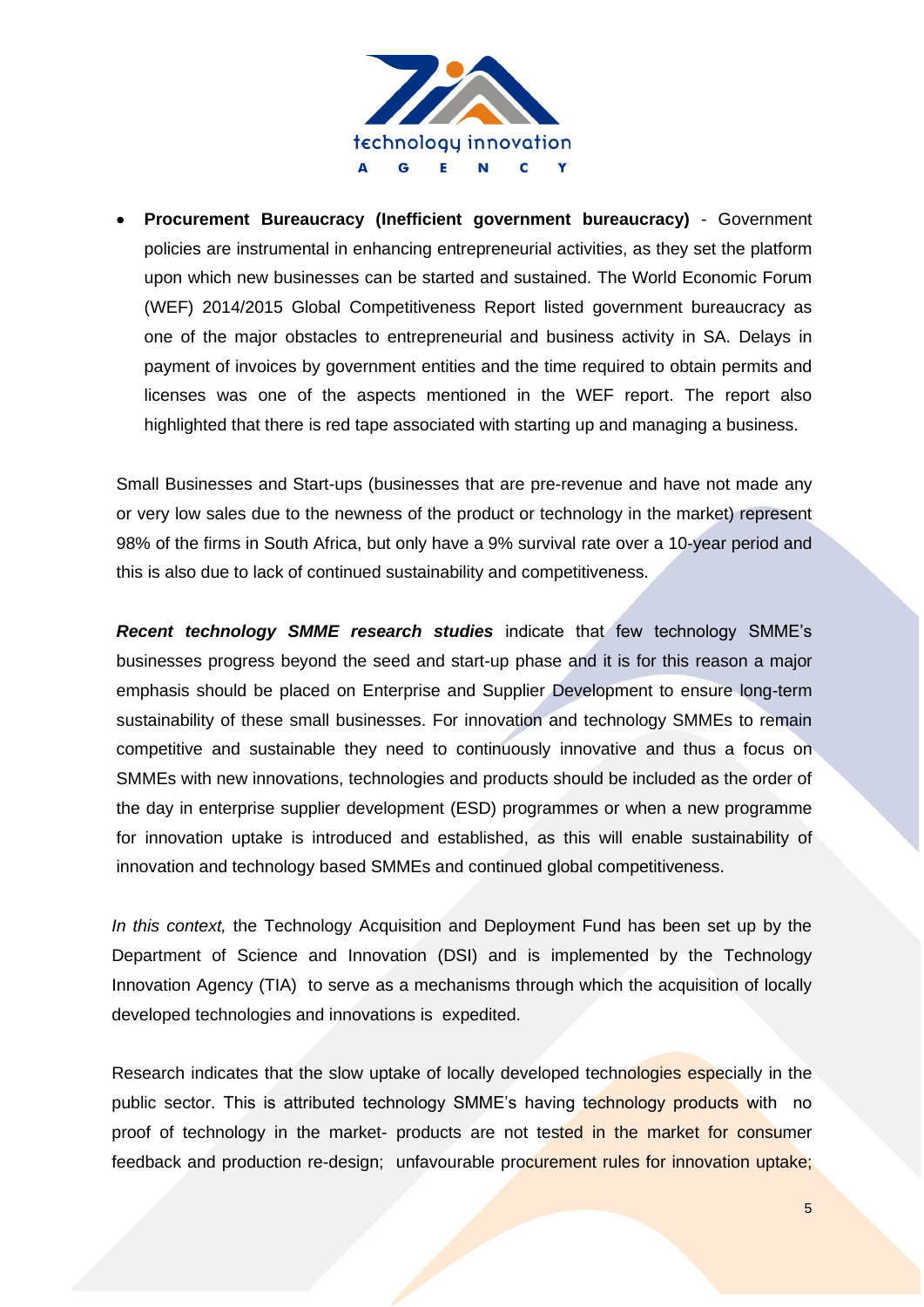

risks associated with buying as a first purchaser of a locally developed technology/ product; , difficulties associated with outlining adequate user specification for innovative solutions as these may not be determinable based on standard requirements. In order for a user/ client (public sector) to procure, they need to have the specification of a particular product or technology, and this is often not easily unpacked for new innovations/ technologies. Sometimes such technologies have to operate on their business environment in order for them to record the specification and technology performance parameters etc.

## **3. PURPOSE**

The purpose of this bid is to appoint a suitably qualified and experienced professional service provider / constituted as a consortium to provide technical support services and a professional resource team for the implementation of the Technology Acquisition and Deployment Fund (TADF). The technical support services required from the service provider includes; assessing technology product's fitness for purpose, conducting technology due diligence, conducting commercial due diligence, quality assurance, facilitating technology readiness for acquisition and deployment to user clients and implementing monitoring & evaluation activities of technology product's performance during deployment to user clients. The service provider will support technology SMME's who apply through the fund to have their technologies deployed to user clients by producing certificates of assurance for all TADF business process activities as outlined in the TADF Standard Operating Procedures (SOP).

# **4. GLOBAL TRENDS AND PRACTICES**

### **4.1 CURRENT GLOBAL TADF RELATED MODELS**

The model for public procurement of locally developed innovations with similar objectives to the TADF have been successfully implemented by several countries such as the USA, UK, Netherlands, Australia that have mostly relied on the Small Business Innovation Initiative (SBIR) and India that enacted the Technology Acquisition and Development Fund (TADF).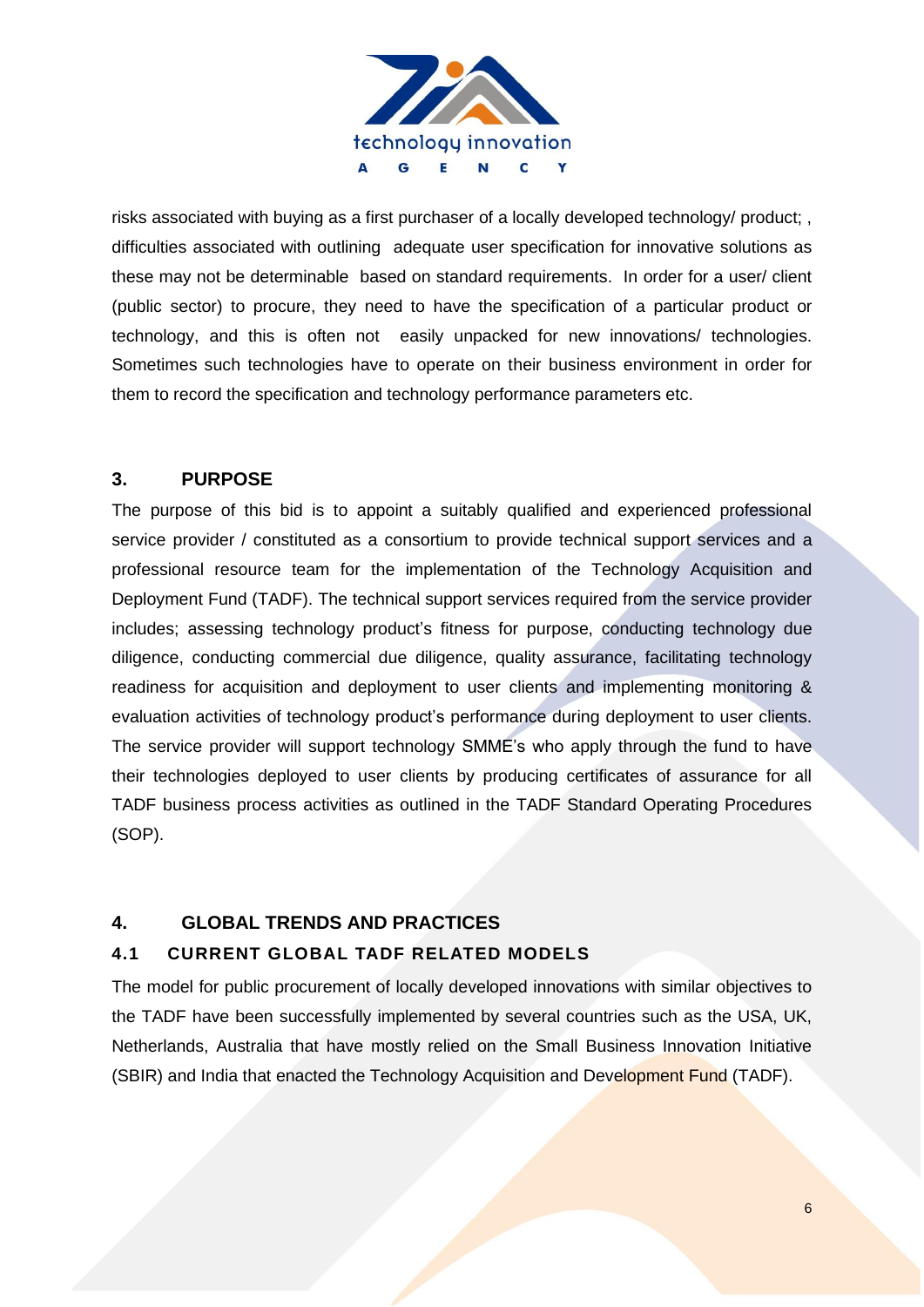

## *4.1.1 INDIA*

*India's Technology Acquisition and Development Fund*, launched in 2015 through the Ministry of Commerce & Industry, is by far the closest to the TADF proposed for South Africa. The fund was established as a specialized scheme to facilitate the acquisition of clean, green and energy efficient technologies available in both the Indian market and globally, by SMMEs across various sectors to bridge the technological gap at an affordable cost. This scheme is implemented by the Global Innovation and Technology Alliance (GITA), a non-profit Joint Venture PPP between the Department of Science & Technology and the Confederation of Indian Industry.

### **4.1.2** *QUEENSLAND (AUSTRALIA) - SMALL BUSINESS INNOVATION RESEARCH (SBIR)*

The Government of Queensland in Australia also established the SBIR programme, largely modelled around the UK programme. Its stated objective is to "fund the research and development of innovative solutions to specific Queensland Government challenges"

### **4.1.3** *UNITES STATES - SMALL BUSINESS INNOVATION RESEARCH*

The US SBIR is by far the most well-known programme and model for utilising government spend to stimulate technology development, acquisition and deployment through the Small Business Innovation Research scheme. The SBIR is a legislated instrument, established through the Small Business Innovation Research Act of 1982 that directs Federal Departments with an annual budget of \$100m to allocate 2.8% of their budgets to support the development of innovative solutions by SMMEs in support of their respective mandates. Its stated objectives are to stimulate technological innovation; use small businesses to meet federal R&D needs; foster participation by women-owned and minority-owned small businesses; and increase private sector commercialization of innovation derived from federal R&D. This has 11 participating Federal agencies that have now increased their allocations to 3.2%. The SBIR is complimented by the Small Business Technology Transfer Programme (STTR) that requires Federal agencies with extramural budgets exceeding \$1 billion to set aside 0.4% of their annual extramural R&D budget for small businesses that work with publicly-funded research institutions. The objective of the STTR is to facilitate transfer of technology and research from these institutions to commercial use and encourage innovation.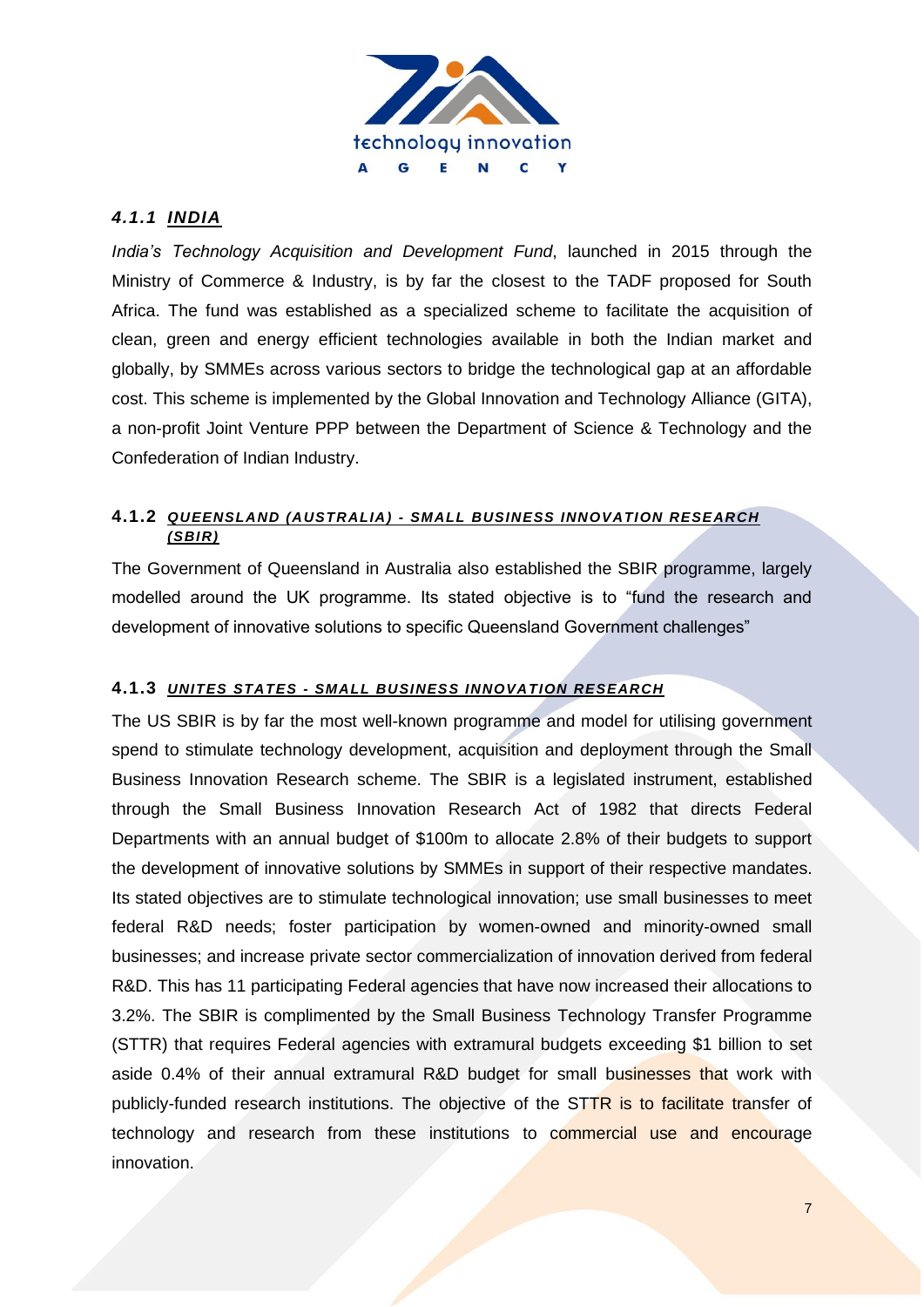

#### **4.1.4** *UNITED KINGDOM - SMALL BUSINESS RESEARCH INITIATIVE (2001)*

The UK's Small Business Research Initiative (SBRI) programme, modelled around the US SBIR, was launched in 2001 and its implementation later (2009) centralized, to be managed by the Technology Strategy Board (now Innovate UK). The UK's SBRI programme aims to position government as a lead customer for technological (product or service) innovation by means of a two-stage competitive process - similar to the US model - consisting of funding for feasibility of the product, service or idea and development of a prototype. Its stated objectives are to meet government's operational requirements for innovation or support the development of innovations to address specific policy problems where the government will not itself be a purchaser of the innovation but where the market, left to itself, might not be expected to deliver solutions (i.e. where there is market failure).

#### **4.1.5** *NETHERLANDS - SBIR (2004)*

The Netherlands launched its SBIR Programme in 2004 and is administered by the Dutch innovation agency, NL Agency, as a variation of the US model and adapting this to comply with the general EU rules on procurement and State Aid. The programme was launched as an agile and rapid instrument that can respond to the quick turnaround times demanded by small business. Its stated objectives are to solve societal challenges (grand challenges) through innovation; increase the service level of government through innovation; and stimulate innovation, particularly in SMMEs. The programme is run on only two competitive funding stages and is largely based on contract approach rather than grant approach.

The various models briefly described above indicates that there are many variations that could offer useful insights to South Africa considering the relevant socio-economic and political context of the country. A high-level conclusion may also be drawn that some programmes are of a general nature, i.e. based on open calls for small businesses to secure funding for the development of solutions and others calls directly targeted at the procurement of solutions for which there is a direct need by the government. In this context, government plays the part of "lead customer" and facilitates first entry of these new product innovations into the market.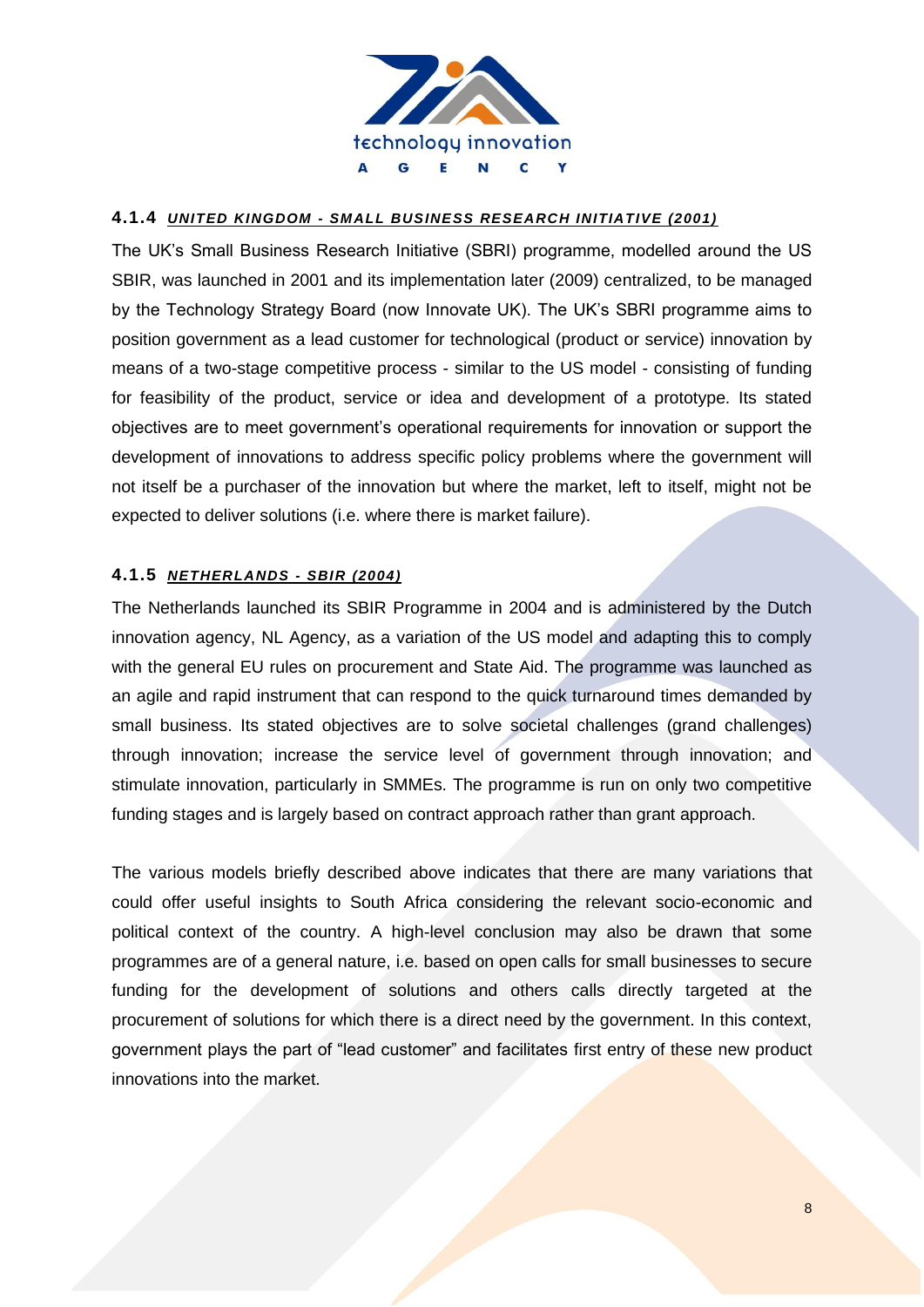

# **5. CHARACTERISTICS AND OBJECTIVE OF THE TADF**

## **5.1 CHARACTERISTICS OF THE TADF**

- TADF is a funding instrument that supports entrepreneurs to access financial assistance to produce samples for testing & validation and eventually attain off-take agreements, letters of intent and / or letters of support by user/client in the public sector
- The applicants and user client of the TADF includes the public sector, municipalities and entities and is not necessarily limited to technology developer, entrepreneur and innovators. The public-sector user client will identify the technology or innovation product and initiate the TADF acquisition application process, or the technology developer will identify a potential public-sector user client, engage with them to determine if the technology is required / needed and can apply through the TADF for the deployment of the technology to that specific user client. The user client will then initiate the application process to deploy the innovation / technology to the user client's environment.
- The TADF technology support specialist team will work with the technology developer / entrepreneur to take the locally developed technology / innovation to the user client (Public sector entity, government department or municipality) and provide market entry support to innovation and technology Start-ups and SMMEs. However, it remains the responsibility of the innovator/ entrepreneur to negotiate a long term off take agreement with the user client following the user client's procurement processes.

### **5.2 OBJECTIVES OF THE TADF**

- To facilitate first market entry of locally developed technology innovations in the public sector;
- To promote and enable the acquisition and deployment of locally developed technology solutions by government;
- To provide market entry support to technology Start-ups, and SMMEs
- To provide a fund that de-risks the acquisition of locally developed technology innovations by public entities;
- To position government as an enabler of first purchase of locally developed technology and innovations that could lead to long term off take agreements between the Technology providers and user client departments;
- Deploy locally developed technologies and innovations to improve service delivery in the public sector;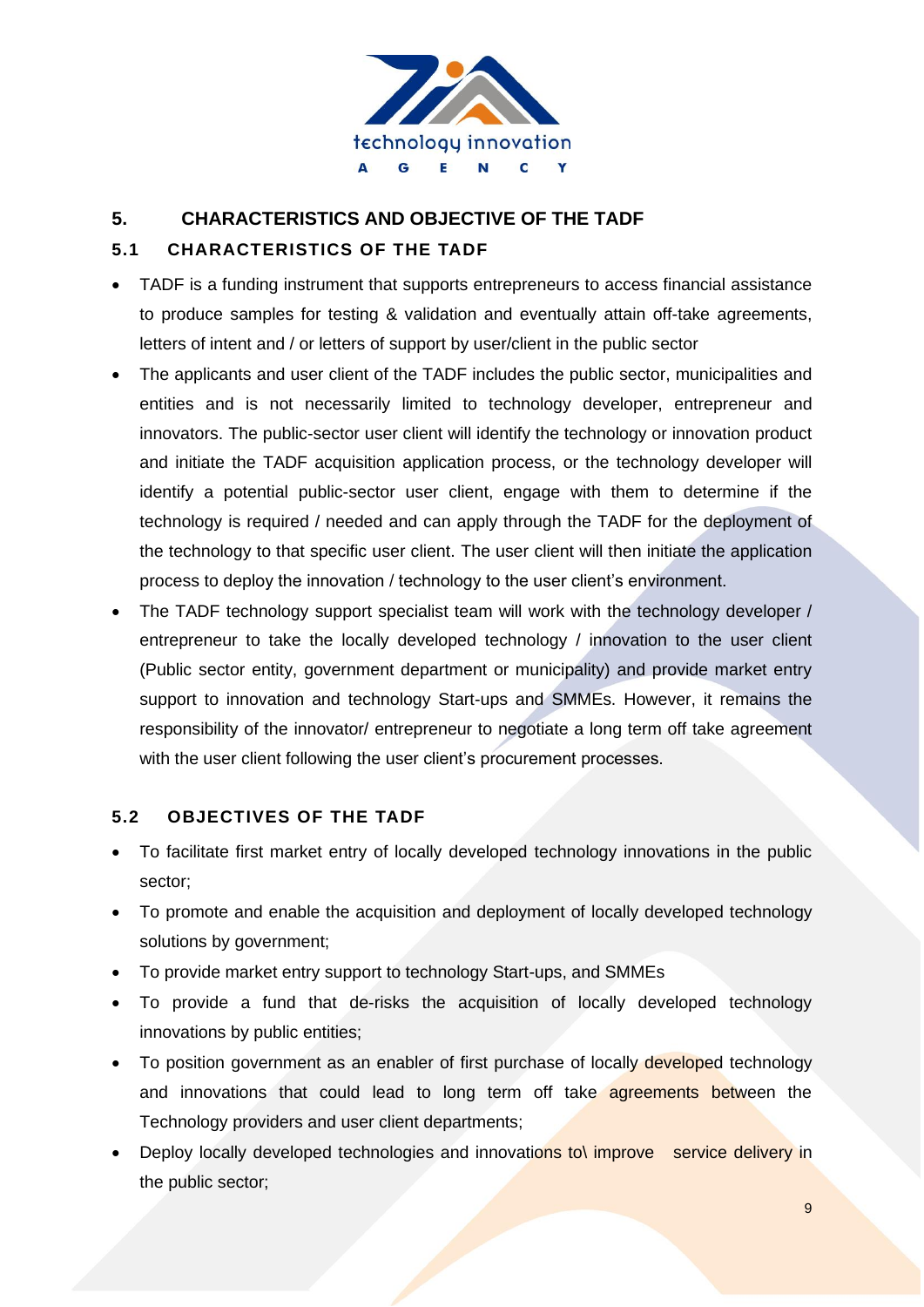

- Allow a process by which government departments can provide challenges and call for locally technology innovations to solve policy challenges and service delivery challenges;
- Facilitate a potential matchmaking process between the user client departments and technology innovators and entrepreneurs
- To enable public sector first time acquisition of locally developed technologies to:
	- o improve their operations,
	- o enhance service delivery and
	- o address persistent socio-economic challenges.

# **6. SCOPE OF WORK**

The successful service providers will be appointed on a performance-based reward system to assist TIA with technical support services required to implement the Technology Acquisition and Deployment Fund. This includes undertaking technology acquisition and deployment activities such as:

- Conducting technology due diligence.
- Conducting commercial due diligence.
- Quality assurance.
- Technology product's fitness for purpose.
- Technology products monitoring & evaluation during deployment and
- Supporting TIA with producing certificates for various business process and activities of the TADF Standard Operating Procedures.

The scope of work will be governed by a service level agreement between TIA and the successful service provider. Diverse capability of the project team from the service provider in technology sectors covered by the TADF will be an added advantage. The TADF sectors are as follows:

- Energy water
- **Education**
- Human settlements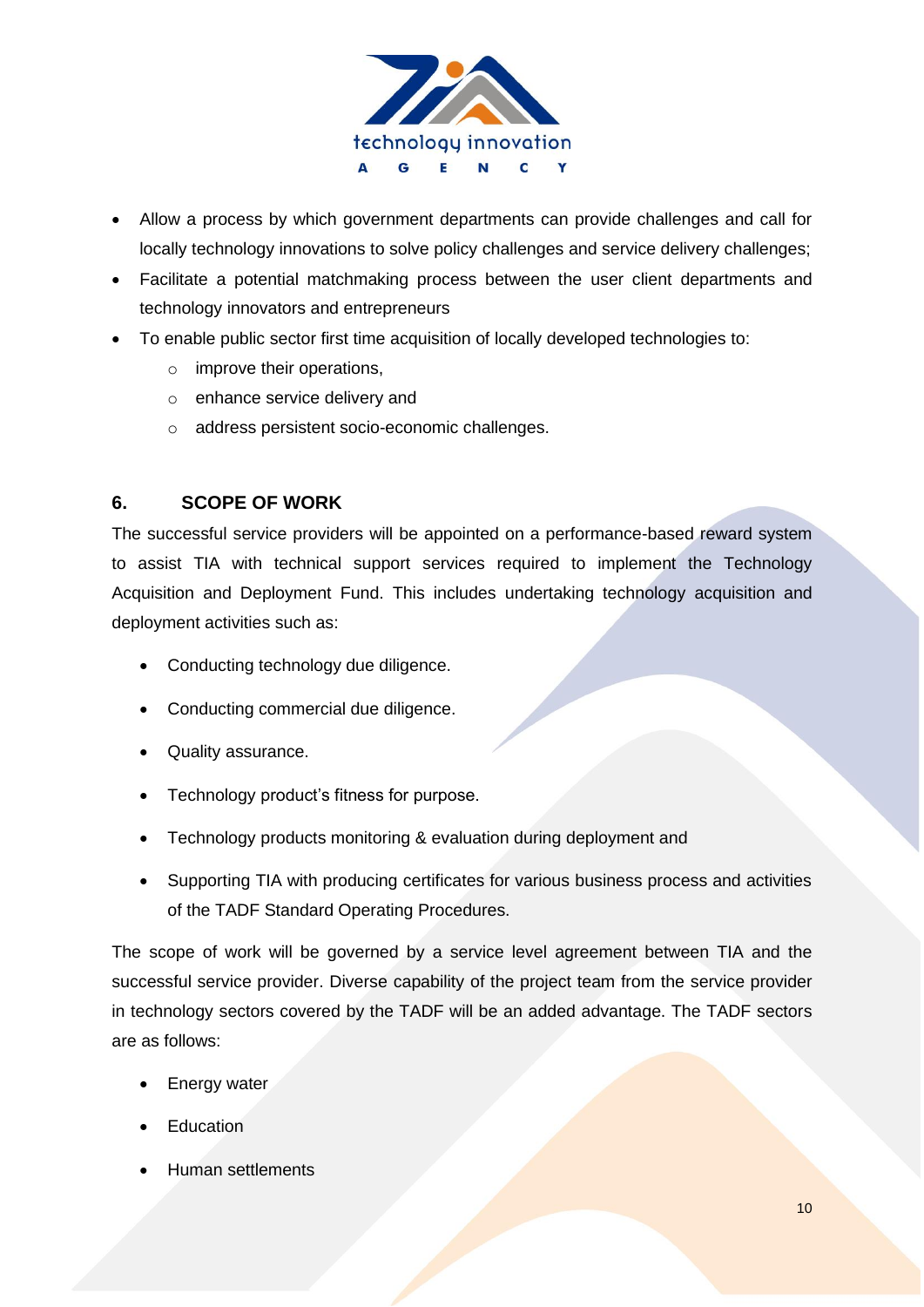

- Waste management
- Environment
- **Sanitation**
- Information communication technologies etc.

### **6.1 TYPICAL ACTIVITIES TO BE PEFORMED BY THE SERVICE PROVIDER:**

### • **Acquisition - Due Diligence and Contracting**

- o Prepare Due Diligence Report
- o Confirmation of user requirements and business requirements/needs
- $\circ$  Confirmation of site suitability
- o Confirmation of environmental fit
- o Confirmation of technology fitness for purpose
- o Technical assessment, performance and /or accreditation
- o Guide and Review commercial agreements (e.g. agreements between Innovator and User Client, SLAs, Tripartite agreements etc)
- o Produce all certificates for this stage in line with the TADF SOP
- **Deployment - Product preparation for deployment**
	- $\circ$  Confirmation of installation requirements
	- o Independent Health & Safety Assessment
	- o Facilitate product testing
	- o Preparation of technology readiness report
	- o Produce all certificates for this stage in line with the TADF SOP.
- **Deployment - Monitoring and Evaluation**
- Typical support Activities to be facilitated
	- o Specialists to support the M&E Process by providing Technical Reports
	- o Visits at client sites
	- o Monitor performance of technologies and use by user & client for 12 months
	- o Quarterly report on technology use and adaption by client user using progress reporting template
	- o Periodically test and facilitate offtake agreements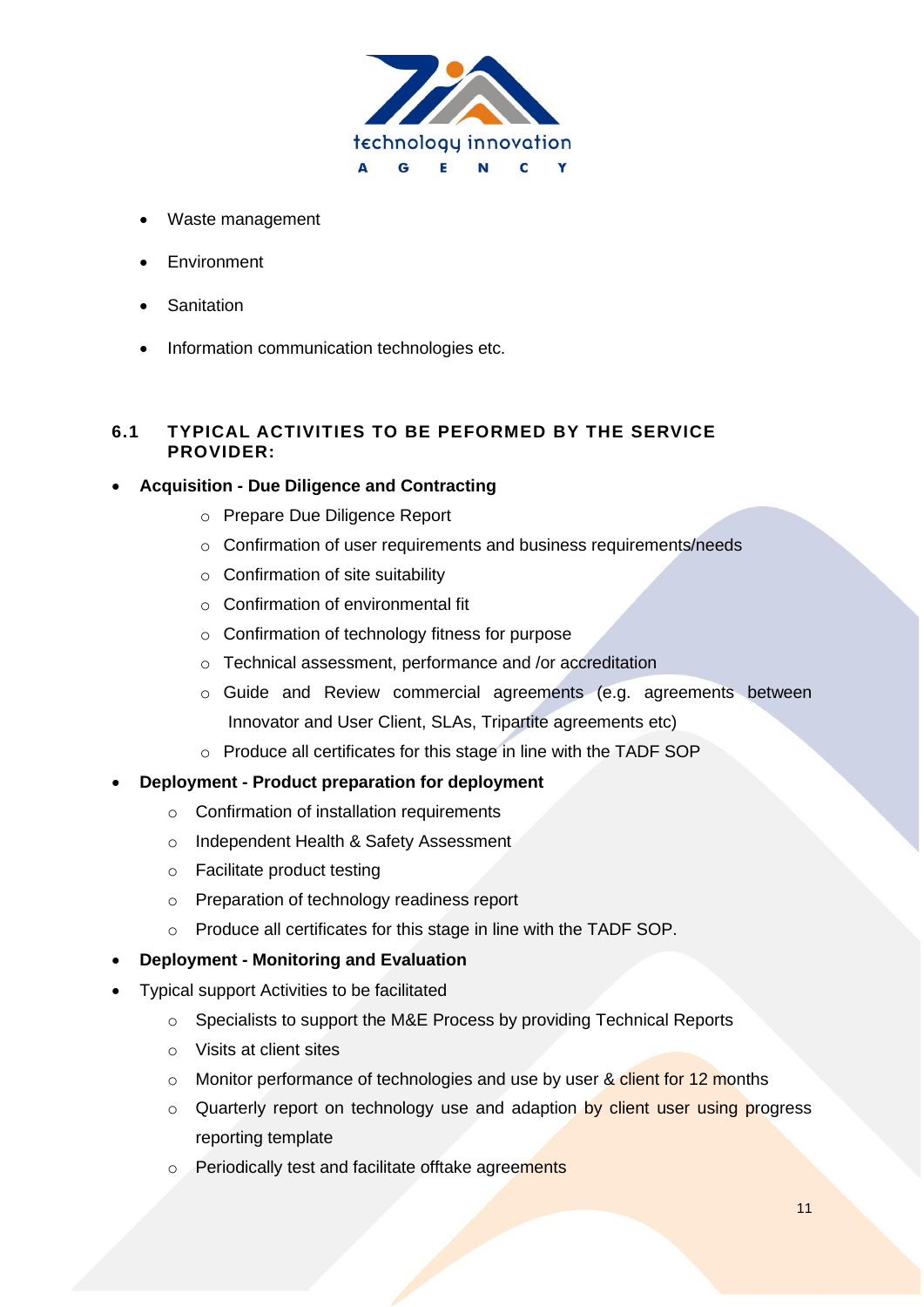

- o Submission of final close out report of technology acquisition and deployment process to the Steering Committee
- o Document technology performance against user client requirements
- o Guide and Review commercial agreements (offtake agreements between Innovator and User client)
- o Produce all certificates for this stage in line with the TADF SOP

### **6.2 ORGANISATIONAL EXPERIENCE:**

The organisation must have expertise in providing technical resource support and professional resource team/s on similar or related programmes / work with specific expertise in fund management and certificate-based business processes and disbursement of funds in diverse sectors by indicating their years of experience as an organisation which must be accompanied by the following supporting documents / information.

### **6.2.1 SUPPORTING DOCUMENTS REQUIRED:**

- Provide a list of projects where technical support or professional resource expert team/s were provided to help implement a programme not more than 10 years ago to account for experience relevant to the project requirements (should include contact details for verification purposes).
- The organisation should indicate experience in conducting similar projects or providing professional support services or professional resource team and technical support to projects similar to the TADF which includes milestone based disbursement of funds or certification based business processes).
- The organisation should also demonstrate that it's core business is relevant to the assignment i.e. quality assurance, programme management, fund management, technology acquisition, technology transfer, innovation management and technology product development, and it's business offering has relevance to the TADF scope of work as articulated in this document.
- Organisations whose core business is in programme and project management, fund management and certificate-based business processes and has product / service offering in product quality assurance, technology transfer, technology commercialization will have an advantage.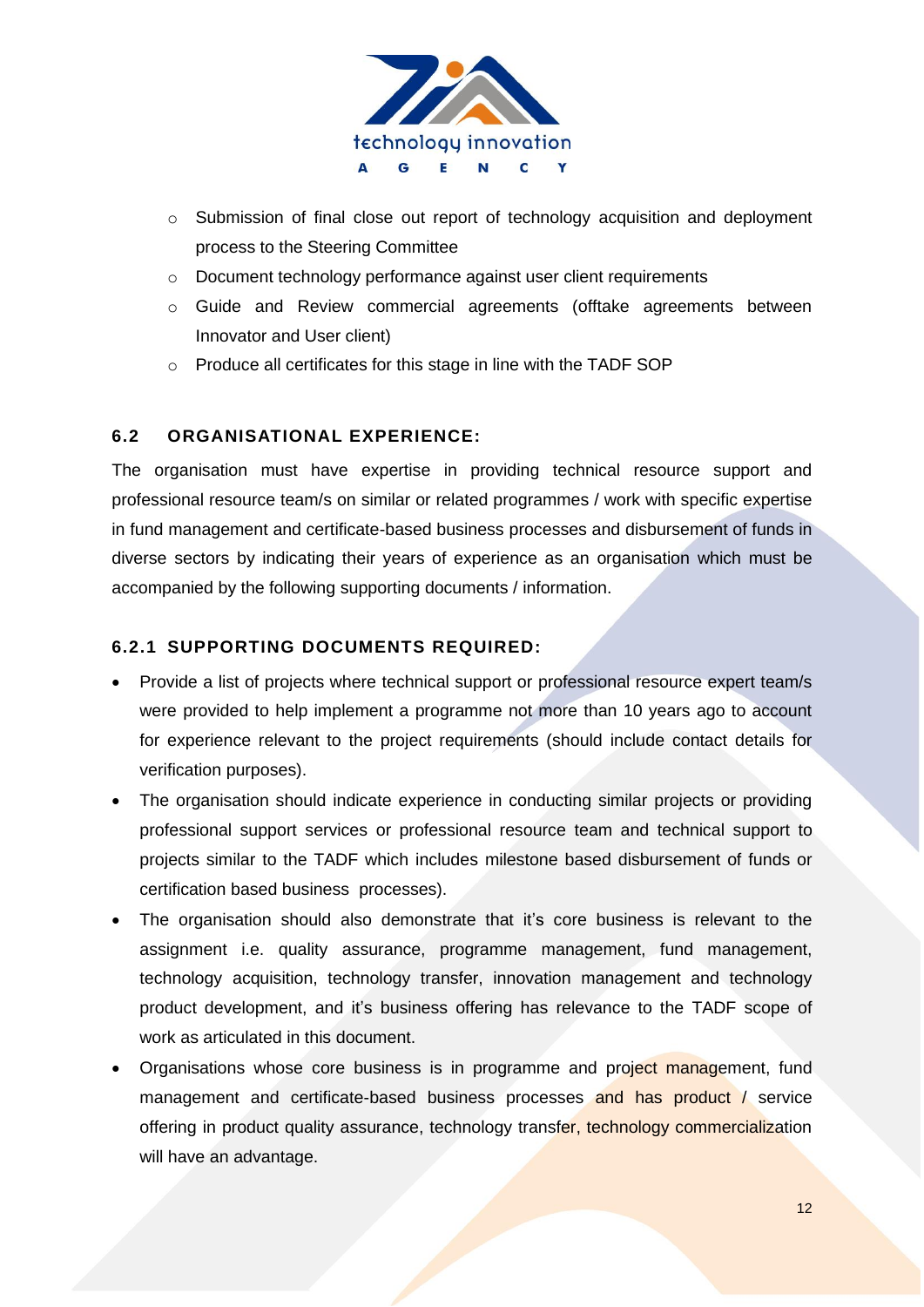

The organisation is required to provide proof that they have successfully executed similar projects as well as the duration of the project. This must be signed testimonial(s) or reference letter(s) on formal letterheads of the companies that received the service (not copies of the purchase order). These testimonials will be used to confirm the relevant experience claimed by the prospective bidders. Testimonial(s) or Reference Letter(s) should include contact details for verification purposes. The service provider should provide reference letters for projects implemented not more than 10 years ago.

|  | Summary of reference letters / testimonials attached: |  |  |  |
|--|-------------------------------------------------------|--|--|--|
|--|-------------------------------------------------------|--|--|--|

| <b>Project Name</b> | <b>Project Value</b> | <b>Project Type</b> | <b>Role and Activities</b><br>Performed |
|---------------------|----------------------|---------------------|-----------------------------------------|
|                     |                      |                     |                                         |
|                     |                      |                     |                                         |
|                     |                      |                     |                                         |
|                     |                      |                     |                                         |
|                     |                      |                     |                                         |
|                     |                      |                     |                                         |
|                     |                      |                     |                                         |
|                     |                      |                     |                                         |
|                     |                      |                     |                                         |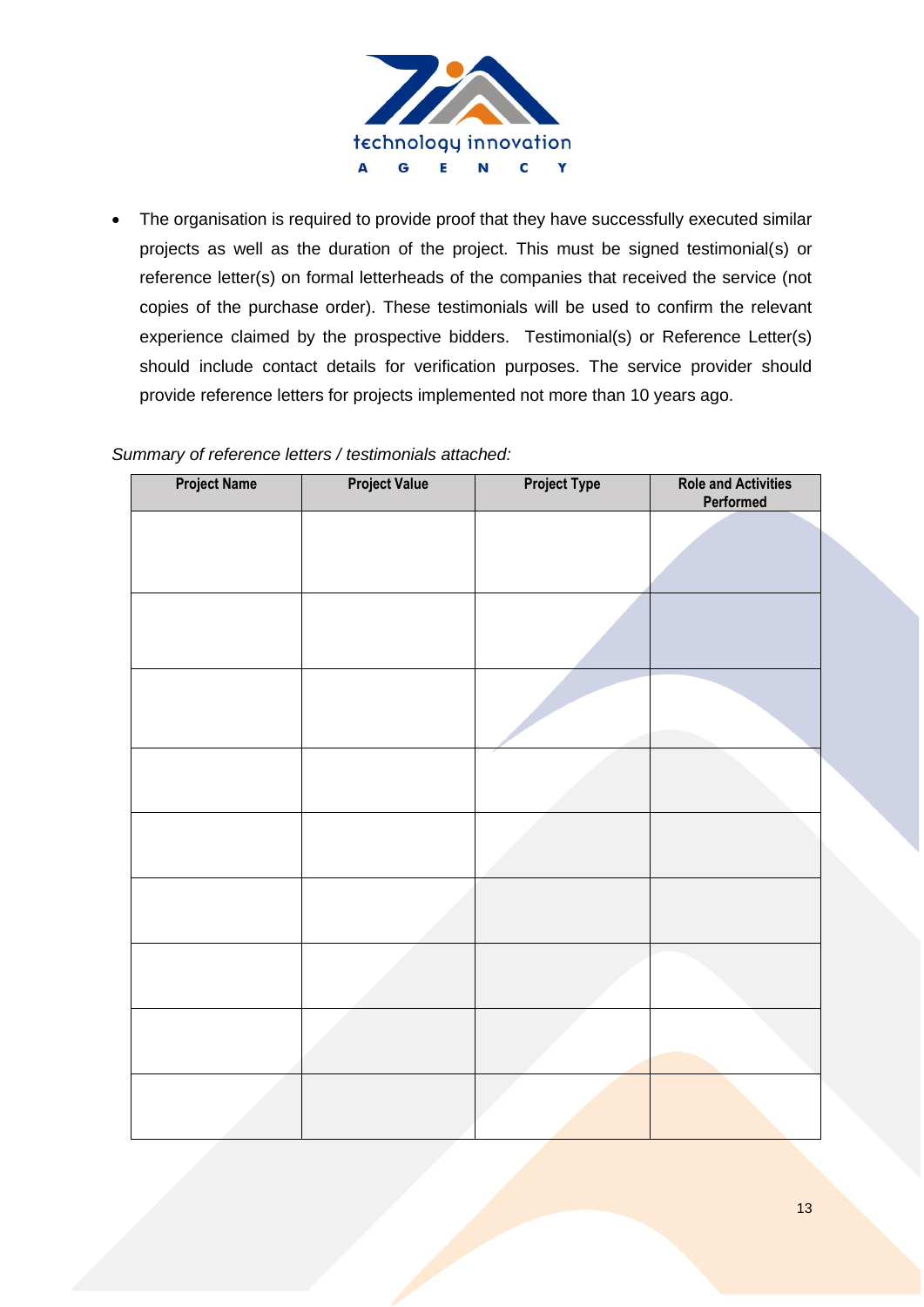

Testimonials **MUST** indicate all of the above.

TIA reserves the right to interview the persons mentioned on the references letters as well as the resources allocated for this project.

### **6.3 EXPERIENCE OF KEY PERSONNEL – TEAM LEADER**

The project leader is a technology or innovation management specialist or project management specialist and has experience in undertaking projects for:

- fund management and certificate-based business processes,
- disbursement of funds or acting as a professional resource team leader and
- Innovation Management,
- Technology and Innovation Development,
- Product Quality Assurance,
- Technology Transfer,
- Technology Acquisition,
- Technology deployment management,
- Business Analysis and;
- any other related/relevant specialization will also be an advantage.
- The team leader should have a minimum of 8-10 years proven experience in technology application development / system development and should have implemented at least 1- 2 similar projects. Experience of the team leader in certificates-based business processes for disbursement of funds will have an advantage.

The team leader who will be working on the project must have:

- a 3-year qualification in Science and Engineering
- a project management professional certification with a professional body in project specializations / competencies i.e. Project Management Professional (PMP) / Prince 2 or equivalent;

The above experience and qualification must be accompanied by a detailed CV.

Should the need arise, during implementation, only the resources with the same skill level will be allowed as a replacement of the resources listed on the approved proposal.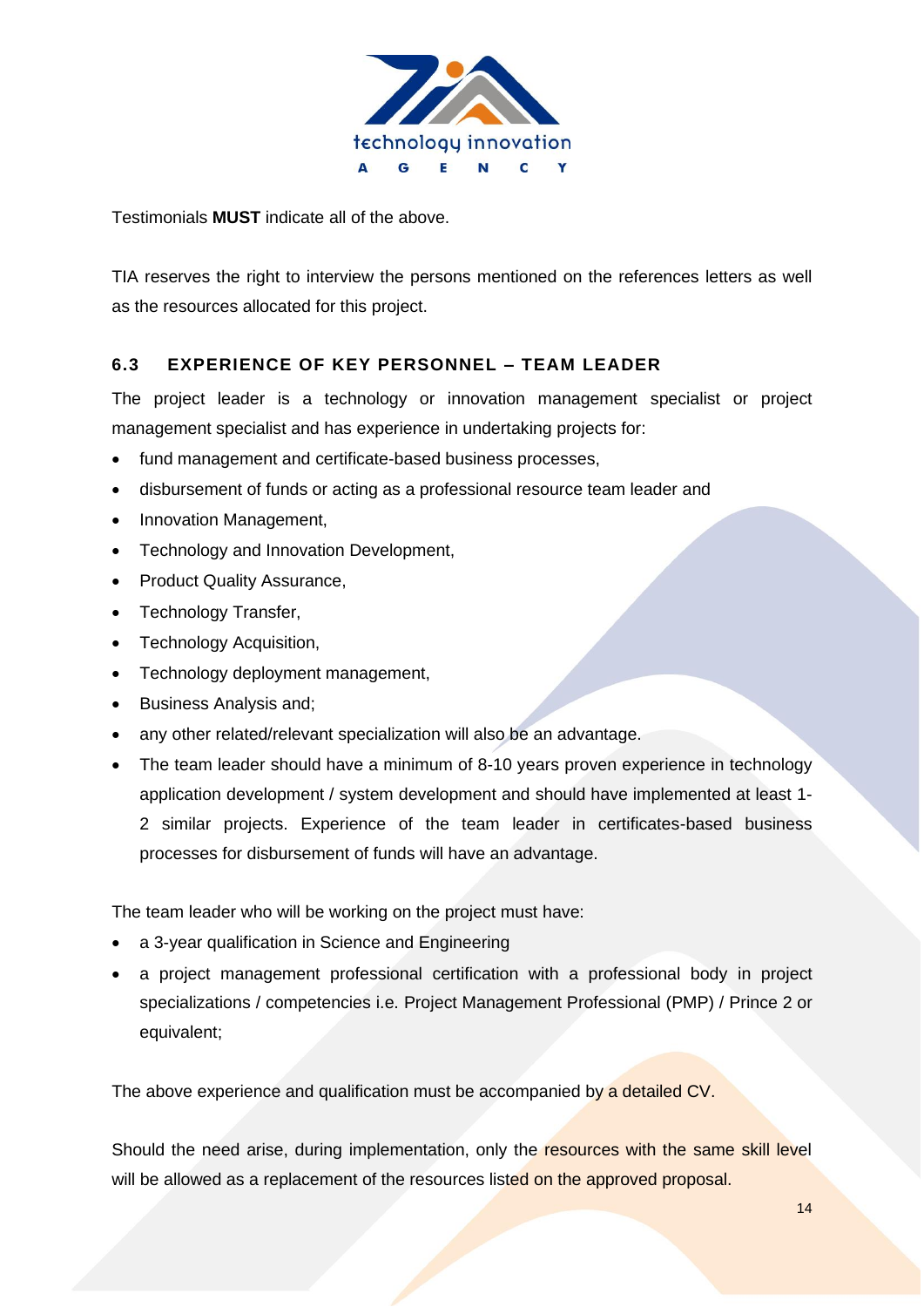

### **6.4 DESIRED EXPERIENCE OF KEY PERSONNEL – TEAM MEMBERS**

Team members have deep knowledge / skills and experience in undertaking similar projects (fund management and certificate-based business processes, disbursement of funds or acting as a professional resource team).

The team members who will be working on the project should ideally have a minimum of three (3) years qualification in Engineering or Technology Product Development, Innovation Management, Project Management or equivalent / related. Professional certification with a professional body in project specializations / competencies i.e. Project Management Professional or Prince 2; Technology and Innovation Development, Product Quality Assurance, Technology Transfer, Technology Acquisition, Technology deployment management, Business Analysis, and any other related/relevant specialization will also be an advantage.

The Team members should have at least a minimum of 8-10 years proven combined experience in (fund management and certificate-based business process, disbursement of funds or acting as a professional resource team) and should have combined experience in 1- 2 similar projects as a minimum. Team members with combined experience in certificatebased business processes will be an advantage. The number of resources allocated should be informed by the specification of this ToR. The proposal should clearly identify the roles of different team members proposed for the project.

### **6.5 LIST OF TECHNICAL SPECIALISTS REQUIRED**

### *TABLE 1: SPECIALISTS REQUIRED*

| No. of<br><b>Specialists</b> |  | <b>Role</b>                                | <b>Function/Activity</b>                                                                                                                                                                              | <b>Required Skill &amp; Qualification</b>                                                                                                                |  |  |  |
|------------------------------|--|--------------------------------------------|-------------------------------------------------------------------------------------------------------------------------------------------------------------------------------------------------------|----------------------------------------------------------------------------------------------------------------------------------------------------------|--|--|--|
|                              |  | Technical and<br>Engineering<br>Specialist | Technical due diligence<br>$\bullet$<br>Technology performance<br>$\bullet$<br>measurement<br>Project performance<br>$\bullet$<br>reporting to Technology<br>Acquisition and<br>Deployment specialist | Science and/or<br>Engineering,<br>Product development,<br>٠<br><b>Product testing</b><br>٠<br><b>Certification in Project</b><br>$\bullet$<br>management |  |  |  |
|                              |  | Technology<br>Transfer and                 | Guide and Review commercial<br>agreements (e.g. agreements                                                                                                                                            | Law and Intellectual<br>$\bullet$<br>Property                                                                                                            |  |  |  |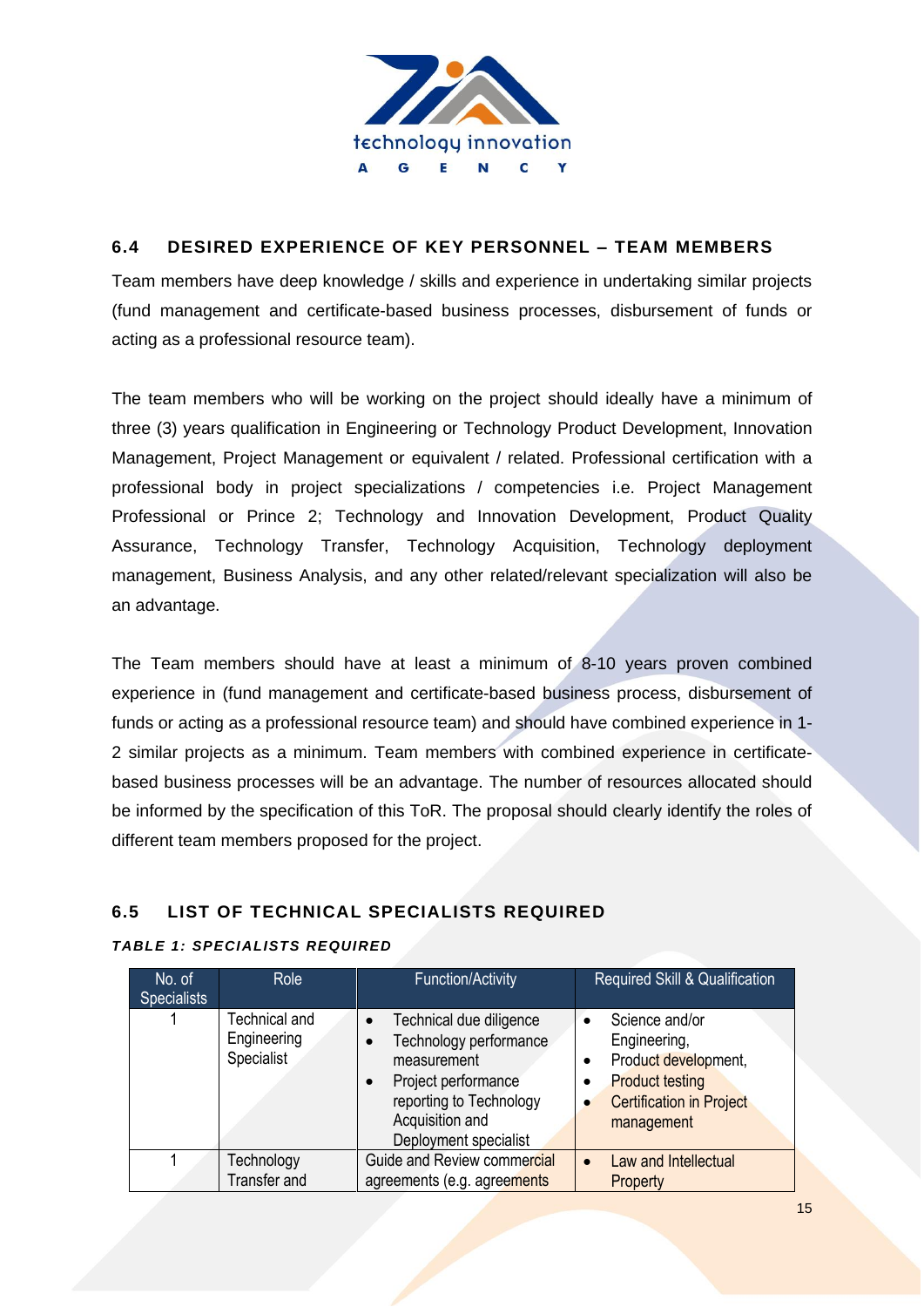

| No. of<br><b>Specialists</b> | <b>Role</b>                                               | <b>Function/Activity</b>                                                                                                                | Required Skill & Qualification                                                                                                                                             |
|------------------------------|-----------------------------------------------------------|-----------------------------------------------------------------------------------------------------------------------------------------|----------------------------------------------------------------------------------------------------------------------------------------------------------------------------|
|                              | Commercial<br>Specialist                                  | between Innovator and User<br>Client, offtake agreements,<br>SLAs etc)                                                                  | <b>Business</b><br>$\bullet$<br>Public sector procurement,<br>$\bullet$<br>Technology<br>$\bullet$<br>Innovation/Development                                               |
|                              | <b>Quality Assurance</b><br>Specialist                    | <b>Quality assurance</b>                                                                                                                | Quality,<br>$\bullet$<br>Health & Safety,<br>٠<br>Fitness for purpose<br>$\bullet$                                                                                         |
|                              | Product<br>Development<br>Specialist                      | Product preparation and testing                                                                                                         | Engineering and/or<br>$\bullet$<br>Science,<br>Product development,<br>Product testing and<br>$\bullet$<br>Product certification<br>$\bullet$                              |
|                              | Technology<br>Acquisition and<br>Deployment<br>specialist | Technology acquisition and<br>deployment coordination<br>Compiling first draft of<br>monthly reports to TIA<br>Project and Fund Manager | <b>Business Analysis</b><br>$\bullet$<br><b>Business Risk management</b><br>$\bullet$<br><b>Technology Risk</b><br>$\bullet$<br>Management<br>Safety<br>Project management |

# **6.6 PROJECT MANAGEMENT APPROACH & METHODLOGY**

Outline the methodology to be adopted to meet the business requirements and demonstrate in the proposal how the project will be executed and successfully implemented. The services of the consortium / professional specialist team will be required for a period of a 24 months.

The response on the project management approach and methodology should provide details on the following:

- Full understanding of the requirements
- Recognizable project management methodology and approach stipulation deliverables on each phase of the project and the envisaged governance structure for the project considering there is an existing project steering committee led by the project owner.
- The detailed project schedule clearly detailing major milestones.
- Team Organogram
- The plan should detail possible risks and mitigation plans based on prior experience on common risks when taking on such a project within the stipulated time frames (i.e. project risk register).
- Innovativeness in your approach & methodology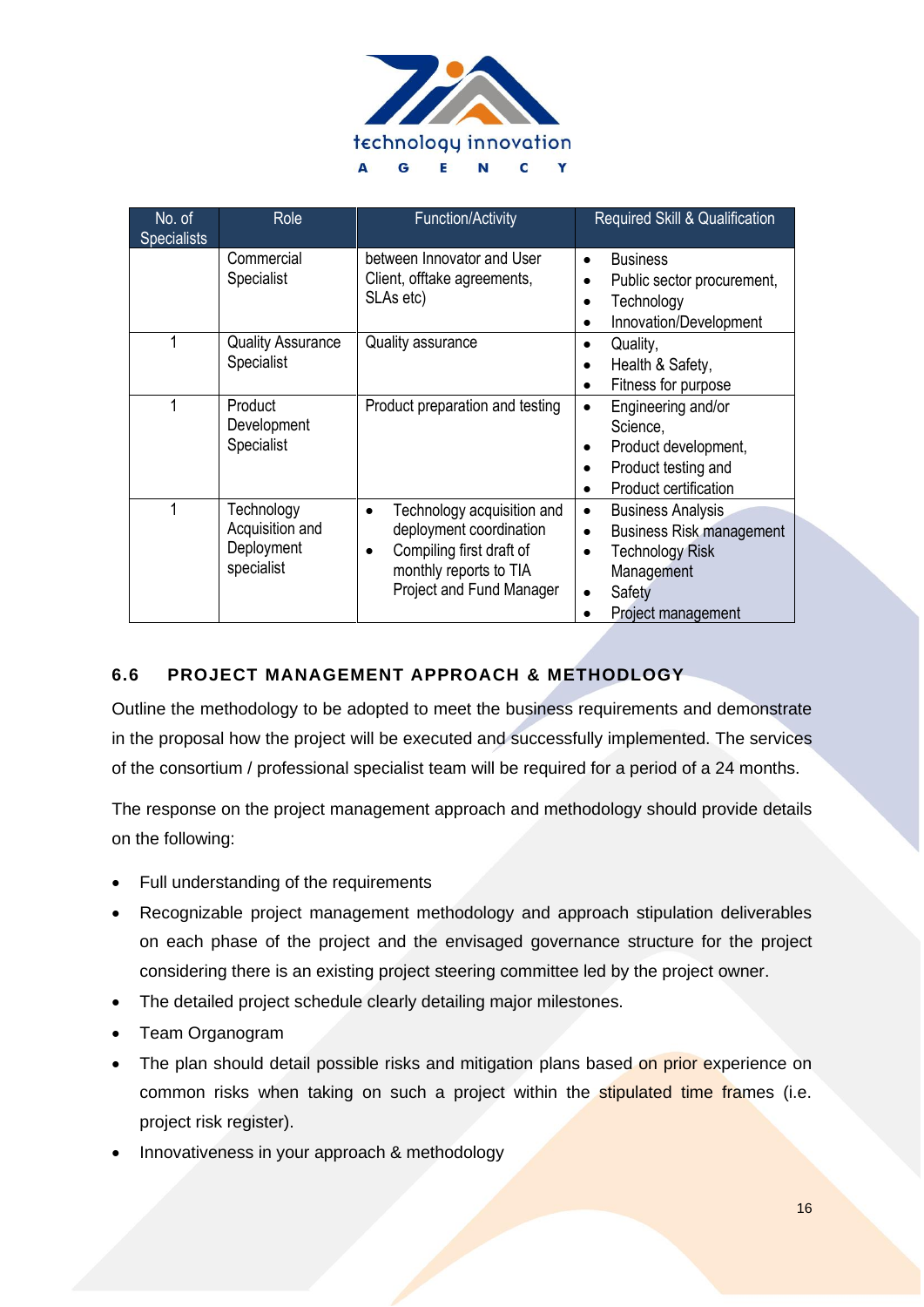

The project management methodology in response to the TADF vision, functionality and specification set out in this document will have an advantage.

# **7. MANDATORY REQUIREMENTS**

- Compliant Tax Status on the Central Supplier Database (CSD) report by the time TIA appoints.
- Registration on the Central Supplier Database
- All Standard Bidding Documents on this request filled and attached
- Attendance of the Compulsory Briefing session on 04 June 2021 (via Microsoft Teams)
- CV's for all Resources Required:
	- o Programme Team Leader
	- o Technical and Engineering Specialist
	- o Technology Transfer and Commercial Specialist
	- o Quality Assurance Specialist
	- o Product Development Specialist
	- o Technology Acquisition and Deployment specialist
- Proof of Registration with a recognized professional body/ institution for the listed team
- If bidding as a consortium, in addition to all the documents the following additional documents are required:
	- o Signed consortium agreement which includes details on the lead partner's roles and responsibility
	- o The consortium agreement must also clearly identify the Lead Partner, with the power of attorney to bind the other party / parties in respect of matters pertaining to the consortium arrangement.
	- o All members of the Consortium need to be registered on the CSD and be tax compliant by the time TIA appoints
	- o Joint BBBEE Certificate for the Consortium
- Attendance to the online Briefing session. Applicants to email [briefingsession@tia.org.za](mailto:briefingsession@tia.org.za) for the link which will be facilitated through Microsoft Teams on 4June 2021 at 11:00am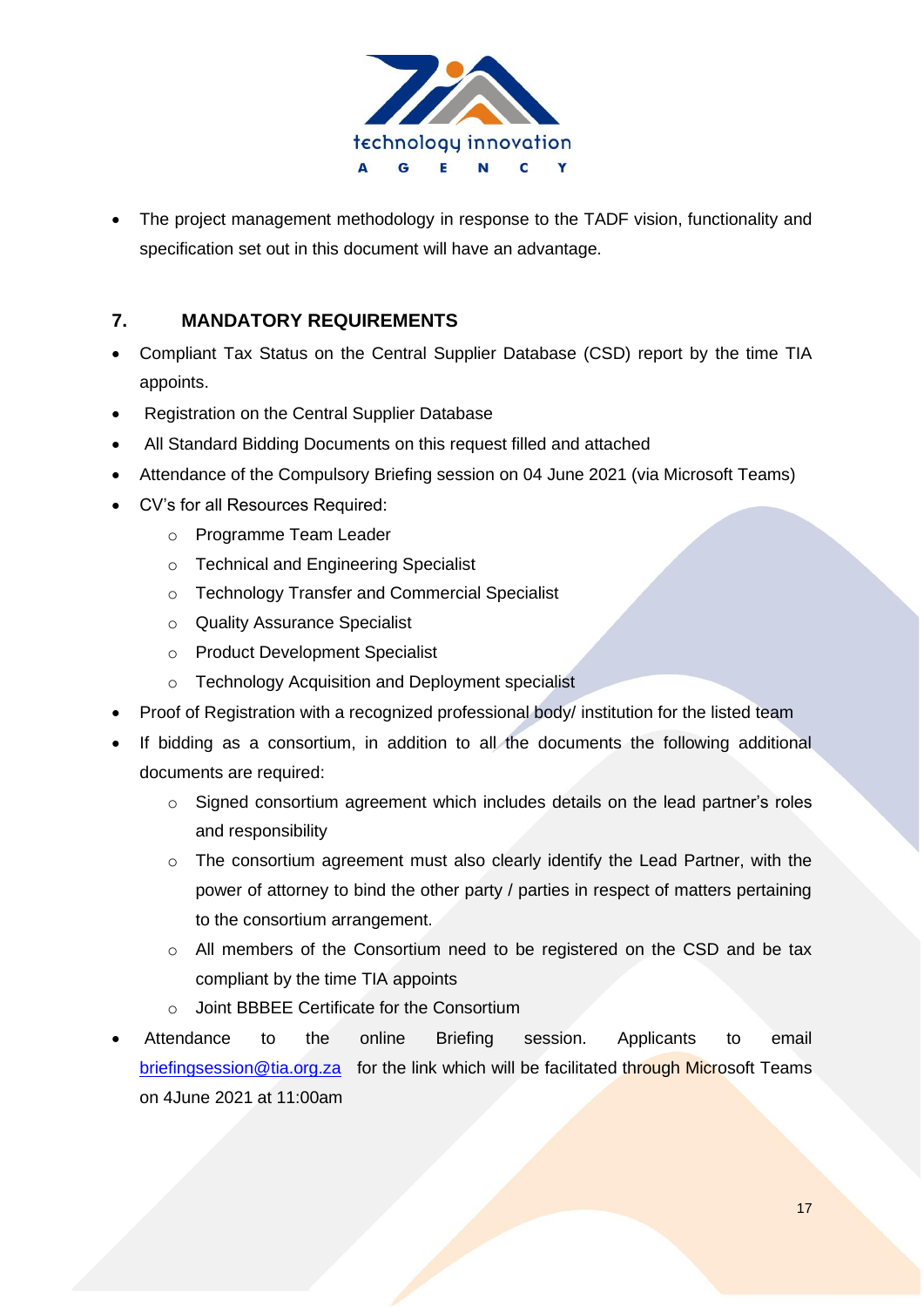

# **8. PROPRIETARY INFORMATION**

TIA considers this Request for Proposal ("RFP") and all related information, either written or verbal, which is provided to the Bidder, to be proprietary to TIA. It shall be kept confidential by the Bidder and its officers, employees, agents and representatives.

The Bidder shall not disclose, publish, or advertise this specification or related information in part or as a whole to any third party without the prior written consent of TIA. This applies regardless of whether the recipient of this RFP responds with a proposal or not.

# **9. MEDIUM OF COMMUNICATION**

All documentation submitted in response to this RFP must be in English.

# **10. VERIFICATION OF DOCUMENTS**

Respondents should check the numbers of the pages to satisfy themselves that none are missing or duplicated. No liability will be accepted by TIA with regard to anything arising from the fact that pages are missing or duplicated.

# **11. SUBMISSION OF RFP's**

The proposal should be submitted to [tenders@tia.org.za](mailto:tenders@tia.org.za)

It is the responsibility of the prospective supplier to ensure that the proposal is submitted by no later than **23 June 2021, 11:00am**

# **12. GENERAL TERMS AND CONDITIONS**

The Respondent is responsible for all costs incurred in the preparation and submission of the proposal.

A copy/s of any affiliations, memberships and/or accreditations that support your submission must be included in the proposal.

Kindly note that TIA is entitled to: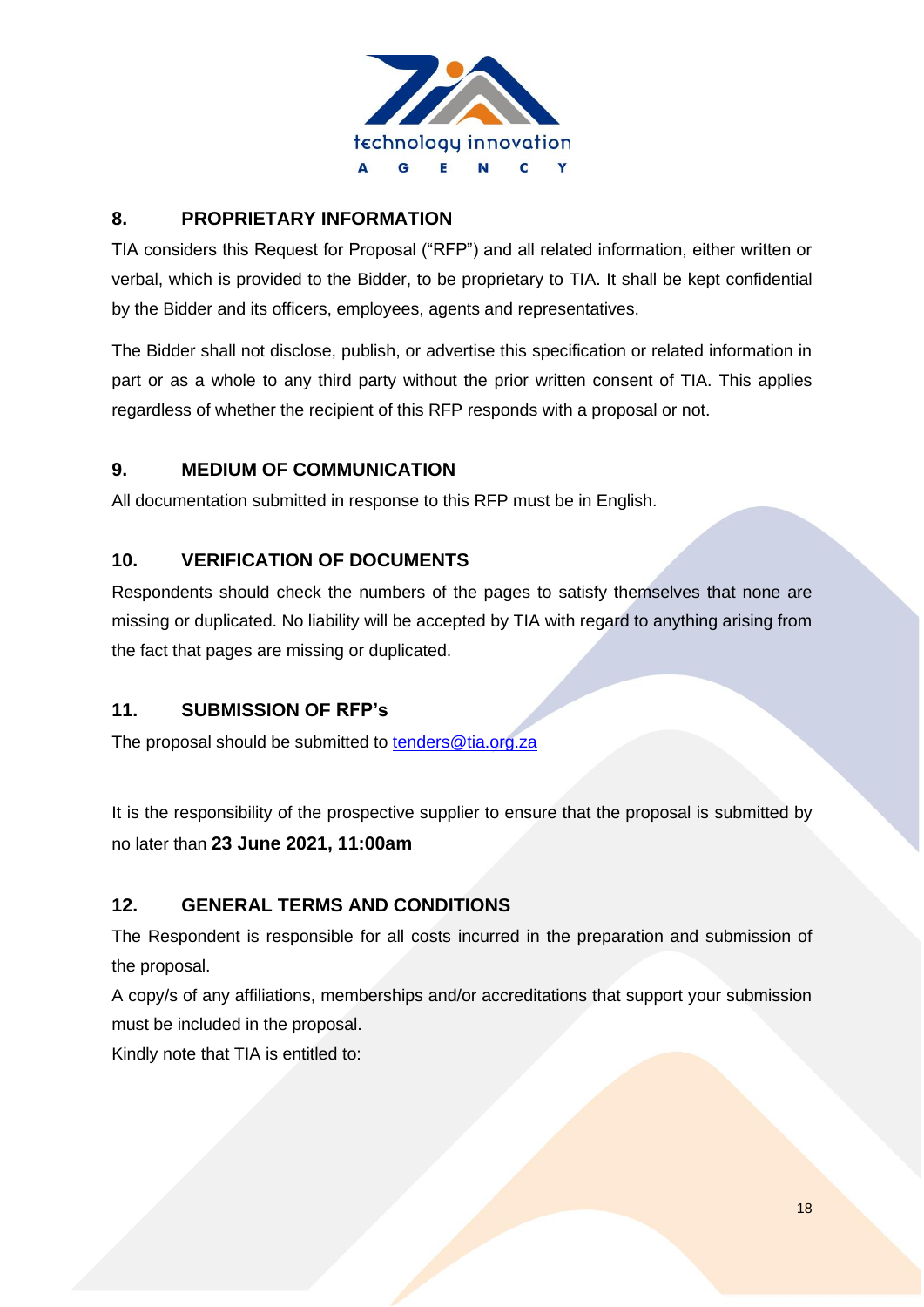

- 12.1 Amend any RFP conditions, validity period, specifications, or extend the closing date and/or time of RFP's before the closing date. All Respondents, to whom the RFP documents have been issued, will be advised in writing of such amendments in good time;
- 12.2 Verify any information contained in a proposal;
- 12.3 Not appoint any bidder;
- 12.4 Vary, alter, and/or amend the terms of this RFP, at any time prior to the finalisation of its adjudication hereof;
- 12.5 Disqualify proposals that contain an omission of disclosure of material information, that is factual inaccurate, and/or contains a misrepresentation of facts. This could also lead to the cancellation of any subsequent contracts;
- 12.6 Not accept the lowest proposal or any proposal in part or in whole. TIA normally awards the contract to the Bidder who proves to be fully capable of handling the contract and whose proposal is technically acceptable and/or financially advantageous to TIA. Appointment as a successful contractor shall be subject to the parties agreeing to mutually acceptable contractual terms and conditions. In the event of the parties failing to reach such agreement within 30 (thirty) days from the appointment date, TIA shall be entitled to appoint the contractor who was rated 2nd (second), and so on;
- 12.7 Award this RFP as a whole or in part without furnishing reasons;
- 12.8 Cancel or withdraw from this RFP as a whole or in part without furnishing reasons and without attracting any liability;
- 12.9 The Bidder hereby offers to render all of the services described in the attached documents (if any) to TIA on the terms and conditions and in accordance with the specifications stipulated in this RFP documents (and which shall be taken as part of, and incorporated into, this proposal at the prices inserted therein);
- 12.10 This proposal and its acceptance shall be subject to the terms and conditions contained in this RFP document; and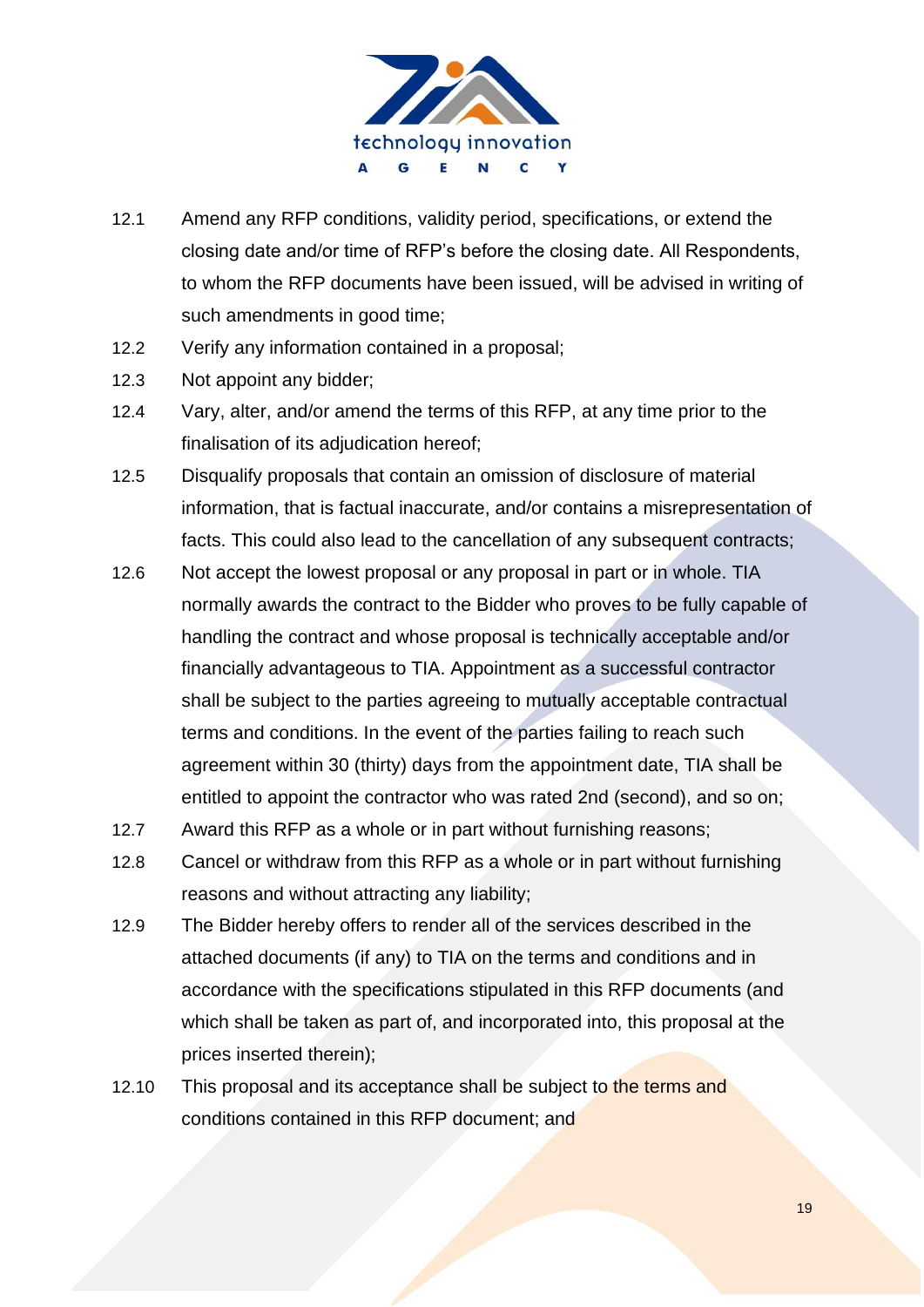

- 12.11 The Respondent shall prepare for a possible presentation should TIA require such and the Respondent shall be notified thereof no later than 4 (four) days before the actual presentation date.
- 12.12 Joint Venture /a Consortium must clearly set out the roles and responsibilities of the Lead Partner. The agreement must also clearly identify the Lead Partner, with the power of attorney to bind the other party / parties in respect of matters pertaining to the joint venture and / or consortium arrangement.
- 12.13 Bidders must submit a concrete proof of the existence of the Joint Venture / Consortium arrangements. TIA will accept signed agreement as acceptable proof of the existence of a joint venture and or a consortium arrangement.
- 12.14 Certified letter of good standing (COIDA) must be submitted prior to contracting.
- 12.15 Proof of Professional Indemnity Insurance of R 10 000 000.00 (If it's consortium, each member should have its own) must be submitted prior to contracting.

# **13. EVALUATION CRITERIA**

### a) **First Stage evaluation criteria**

Submissions will be evaluated for functionality based on the below criteria:

| Evaluation categories and criteria                                                                                                                                                                                                                                                                                                                                                                                                                     | Weight | Maximum<br>Score |
|--------------------------------------------------------------------------------------------------------------------------------------------------------------------------------------------------------------------------------------------------------------------------------------------------------------------------------------------------------------------------------------------------------------------------------------------------------|--------|------------------|
| <b>Organisational Experience (Provide Company Profiles)</b>                                                                                                                                                                                                                                                                                                                                                                                            | 0,20   | 5                |
| Organisation has 10+ years' experience and expertise in<br>providing technical resource support and professional resource<br>team/s on similar or related programmes / work with specific<br>expertise in fund management and certificate-based business<br>processes and disbursement of funds in diverse sectors $= 5$<br>Organisation has 8-10 years' experience and expertise in<br>providing technical resource support and professional resource |        |                  |
| team/s on similar or related programmes / work with specific                                                                                                                                                                                                                                                                                                                                                                                           |        |                  |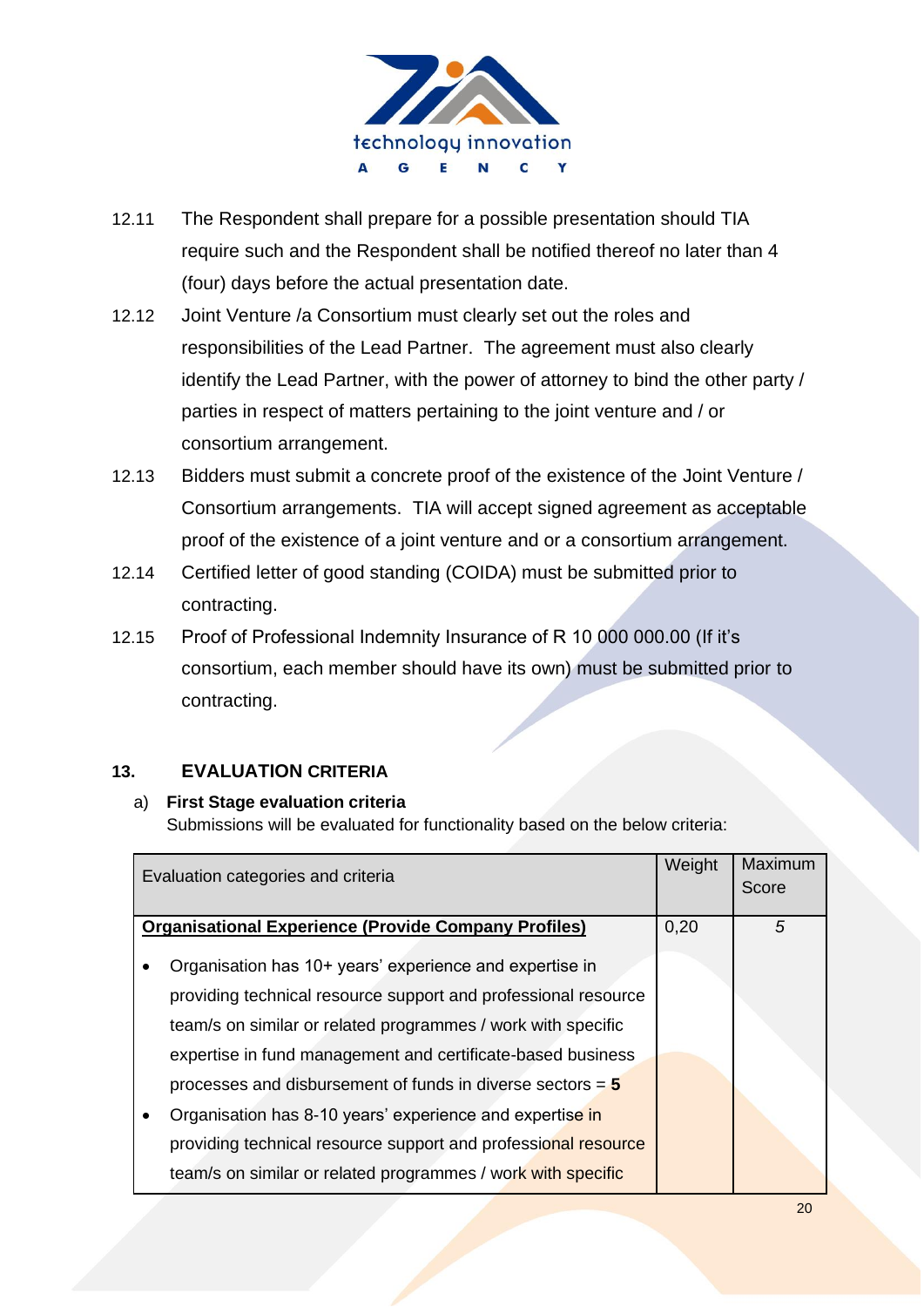

| expertise in fund management and certificate-based business          |      |   |  |
|----------------------------------------------------------------------|------|---|--|
| processes and disbursement of funds in diverse sectors $= 4$         |      |   |  |
| Organisation has 6-8 years' experience and expertise in              |      |   |  |
| providing technical resource support and professional resource       |      |   |  |
| team/s on similar or related programmes / work with specific         |      |   |  |
| expertise in fund management and certificate-based business          |      |   |  |
| processes and disbursement of funds in diverse sectors $= 3$         |      |   |  |
| Organisation has 4-6 years' experience and expertise in              |      |   |  |
| providing technical resource support and professional resource       |      |   |  |
| team/s on similar or related programmes / work with specific         |      |   |  |
| expertise in fund management and certificate-based business          |      |   |  |
| processes and disbursement of funds in diverse sectors $= 2$         |      |   |  |
| Organisation has 2-4 years' experience and expertise in              |      |   |  |
| providing technical resource support and professional resource       |      |   |  |
| team/s on similar or related programmes / work with specific         |      |   |  |
| expertise in fund management and certificate-based business          |      |   |  |
| processes and disbursement of funds in diverse sectors = 1           |      |   |  |
| Organisation has less than 2 years' experience and expertise         |      |   |  |
| in providing technical resource support and professional             |      |   |  |
| resource team/s on similar or related programmes / work with         |      |   |  |
| specific expertise in fund management and certificate-based          |      |   |  |
| business processes and disbursement of funds in diverse              |      |   |  |
| $sectors = 0$                                                        |      |   |  |
| <u>References (refer to page 12, item 6.2.1 for a description on</u> | 0,05 | 5 |  |
| the requirement for the reference letters)                           |      |   |  |
| The applicant provides 5 or more signed testimonial(s) or            |      |   |  |
| reference letter(s) on formal letterheads of the companies for       |      |   |  |
| similar or related services $= 5$                                    |      |   |  |
| The applicant provides 4 signed testimonial(s) or reference          |      |   |  |
| letter(s) on formal letterheads of the companies for similar or      |      |   |  |
| related services = $4$                                               |      |   |  |
| The applicant provides 3 signed testimonial(s) or reference          |      |   |  |
| letter(s) on formal letterheads of the companies similar or          |      |   |  |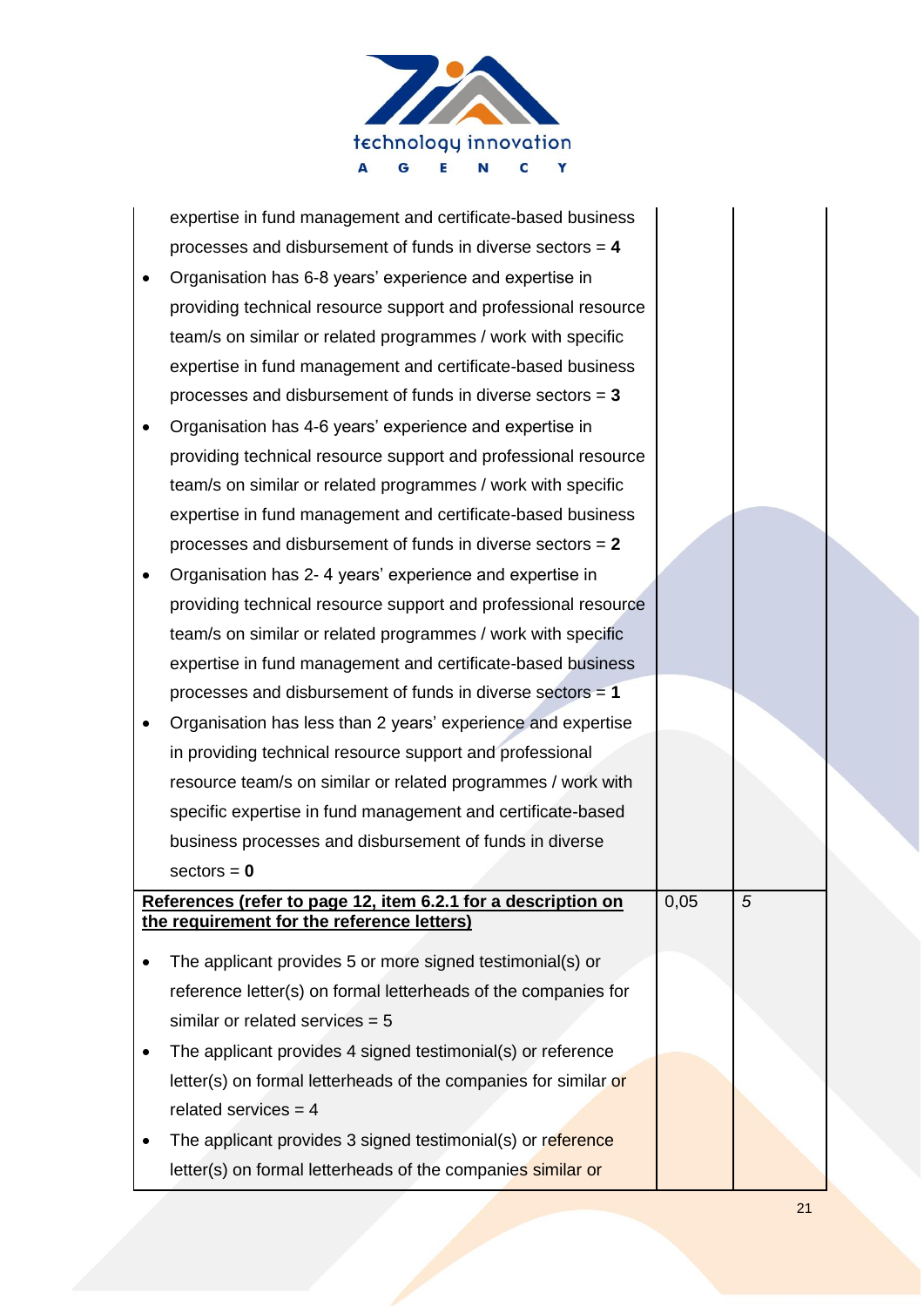

| related services $=$ 3                                                                                                   |       |   |
|--------------------------------------------------------------------------------------------------------------------------|-------|---|
| The applicant provides 2 signed testimonial(s) or reference                                                              |       |   |
| letter(s) on formal letterheads of the companies similar or                                                              |       |   |
| related services $= 2$                                                                                                   |       |   |
| The applicant provides 1 signed testimonial(s) or reference                                                              |       |   |
| letter(s) on formal letterheads of the companies similar or                                                              |       |   |
| related services $= 1$                                                                                                   |       |   |
| The applicant provides no signed testimonial(s) or reference                                                             |       |   |
| $letter(s) = 0$                                                                                                          |       |   |
|                                                                                                                          |       |   |
| <b>Experience of Key Personnel - Team Leader</b>                                                                         |       |   |
| The Team Leader should have a minimum of a 3-year qualification                                                          |       |   |
| and Engineering and a project management<br>Science<br>in                                                                |       |   |
| professional certification with a professional body in project                                                           |       |   |
| specializations / competencies i.e. Project<br>Management                                                                |       |   |
| Professional or Prince 2.                                                                                                |       |   |
| Team leader has 10+ years' experience (refer to experience                                                               |       |   |
| listed in item 6.3 of this document) = $5$                                                                               |       |   |
| Team leader has 8-10 years' experience (refer to experience                                                              | 0, 15 | 5 |
| listed in item 6.3 of this document) = $4$                                                                               |       |   |
| Team leader has 6-8 years' experience (refer to experience                                                               |       |   |
| listed in item 6.3 of this document) = $3$                                                                               |       |   |
| Team leader has 4-6 years' experience (refer to experience                                                               |       |   |
| listed in item 6.3 of this document) = $2$                                                                               |       |   |
| Team leader has 1-4 years' experience (refer to experience                                                               |       |   |
| listed in item 6.3 of this document) = $1$                                                                               |       |   |
| Team leader has no experience (refer to experience listed in                                                             |       |   |
| item 6.3 of this document) = $0$                                                                                         |       |   |
| Desired Experience of Key Personnel - Team Members                                                                       | 0,20  | 5 |
| With reference to Table 1 on page 15                                                                                     |       |   |
|                                                                                                                          |       |   |
| With reference to Table 1 on page 15 the proposed resources<br>must have, at minimum a 3-year qualification (Technical & |       |   |
| Engineering Specialist, Technology Transfer and Commercial                                                               |       |   |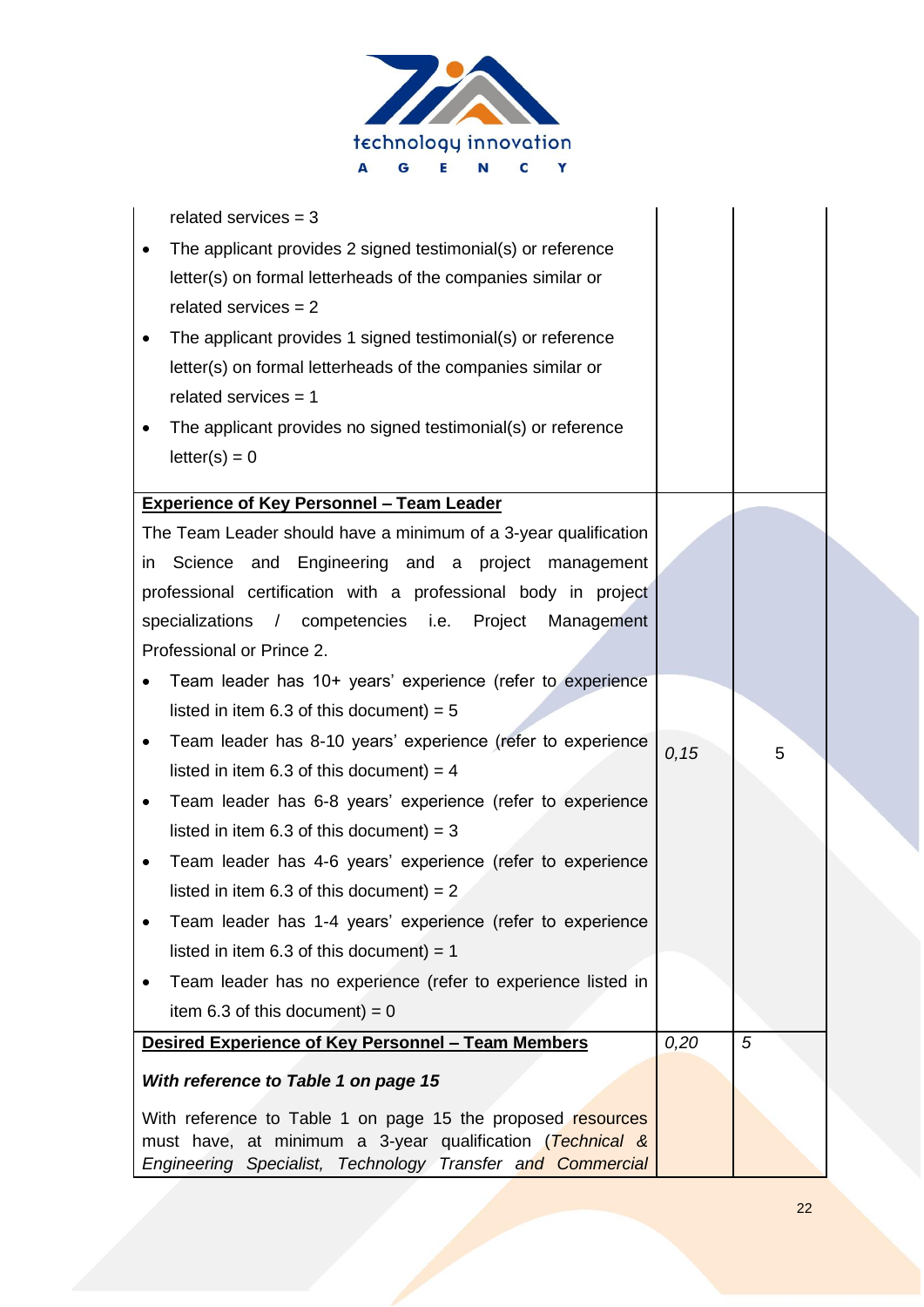

*Specialist, Quality Assurance Specialist, Product Development Specialist and Technology Acquisition and Deployment specialist*). The team members should have at least a minimum of 8-10 years proven combined experience in similar projects.

- Proposed resources have 10 + of combined years of experience in fund management, management of similar / related projects and has the relevant qualifications (*Refer to Table 1 on page 15*) = 5
- Proposed resources have 8-10 years of combined experience in fund management, management of similar / related projects and has the relevant qualifications (*Refer to Table 1 on page*   $15 = 4$
- Proposed resources have 5-7 years of combined experience in fund management, management of similar / related projects and has the relevant qualifications (*Refer to Table 1 on page*   $15 = 3$
- Proposed resources) have 3-4 years of combined experience in fund management, management of similar / related projects and has the relevant qualifications (*Refer to Table 1 on page*   $15 = 2$
- Proposed resources have 1-2 years of combined experience in fund management, management of similar / related projects and has the relevant qualifications (*Refer to Table 1 on page*   $15 = 1$
- Proposed resources have no experience in fund management, management of similar / related projects and has the relevant qualifications (*Refer to Table 1 on page 15*) = 0

# **Approach & Methodology (Risk, Timeline, Activities)**  The proposed project management approach & methodology demonstrates a full (meets 100% of the requirements) description of the project plan, methodology, technical proposal, innovativeness, originality addressing the requirements, time efficiency, associated risks & the mitigation *0,40 5*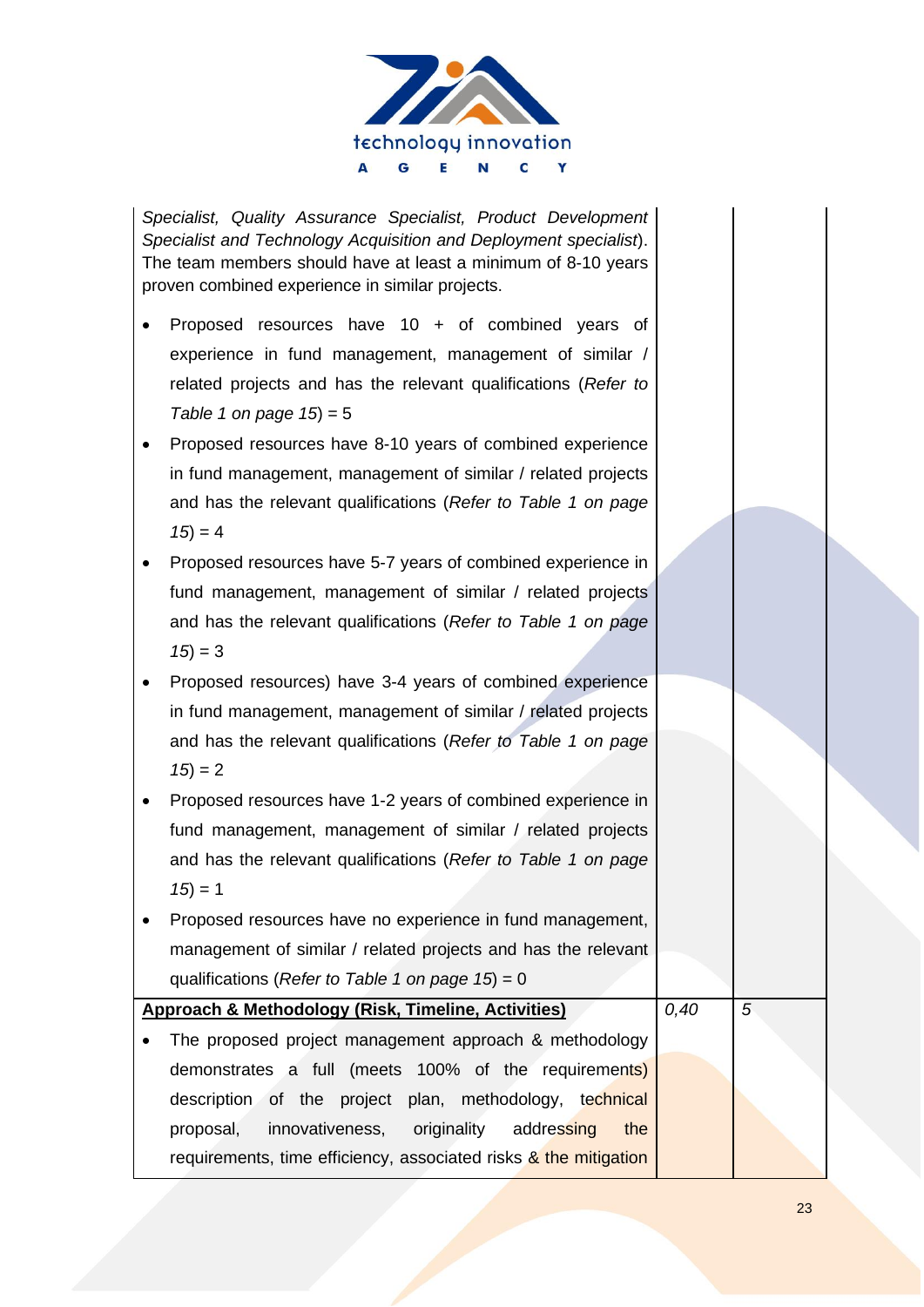

strategies, clear justification of the rationale behind the methodology and the approach chosen to deliver the project  $=$ 5

- The proposed project management approach & methodology demonstrates a partial (meets 80%of the requirements) description of the project plan, methodology, technical proposal, innovativeness, originality addressing the requirements, time efficiency, associated risks & the mitigation strategies, partial (meets 80%of the requirements) justification of the rationale behind the methodology and the approach chosen to deliver the project  $= 4$
- The proposed project management approach & methodology demonstrates a partial (meets 60%of the requirements) description of the project plan, methodology, technical proposal, innovativeness, originality addressing the requirements, time efficiency, associated risks & the mitigation strategies, partial (meets 60%of the requirements) justification of the rationale behind the methodology and the approach chosen to deliver the project  $= 3$
- The proposed project management approach & methodology demonstrates a partial (meets 40%of the requirements) description of the project plan, methodology, technical proposal, innovativeness, originality addressing the requirements, time efficiency, associated risks & the mitigation strategies, partial (meets 40%of the requirements) justification of the rationale behind the methodology and the approach chosen to deliver the project  $= 2$
- The proposed project management approach & methodology demonstrates a partial (meets 20%of the requirements) description of the project plan, methodology, technical proposal, innovativeness, originality addressing the requirements, time efficiency, associated risks & the mitigation strategies, partial (meets 20% of the requirements) justification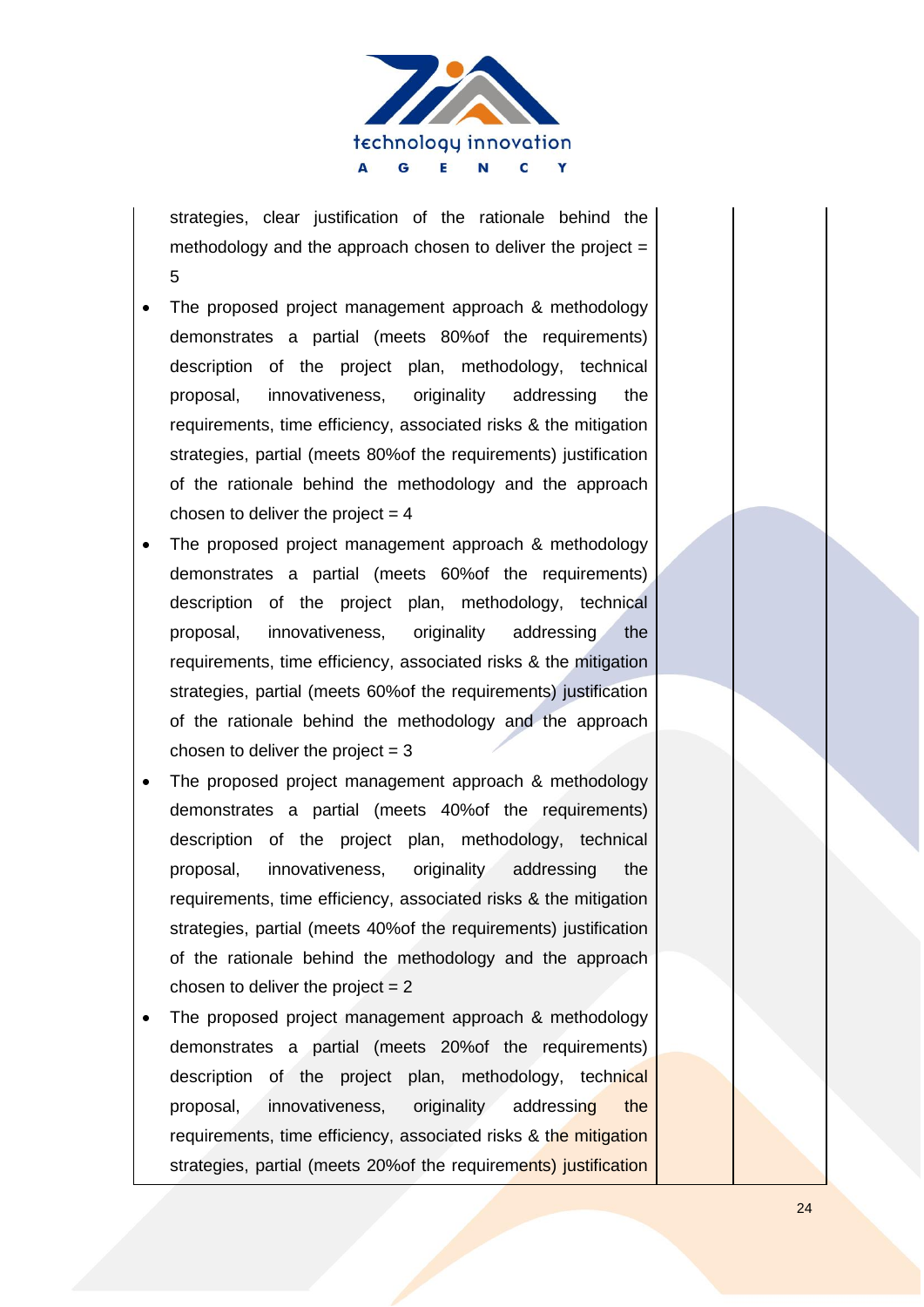

| of the rationale behind the methodology and the approach<br>chosen to deliver the project $= 1$<br>The proposed project management approach & methodology<br>has no (meets 0% of the requirements) description of the<br>project plan, methodology, technical proposal, innovativeness,<br>originality addressing the requirements, time efficiency,<br>associated risks & the mitigation strategies, no justification of<br>the rationale behind the methodology and the approach<br>chosen to deliver the project = $0$ |     |  |
|---------------------------------------------------------------------------------------------------------------------------------------------------------------------------------------------------------------------------------------------------------------------------------------------------------------------------------------------------------------------------------------------------------------------------------------------------------------------------------------------------------------------------|-----|--|
| Total weighted score/Maximum possible score                                                                                                                                                                                                                                                                                                                                                                                                                                                                               | 1   |  |
| Minimum qualifying score (expressed as percentage)                                                                                                                                                                                                                                                                                                                                                                                                                                                                        | 70% |  |

### b) **Second Stage Evaluation in Terms of 80/20**

Bidders who met the 70% threshold will be evaluated further based on 80/20 preferential point system as below:

|                     | <b>Evaluation Categories</b>              | <b>Points</b> |
|---------------------|-------------------------------------------|---------------|
| $1_{-}$             | <b>Bid Price</b>                          | 80            |
|                     | 2. Points awarded for B-BBEE Status Level | 20            |
| <b>Total points</b> |                                           | 100           |

## **14. ENQUIRIES AND SUBMISSION**

All enquiries regarding this tender shall be submitted in writing to **[mandisa.pitso@tia.org.za](mailto:mandisa.pitso@tia.org.za)** with *'APPOINTMENT OF THE TECHNOLOGY ACQUISITION AND DEPLOYMENT FUND (TADF) TECHNICAL RESOURCE ORGANISATION – TIA004/2021'* as a subject.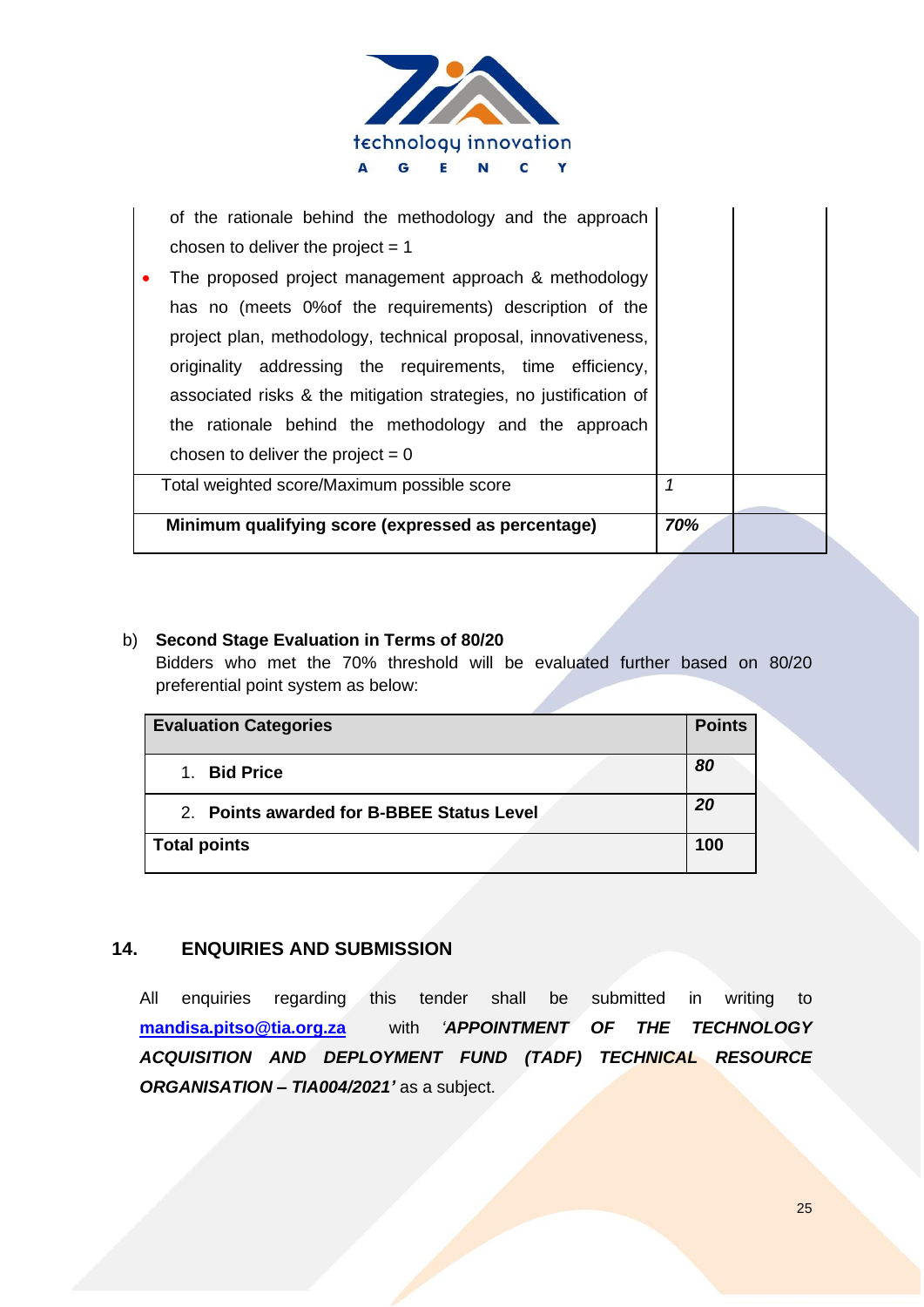

## **15. PRICE PROPOSAL**

- 15.1 Pricing should be based on cover in the market in line with the requirements listed below. Bidders are requested to firstly quote excluding any commission or management fees. Prices should be VAT inclusive.
- 15.2 NOTE: ALL prices quoted must be VAT inclusive and must be quoted in South African Rand ("ZAR").
- 15.3 The bid will be awarded based on the total cost as provided
- 15.4 All additional costs associated with the bidders' offer must be clearly specified and included in the total bid price quoted above.
- 15.5 The service provider shall be expected to quote (to cover all indirect and direct expenses related to remaining an inhouse service provider to support TIA in implementing the TADF business processes over a period of 2 years. Over and above this, the quotation of the service provider should indicate hourly rate of resources to be assigned to the project including VAT. The resources will be remunerated on a performance basis upon generation of all reports and certificates required in each TADF business process milestones. The table below is suggested for quotations:
	- Provide fixed price quotation
	- The pricing quotation should be itemized per project milestones applicable
	- The cost must be VAT inclusive and quoted in South African currency

### **16. Conclusion**

- 16.1 Failure to comply with any of the terms and conditions as set out above will invalidate the Proposal.
- 16.2 TIA's decision on proposals received shall be final and binding.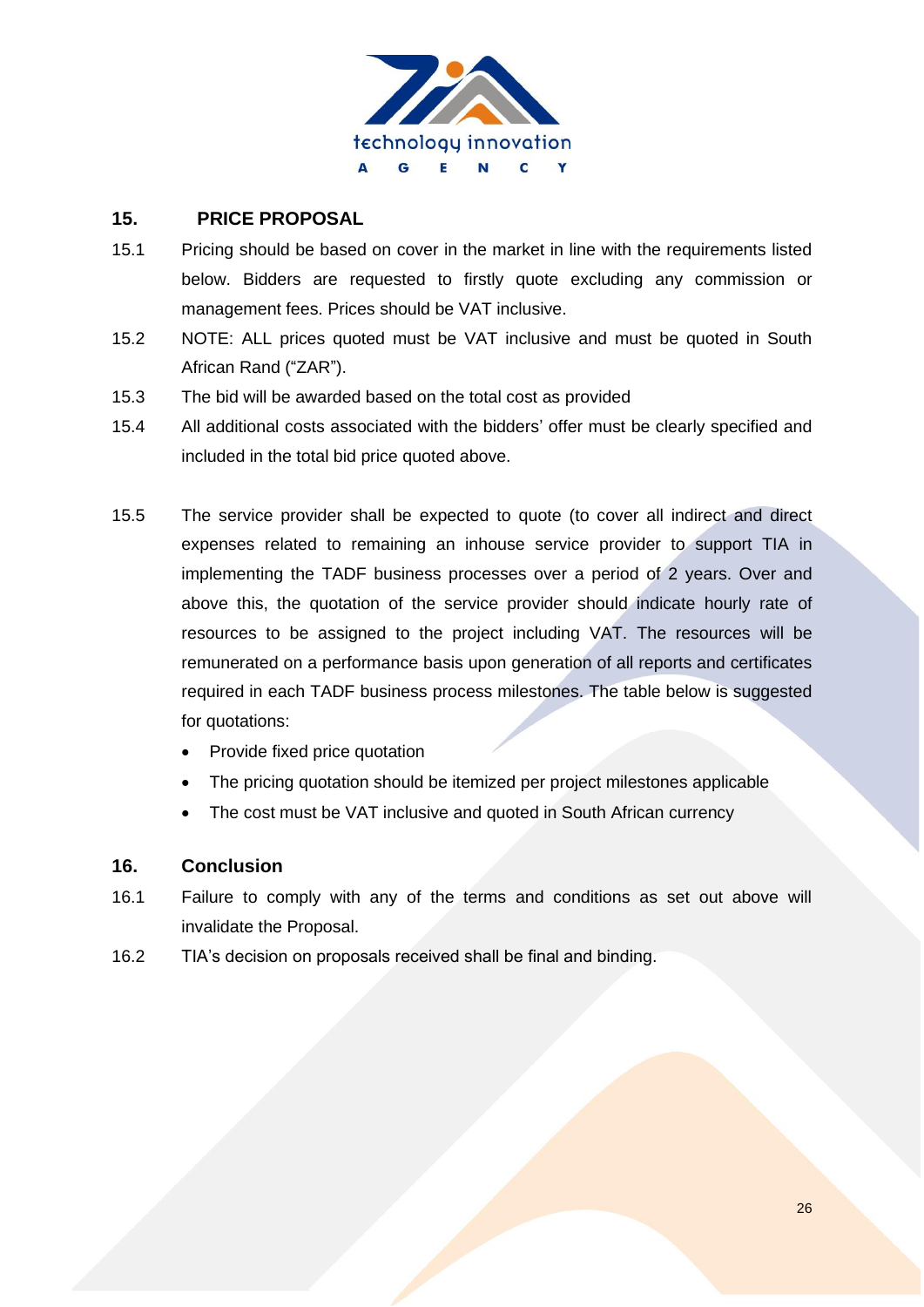

# **PRICING PROPOSAL**

| <b>Name of Bidder:</b>                                         |                 |  |  |  |  |  |  |
|----------------------------------------------------------------|-----------------|--|--|--|--|--|--|
| Offer to be valid for 120 days from closing date of bid.       |                 |  |  |  |  |  |  |
| <b>TEAM MEMBERS</b>                                            | <b>PER HOUR</b> |  |  |  |  |  |  |
| Programme Team Leader                                          |                 |  |  |  |  |  |  |
| <b>Technical and Engineering</b><br><b>Specialist</b>          |                 |  |  |  |  |  |  |
| <b>Technology Transfer and</b><br><b>Commercial Specialist</b> |                 |  |  |  |  |  |  |
| <b>Quality Assurance Specialist</b>                            |                 |  |  |  |  |  |  |
| <b>Product Development</b><br>Specialist                       |                 |  |  |  |  |  |  |
| Technology Acquisition and<br>Deployment specialist            |                 |  |  |  |  |  |  |
| <b>Other costs (Please</b><br>specify in detail)               | R.              |  |  |  |  |  |  |
| <b>Total (Vat Inclusive)</b>                                   | R               |  |  |  |  |  |  |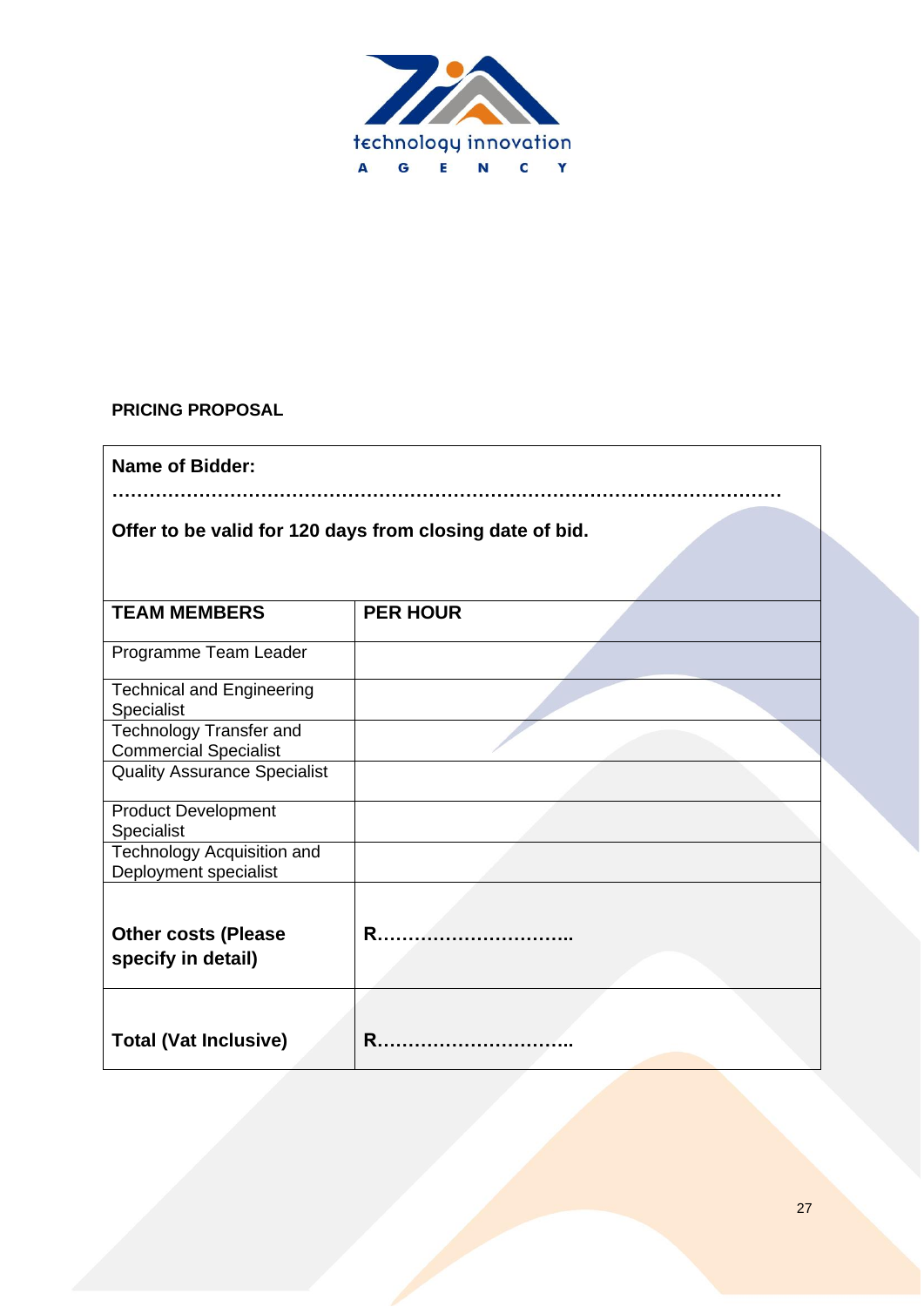

**PART A**

| <b>INVITATION TO BID</b><br>YOU ARE HEREBY INVITED TO BID FOR REQUIREMENTS OF THE (NAME OF DEPARTMENT/ PUBLIC |                    |  |                             |                            |     |                 |  |                |           |                                                |
|---------------------------------------------------------------------------------------------------------------|--------------------|--|-----------------------------|----------------------------|-----|-----------------|--|----------------|-----------|------------------------------------------------|
|                                                                                                               |                    |  |                             |                            |     |                 |  |                |           |                                                |
| <b>ENTITY</b>                                                                                                 |                    |  |                             |                            |     |                 |  |                |           |                                                |
|                                                                                                               |                    |  |                             |                            |     |                 |  | <b>CLOSING</b> |           |                                                |
| <b>BID NUMBER:</b>                                                                                            |                    |  | <b>CLOSING DATE:</b>        |                            |     |                 |  | TIME:          |           |                                                |
| <b>DESCRIPTION</b>                                                                                            |                    |  |                             |                            |     |                 |  |                |           |                                                |
| BID RESPONSE DOCUMENTS MAY BE DEPOSITED IN THE BID BOX SITUATED AT (STREET<br><b>ADDRESS)</b>                 |                    |  |                             |                            |     |                 |  |                |           |                                                |
|                                                                                                               |                    |  |                             |                            |     |                 |  |                |           |                                                |
|                                                                                                               |                    |  |                             |                            |     |                 |  |                |           |                                                |
|                                                                                                               |                    |  |                             |                            |     |                 |  |                |           |                                                |
|                                                                                                               |                    |  |                             |                            |     |                 |  |                |           |                                                |
|                                                                                                               |                    |  |                             |                            |     |                 |  |                |           |                                                |
|                                                                                                               |                    |  |                             |                            |     |                 |  |                |           |                                                |
| BIDDING PROCEDURE ENQUIRIES                                                                                   |                    |  | <b>MAY</b><br><b>BE</b>     |                            |     |                 |  |                |           |                                                |
| <b>DIRECTED TO</b>                                                                                            |                    |  |                             |                            |     |                 |  |                |           | <b>TECHNICAL ENQUIRIES MAY BE DIRECTED TO:</b> |
| <b>CONTACT PERSON</b>                                                                                         |                    |  |                             | <b>CONTACT PERSON</b>      |     |                 |  |                |           |                                                |
| <b>TELEPHONE</b>                                                                                              |                    |  |                             |                            |     |                 |  |                |           |                                                |
| <b>NUMBER</b>                                                                                                 |                    |  |                             | <b>TELEPHONE NUMBER</b>    |     |                 |  |                |           |                                                |
| <b>FACSIMILE</b>                                                                                              |                    |  |                             |                            |     |                 |  |                |           |                                                |
| <b>NUMBER</b>                                                                                                 |                    |  |                             | <b>FACSIMILE NUMBER</b>    |     |                 |  |                |           |                                                |
| <b>E-MAIL ADDRESS</b>                                                                                         |                    |  |                             | <b>E-MAIL ADDRESS</b>      |     |                 |  |                |           |                                                |
| <b>SUPPLIER INFORMATION</b>                                                                                   |                    |  |                             |                            |     |                 |  |                |           |                                                |
| <b>NAME OF BIDDER</b>                                                                                         |                    |  |                             |                            |     |                 |  |                |           |                                                |
| POSTAL ADDRESS                                                                                                |                    |  |                             |                            |     |                 |  |                |           |                                                |
| <b>STREET ADDRESS</b>                                                                                         |                    |  |                             |                            |     |                 |  |                |           |                                                |
| <b>TELEPHONE</b>                                                                                              |                    |  |                             |                            |     |                 |  |                |           |                                                |
| <b>NUMBER</b>                                                                                                 | <b>CODE</b>        |  |                             |                            |     | <b>NUMBER</b>   |  |                |           |                                                |
| <b>CELLPHONE</b>                                                                                              |                    |  |                             |                            |     |                 |  |                |           |                                                |
| <b>NUMBER</b>                                                                                                 |                    |  |                             |                            |     |                 |  |                |           |                                                |
| <b>FACSIMILE</b>                                                                                              |                    |  |                             |                            |     |                 |  |                |           |                                                |
| <b>NUMBER</b>                                                                                                 | <b>CODE</b>        |  |                             |                            |     | <b>NUMBER</b>   |  |                |           |                                                |
| <b>E-MAIL ADDRESS</b>                                                                                         |                    |  |                             |                            |     |                 |  |                |           |                                                |
| VAT                                                                                                           |                    |  |                             |                            |     |                 |  |                |           |                                                |
| <b>REGISTRATION</b>                                                                                           |                    |  |                             |                            |     |                 |  |                |           |                                                |
| <b>NUMBER</b>                                                                                                 |                    |  |                             |                            |     |                 |  |                |           |                                                |
| <b>SUPPLIER</b>                                                                                               | <b>TAX</b>         |  |                             |                            |     | <b>CENTRAL</b>  |  |                |           |                                                |
| <b>COMPLIANCE</b>                                                                                             | <b>COMPLIANCE</b>  |  |                             | <b>OR</b>                  |     | <b>SUPPLIER</b> |  |                |           |                                                |
| <b>STATUS</b>                                                                                                 | <b>SYSTEM PIN:</b> |  |                             |                            | No: | <b>DATABASE</b> |  | <b>MAAA</b>    |           |                                                |
| <b>B-BBEE STATUS</b>                                                                                          |                    |  | <b>TICK APPLICABLE BOX]</b> | <b>B-BBEE STATUS LEVEL</b> |     |                 |  |                |           | <b>ITICK APPLICABLE</b>                        |
| <b>LEVEL</b>                                                                                                  |                    |  |                             | <b>SWORN AFFIDAVIT</b>     |     |                 |  |                | BOX]      |                                                |
| <b>VERIFICATION</b>                                                                                           |                    |  |                             |                            |     |                 |  |                |           |                                                |
| <b>CERTIFICATE</b>                                                                                            | $\Box$ Yes         |  | $\Box$ No                   |                            |     |                 |  |                |           |                                                |
|                                                                                                               |                    |  |                             |                            |     |                 |  | $\Box$ Yes     |           |                                                |
|                                                                                                               |                    |  |                             |                            |     |                 |  |                | <b>No</b> |                                                |
|                                                                                                               |                    |  |                             |                            |     |                 |  |                |           |                                                |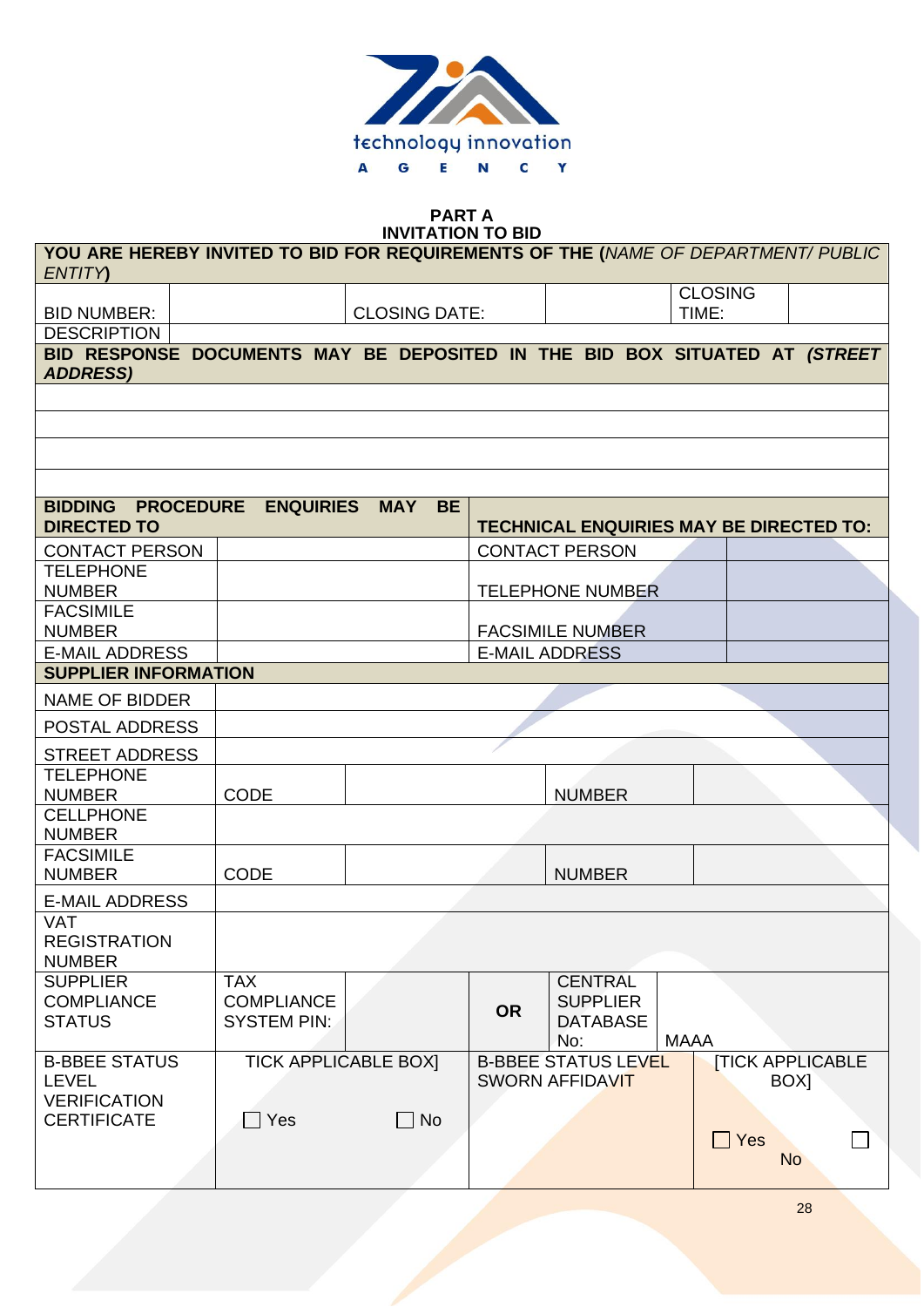

|                                                                                                                                                                                                                                                                                                                                 |                                            |              | [A B-BBEE STATUS LEVEL VERIFICATION CERTIFICATE/ SWORN AFFIDAVIT (FOR EMES & QSEs)<br><b>MUST BE SUBMITTED IN ORDER TO QUALIFY FOR PREFERENCE POINTS FOR B-BBEET</b>                    |                                                                                          |           |  |
|---------------------------------------------------------------------------------------------------------------------------------------------------------------------------------------------------------------------------------------------------------------------------------------------------------------------------------|--------------------------------------------|--------------|-----------------------------------------------------------------------------------------------------------------------------------------------------------------------------------------|------------------------------------------------------------------------------------------|-----------|--|
| ARE YOU THE<br><b>ACCREDITED</b><br><b>REPRESENTATIVE</b><br><b>IN SOUTH AFRICA</b><br>FOR THE GOODS<br>/SERVICES<br><b>/WORKS</b><br>OFFERED?                                                                                                                                                                                  | $\Box$ Yes<br><b>IF YES ENCLOSE PROOFI</b> | $\square$ No | ARE YOU A FOREIGN<br><b>BASED SUPPLIER FOR</b><br>THE GOODS /SERVICES<br><b><i>NORKS OFFERED?</i></b>                                                                                   | $\bigcap$ Yes<br><b>IIF YES, ANSWER</b><br><b>THE</b><br><b>QUESTIONNAIRE</b><br>BELOW 1 | $\Box$ No |  |
| <b>QUESTIONNAIRE TO BIDDING FOREIGN SUPPLIERS</b>                                                                                                                                                                                                                                                                               |                                            |              |                                                                                                                                                                                         |                                                                                          |           |  |
| $\Box$ YES $\Box$ NO<br>DOES THE ENTITY HAVE A BRANCH IN THE RSA?<br>$\Box$ YES $\Box$ NO                                                                                                                                                                                                                                       |                                            |              | IS THE ENTITY A RESIDENT OF THE REPUBLIC OF SOUTH AFRICA (RSA)?                                                                                                                         |                                                                                          |           |  |
| DOES THE ENTITY HAVE A PERMANENT ESTABLISHMENT IN THE RSA?<br>$\Box$ YES $\Box$ NO                                                                                                                                                                                                                                              |                                            |              |                                                                                                                                                                                         |                                                                                          |           |  |
| DOES THE ENTITY HAVE ANY SOURCE OF INCOME IN THE RSA?<br>$\Box$ YES $\Box$ NO                                                                                                                                                                                                                                                   |                                            |              |                                                                                                                                                                                         |                                                                                          |           |  |
| IS THE ENTITY LIABLE IN THE RSA FOR ANY FORM OF TAXATION?<br>$\Box$ Yes $\Box$ No<br>IF THE ANSWER IS "NO" TO ALL OF THE ABOVE, THEN IT IS NOT A REQUIREMENT TO REGISTER<br>FOR A TAX COMPLIANCE STATUS SYSTEM PIN CODE FROM THE SOUTH AFRICAN REVENUE<br>SERVICE (SARS) AND IF NOT REGISTER AS PER 2.3 BELOW.<br><b>PART B</b> |                                            |              |                                                                                                                                                                                         |                                                                                          |           |  |
|                                                                                                                                                                                                                                                                                                                                 |                                            |              | <b>TERMS AND CONDITIONS FOR BIDDING</b>                                                                                                                                                 |                                                                                          |           |  |
| 1.                                                                                                                                                                                                                                                                                                                              | <b>BID SUBMISSION:</b>                     |              | 1.1. BIDS MUST BE DELIVERED BY THE STIPULATED TIME TO THE CORRECT                                                                                                                       |                                                                                          |           |  |
|                                                                                                                                                                                                                                                                                                                                 |                                            |              | ADDRESS. LATE BIDS WILL NOT BE ACCEPTED FOR CONSIDERATION.                                                                                                                              |                                                                                          |           |  |
|                                                                                                                                                                                                                                                                                                                                 |                                            |              | 1.2. ALL BIDS MUST BE SUBMITTED ON THE OFFICIAL FORMS PROVIDED-(NOT TO<br>BE RE-TYPED) OR IN THE MANNER PRESCRIBED IN THE BID DOCUMENT.                                                 |                                                                                          |           |  |
| 1.3. THIS BID IS SUBJECT TO THE PREFERENTIAL PROCUREMENT POLICY<br>FRAMEWORK ACT, 2000 AND THE PREFERENTIAL PROCUREMENT<br>REGULATIONS, 2017, THE GENERAL CONDITIONS OF CONTRACT (GCC) AND, IF<br>APPLICABLE, ANY OTHER SPECIAL CONDITIONS OF CONTRACT.                                                                         |                                            |              |                                                                                                                                                                                         |                                                                                          |           |  |
| 1.4. THE SUCCESSFUL BIDDER WILL BE REQUIRED TO FILL IN AND SIGN A<br><b>WRITTEN CONTRACT FORM (SBD7).</b>                                                                                                                                                                                                                       |                                            |              |                                                                                                                                                                                         |                                                                                          |           |  |
|                                                                                                                                                                                                                                                                                                                                 | 2. TAX COMPLIANCE REQUIREMENTS             |              |                                                                                                                                                                                         |                                                                                          |           |  |
|                                                                                                                                                                                                                                                                                                                                 |                                            |              | 2.1 BIDDERS MUST ENSURE COMPLIANCE WITH THEIR TAX OBLIGATIONS.                                                                                                                          |                                                                                          |           |  |
|                                                                                                                                                                                                                                                                                                                                 |                                            |              | 2.2 BIDDERS ARE REQUIRED TO SUBMIT THEIR UNIQUE PERSONAL<br>IDENTIFICATION NUMBER (PIN) ISSUED BY SARS TO ENABLE THE ORGAN OF<br>STATE TO VERIFY THE TAXPAYER'S PROFILE AND TAX STATUS. |                                                                                          |           |  |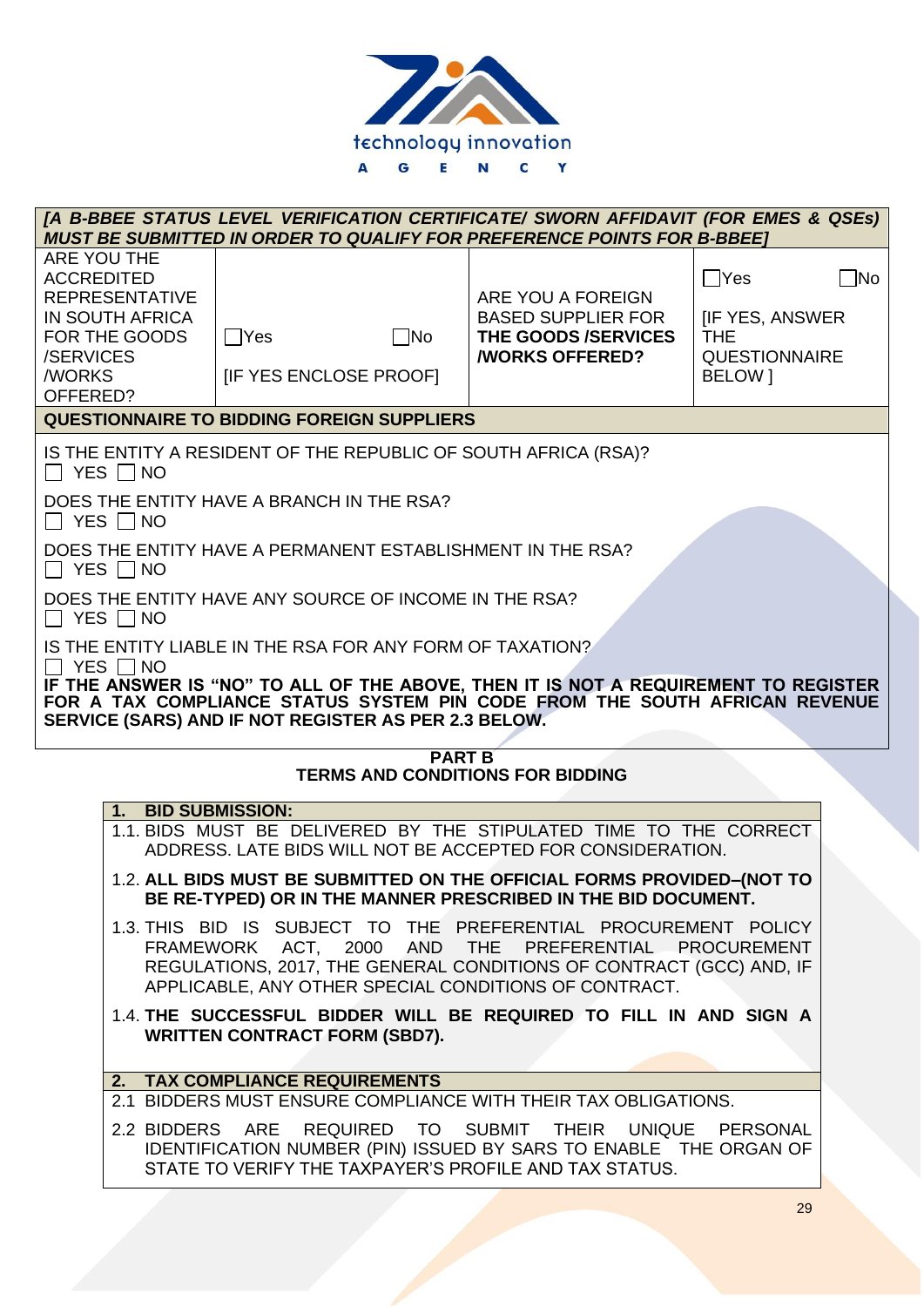

- 2.3 APPLICATION FOR TAX COMPLIANCE STATUS (TCS) PIN MAY BE MADE VIA E-FILING THROUGH THE SARS WEBSITE [WWW.SARS.GOV.ZA.](http://www.sars.gov.za/)
- 2.4 BIDDERS MAY ALSO SUBMIT A PRINTED TCS CERTIFICATE TOGETHER WITH THE BID.
- 2.5 IN BIDS WHERE CONSORTIA / JOINT VENTURES / SUB-CONTRACTORS ARE INVOLVED, EACH PARTY MUST SUBMIT A SEPARATE TCS CERTIFICATE / PIN / CSD NUMBER.
- 2.6 WHERE NO TCS PIN IS AVAILABLE BUT THE BIDDER IS REGISTERED ON THE CENTRAL SUPPLIER DATABASE (CSD), A CSD NUMBER MUST BE PROVIDED.
- 2.7 NO BIDS WILL BE CONSIDERED FROM PERSONS IN THE SERVICE OF THE STATE, COMPANIES WITH DIRECTORS WHO ARE PERSONS IN THE SERVICE OF THE STATE, OR CLOSE CORPORATIONS WITH MEMBERS PERSONS IN THE SERVICE OF THE STATE."

#### **NB: FAILURE TO PROVIDE / OR COMPLY WITH ANY OF THE ABOVE PARTICULARS MAY RENDER THE BID INVALID**.

SIGNATURE OF BIDDER:

……………………………………………

CAPACITY UNDER WHICH THIS BID IS SIGNED:

…………………………………………… (Proof of authority must be submitted e.g. company resolution)

DATE: …………………………………....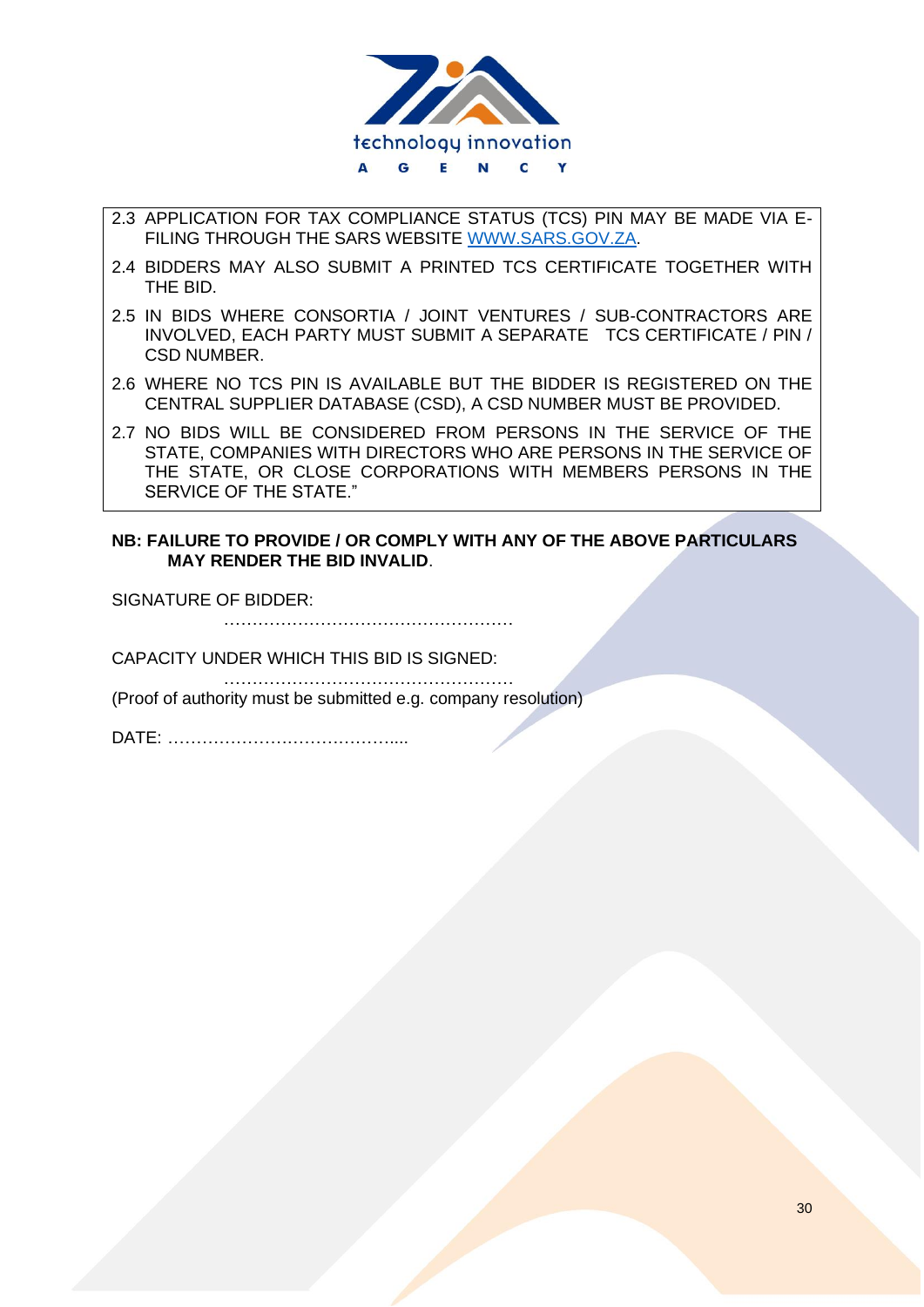

### **SBD 4**

### **DECLARATION OF INTEREST**

- 1. Any legal person, including persons employed by the state<sup>1</sup>, or persons having a kinship with persons employed by the state, including a blood relationship, may make an offer or offers in terms of this invitation to bid (includes a price quotation, advertised competitive bid, limited bid or proposal). In view of possible allegations of favouritism, should the resulting bid, or part thereof, be awarded to persons employed by the state, or to persons connected with or related to them, it is required that the bidder or his/her authorised representative declare his/her position in relation to the evaluating/adjudicating authority where
	- the bidder is employed by the state; and/or
	- the legal person on whose behalf the bidding document is signed, has a relationship with persons/a person who are/is involved in the evaluation and or adjudication of the bid(s), or where it is known that such a relationship exists between the person or persons for or on whose behalf the declarant acts and persons who are involved with the evaluation and or adjudication of the bid.
- 2. **In order to give effect to the above, the following questionnaire must be completed and submitted with the bid.**

| 2.1   | Full       | Name     | of | bidder | <b>or</b>    | his<br>or  | her      | representative:                                                                                                                                                   |
|-------|------------|----------|----|--------|--------------|------------|----------|-------------------------------------------------------------------------------------------------------------------------------------------------------------------|
|       |            |          |    |        |              |            |          |                                                                                                                                                                   |
| 2.2   | Identity   |          |    |        |              |            |          | Number:                                                                                                                                                           |
|       | .          |          |    |        |              |            |          |                                                                                                                                                                   |
| 2.3   | Position   | occupied |    | in the | Company      | (director, | trustee, | shareholder <sup>2</sup> ):                                                                                                                                       |
|       |            |          |    |        |              |            |          |                                                                                                                                                                   |
| 2.4   | Company    |          |    |        | Registration |            |          | Number:                                                                                                                                                           |
|       |            |          |    |        |              |            |          |                                                                                                                                                                   |
| 2.5   | Tax        |          |    |        | Reference    |            |          | Number:                                                                                                                                                           |
| 2.6   | <b>VAT</b> |          |    |        | Registration |            |          | Number:                                                                                                                                                           |
|       |            |          |    |        |              |            |          |                                                                                                                                                                   |
| 2.6.1 |            |          |    |        |              |            |          | The names of all directors / trustees / shareholders / members, their individual<br>identity numbers, tax reference numbers and, if applicable, employee / persal |

numbers must be indicated in paragraph 3 below.  $1^{\circ}$ State" means  $-$  (a) any national or provincial department, national or provincial public entity or constitutional institution within the meaning of the Public Finance Management Act, 1999 (Act No. 1 of 1999);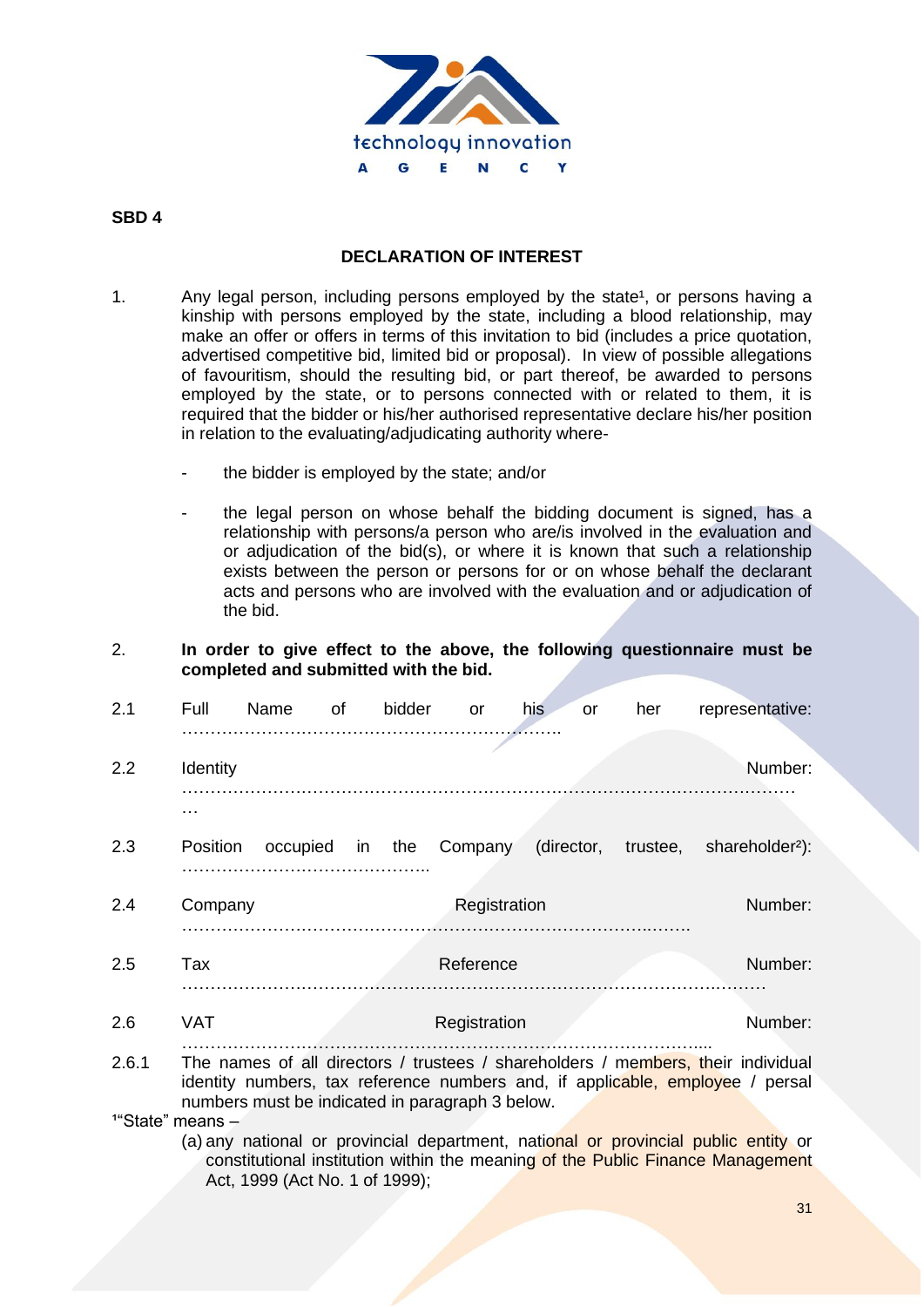

- (b) any municipality or municipal entity;
- (c) provincial legislature;
- (d) national Assembly or the national Council of provinces; or
- (e) Parliament.

<sup>2</sup>"Shareholder" means a person who owns shares in the company and is actively involved in the management of the enterprise or business and exercises control over the enterprise.

| 2.7   | Are you or any person connected with the bidder<br>presently employed by the state?                                                                                                     | <b>YES / NO</b> |
|-------|-----------------------------------------------------------------------------------------------------------------------------------------------------------------------------------------|-----------------|
| 2.7.1 | If so, furnish the following particulars:                                                                                                                                               |                 |
|       | Name of person / director / trustee / shareholder/ member:                                                                                                                              |                 |
|       | Name of state institution at which you or the person<br>connected to the bidder is employed :                                                                                           |                 |
|       | Position occupied in the state institution:                                                                                                                                             |                 |
|       | Any other particulars:                                                                                                                                                                  |                 |
|       |                                                                                                                                                                                         |                 |
|       | 2.7.2 If you are presently employed by the state, did you obtain<br>the appropriate authority to undertake remunerative<br>work outside employment in the public sector?                | YES / NO        |
|       | 2.7.2.1 If yes, did you attach proof of such authority to the bid<br><b>NO</b>                                                                                                          | document? YES / |
|       | (Note: Failure to submit proof of such authority, where<br>applicable, may result in the disqualification of the bid.                                                                   |                 |
|       | 2.7.2.2 If no, furnish reasons for non-submission of such proof:                                                                                                                        |                 |
|       |                                                                                                                                                                                         |                 |
|       | 2.8 Did you or your spouse, or any of the company's directors /<br>trustees / shareholders / members or their spouses conduct<br>business with the state in the previous twelve months? | <b>YES / NO</b> |
|       |                                                                                                                                                                                         |                 |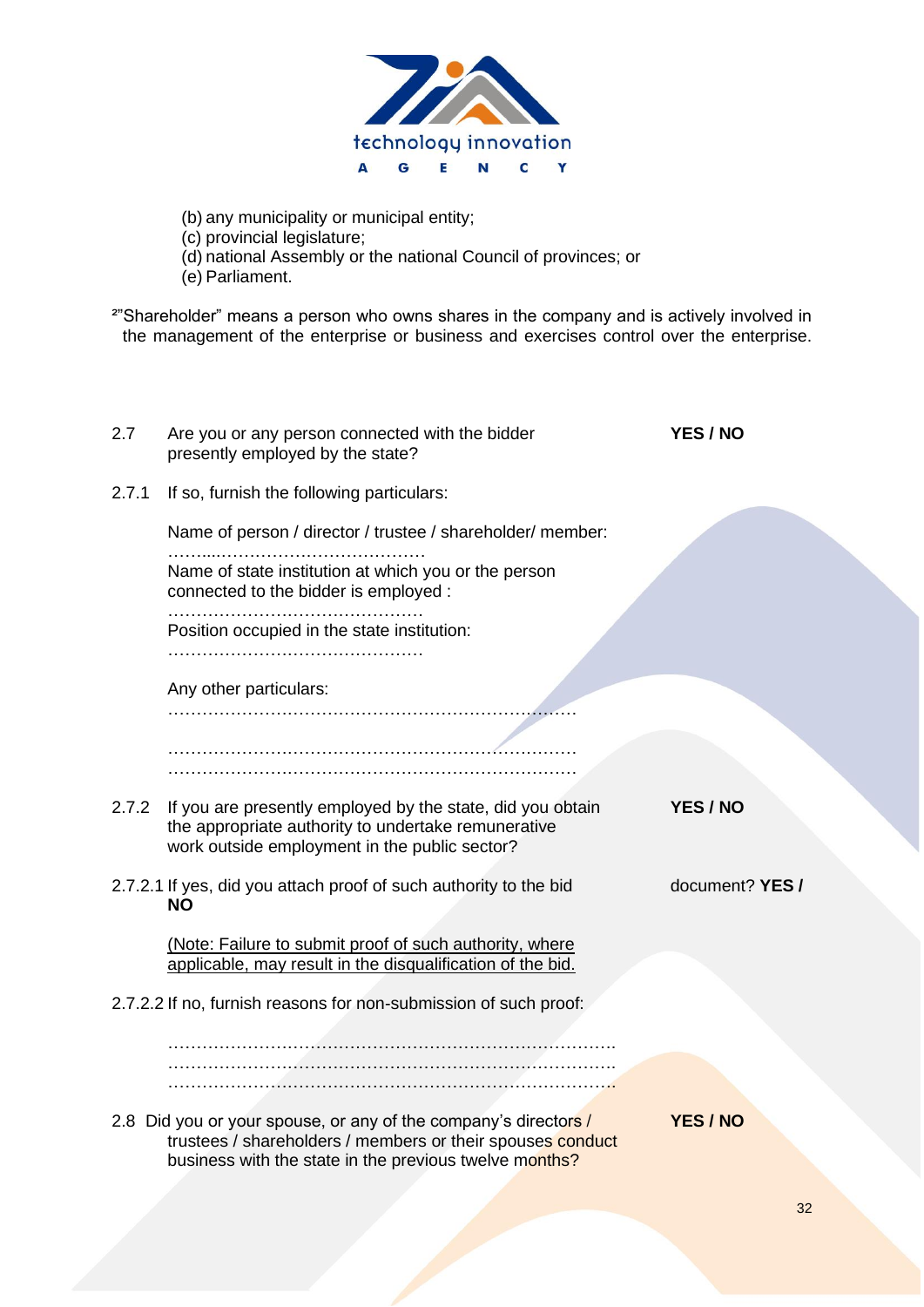

|        | 2.8.1 | If so, furnish particulars:                                                                                                                                                                                                                                      |               |
|--------|-------|------------------------------------------------------------------------------------------------------------------------------------------------------------------------------------------------------------------------------------------------------------------|---------------|
|        |       |                                                                                                                                                                                                                                                                  |               |
|        |       | 2.9 Do you, or any person connected with the bidder, have<br>any relationship (family, friend, other) with a person<br>employed by the state and who may be involved with<br>the evaluation and or adjudication of this bid?<br>2.9.1If so, furnish particulars. | YES / NO      |
|        |       |                                                                                                                                                                                                                                                                  |               |
| 2.10   |       | Are you, or any person connected with the bidder,<br>aware of any relationship (family, friend, other) between<br>any other bidder and any person employed by the state<br>who may be involved with the evaluation and or adjudication<br>of this bid?           | <b>YES/NO</b> |
| 2.10.1 |       | If so, furnish particulars.                                                                                                                                                                                                                                      |               |
|        |       |                                                                                                                                                                                                                                                                  |               |
| 2.11   |       | Do you or any of the directors / trustees / shareholders / members YES/NO<br>of the company have any interest in any other related companies<br>whether or not they are bidding for this contract?                                                               |               |
| 2.11.1 |       | If so, furnish particulars:                                                                                                                                                                                                                                      |               |
|        |       |                                                                                                                                                                                                                                                                  |               |

**3 Full details of directors / trustees / members / shareholders.**

| <b>Full Name</b> | <b>Identity</b><br><b>Number</b> | Personal<br><b>Tax</b><br><b>Reference Number</b> | <b>State</b><br><b>Employee</b><br><b>Persal</b><br><b>Number</b><br><b>Number</b> |
|------------------|----------------------------------|---------------------------------------------------|------------------------------------------------------------------------------------|
|                  |                                  |                                                   |                                                                                    |
|                  |                                  |                                                   |                                                                                    |
|                  |                                  |                                                   |                                                                                    |
|                  |                                  |                                                   |                                                                                    |
|                  |                                  |                                                   |                                                                                    |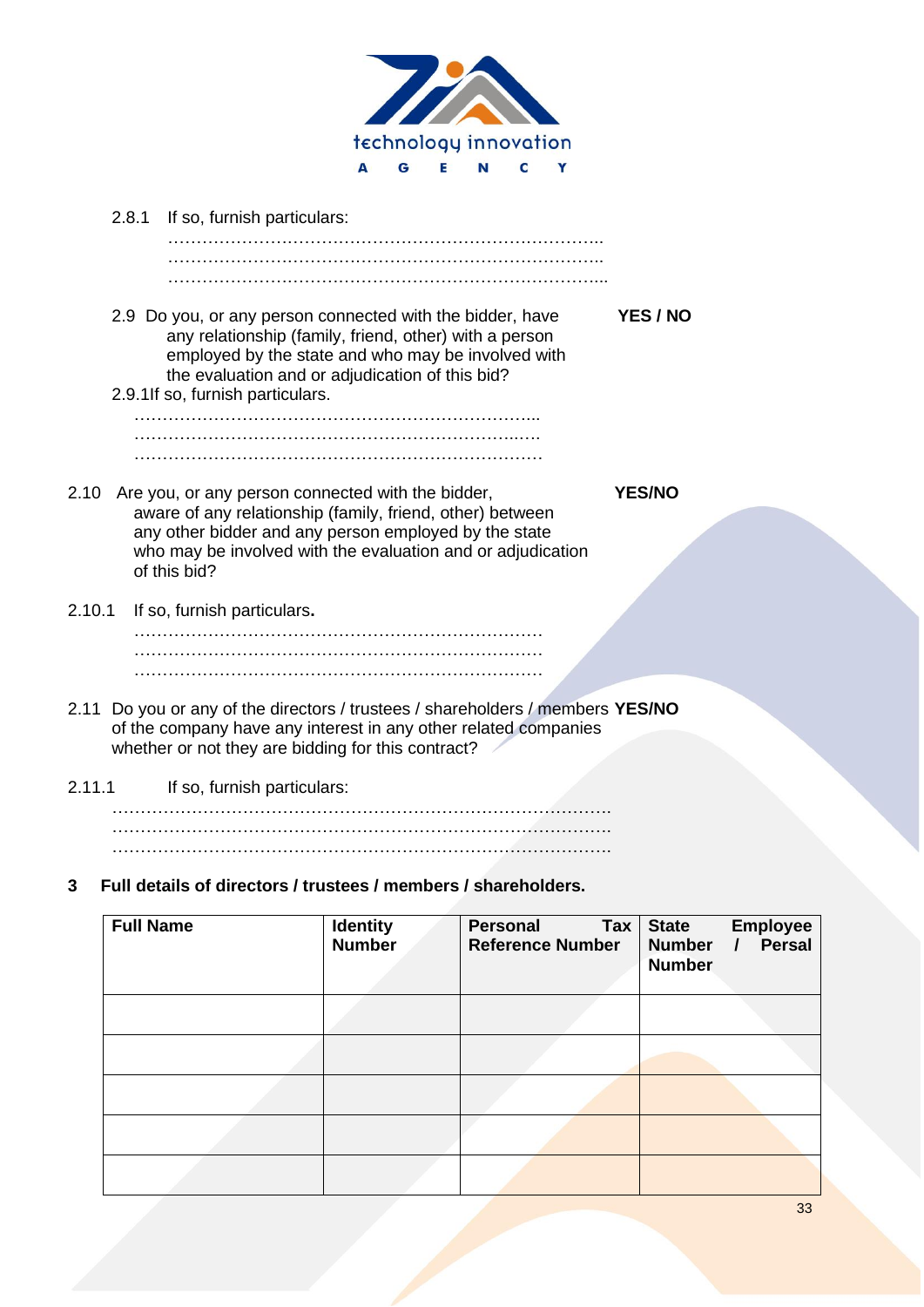

#### **4 DECLARATION**

|       | <b>'JNDERSIGNED</b> |
|-------|---------------------|
| (NAMF |                     |

CERTIFY THAT THE INFORMATION FURNISHED IN PARAGRAPHS 2 and 3 ABOVE IS CORRECT. I ACCEPT THAT THE STATE MAY REJECT THE BID OR ACT AGAINST ME IN

TERMS OF PARAGRAPH 23 OF THE GENERAL CONDITIONS OF CONTRACT SHOULD THIS DECLARATION PROVE TO BE FALSE.

| Signature |                |
|-----------|----------------|
|           |                |
|           | Name of bidder |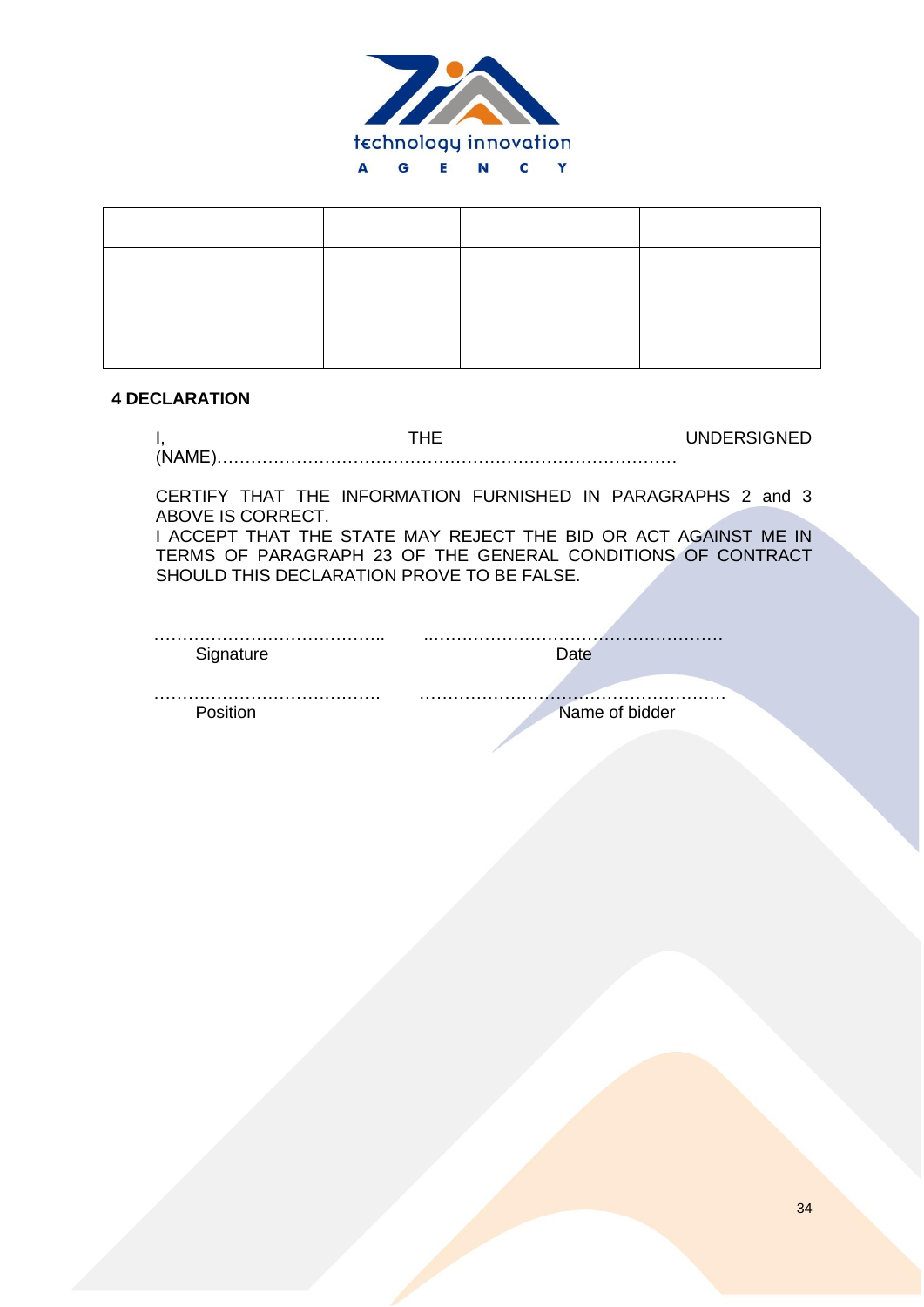

#### **SBD 6.1**

#### **PREFERENCE POINTS CLAIM FORM IN TERMS OF THE PREFERENTIAL PROCUREMENT REGULATIONS 2017**

This preference form must form part of all bids invited. It contains general information and serves as a claim form for preference points for Broad-Based Black Economic Empowerment (B-BBEE) Status Level of Contribution

#### **NB: BEFORE COMPLETING THIS FORM, BIDDERS MUST STUDY THE GENERAL CONDITIONS, DEFINITIONS AND DIRECTIVES APPLICABLE IN RESPECT OF B-BBEE, AS PRESCRIBED IN THE PREFERENTIAL PROCUREMENT REGULATIONS, 2017.**

#### **1. GENERAL CONDITIONS**

- 1.1 The following preference point systems are applicable to all bids:
	- the 80/20 system for requirements with a Rand value of up to R50 000 000 (all applicable taxes included); and
	- the 90/10 system for requirements with a Rand value above R50 000 000 (all applicable taxes included).

1.2

- a) The value of this bid is estimated to exceed/not exceed R50 000 000 (all applicable taxes included) and therefore the ………….. preference point system shall be applicable; or
- b) Either the 80/20 or 90/10 preference point system will be applicable to this tender (*delete whichever is not applicable for this tender*).
- 1.3 Points for this bid shall be awarded for:
	- (a) Price; and
	- (b) B-BBEE Status Level of Contributor.
- 1.4 The maximum points for this bid are allocated as follows:

|                                                      | <b>POINTS</b> |
|------------------------------------------------------|---------------|
| <b>PRICE</b>                                         |               |
| <b>B-BBEE STATUS LEVEL OF CONTRIBUTOR</b>            |               |
| Total points for Price and B-BBEE must not<br>exceed | 100           |

1.5 Failure on the part of a bidder to submit proof of **B-BBEE Status level of contributor** together with the bid, will be interpreted to mean that preference points for B-BBEE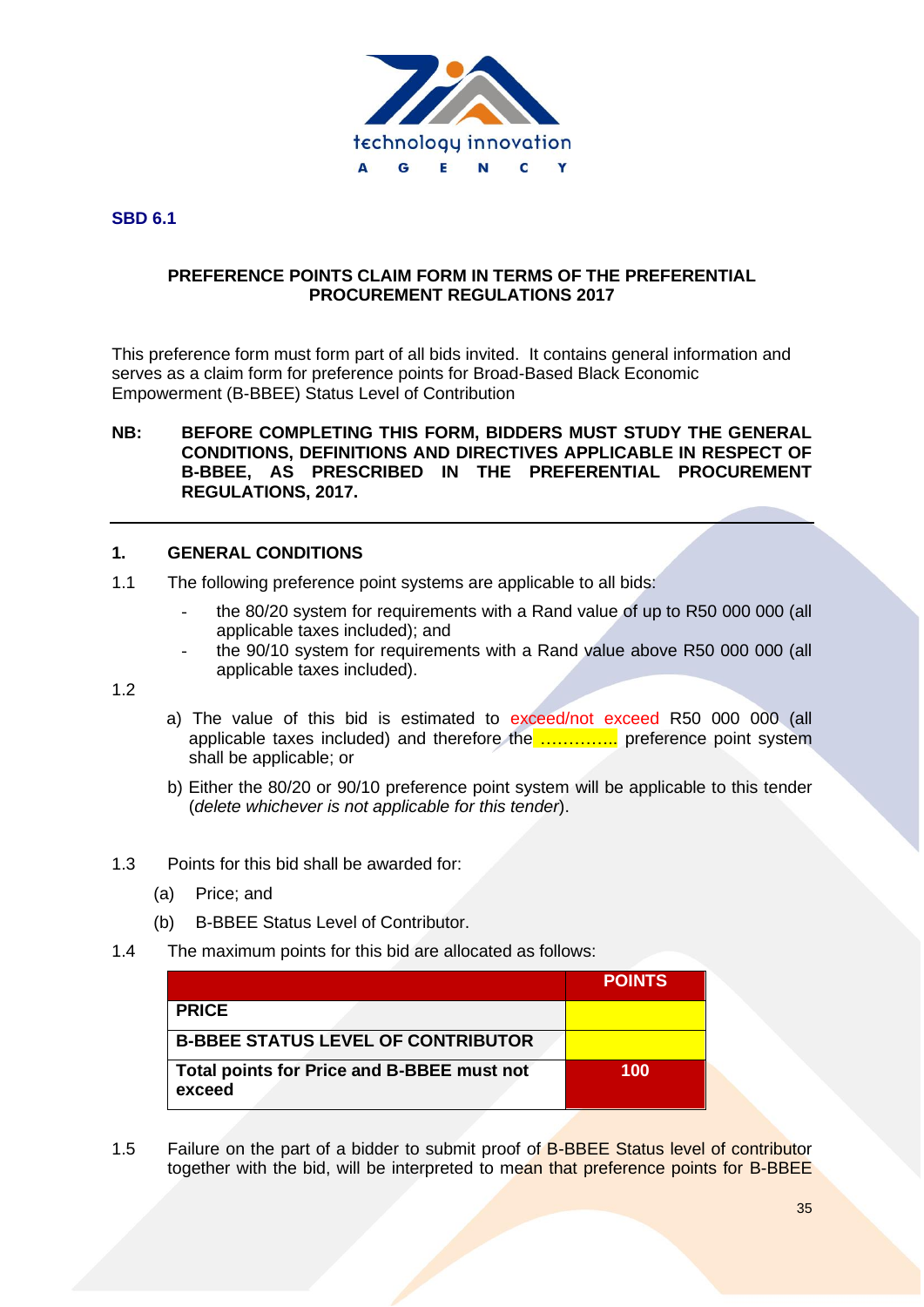

status level of contribution are not claimed.

1.6 The purchaser reserves the right to require of a bidder, either before a bid is adjudicated or at any time subsequently, to substantiate any claim in regard to preferences, in any manner required by the purchaser.

#### **2. DEFINITIONS**

- (a) **"B-BBEE"** means broad-based black economic empowerment as defined in section 1 of the Broad-Based Black Economic Empowerment Act;
- (b) "**B-BBEE status level of contributor"** means the B-BBEE status of an entity in terms of a code of good practice on black economic empowerment, issued in terms of section 9(1) of the Broad-Based Black Economic Empowerment Act;
- (c) **"bid"** means a written offer in a prescribed or stipulated form in response to an invitation by an organ of state for the provision of goods or services, through price quotations, advertised competitive bidding processes or proposals;
- (d) **"Broad-Based Black Economic Empowerment Act"** means the Broad-Based Black Economic Empowerment Act, 2003 (Act No. 53 of 2003);
- **(e) "EME"** means an Exempted Micro Enterprise in terms of a code of good practice on black economic empowerment issued in terms of section 9 (1) of the Broad-Based Black Economic Empowerment Act;
- (f) **"functionality"** means the ability of a tenderer to provide goods or services in accordance with specifications as set out in the tender documents.
- (g) **"prices"** includes all applicable taxes less all unconditional discounts;
- (h) **"proof of B-BBEE status level of contributor"** means:
	-

#### **1)** B-BBEE

Status level certificate issued by an authorized body or person;

**2)** A sworn

- affidavit as prescribed by the B-BBEE Codes of Good Practice;
- **3)** Any other

requirement prescribed in terms of the B-BBEE Act;

- (i) **"QSE"** means a qualifying small business enterprise in terms of a code of good practice on black economic empowerment issued in terms of section 9 (1) of the Broad-Based Black Economic Empowerment Act;
	- *(j)* **"rand value"** means the total estimated value of a contract in Rand, calculated at the time of bid invitation, and includes all applicable taxes;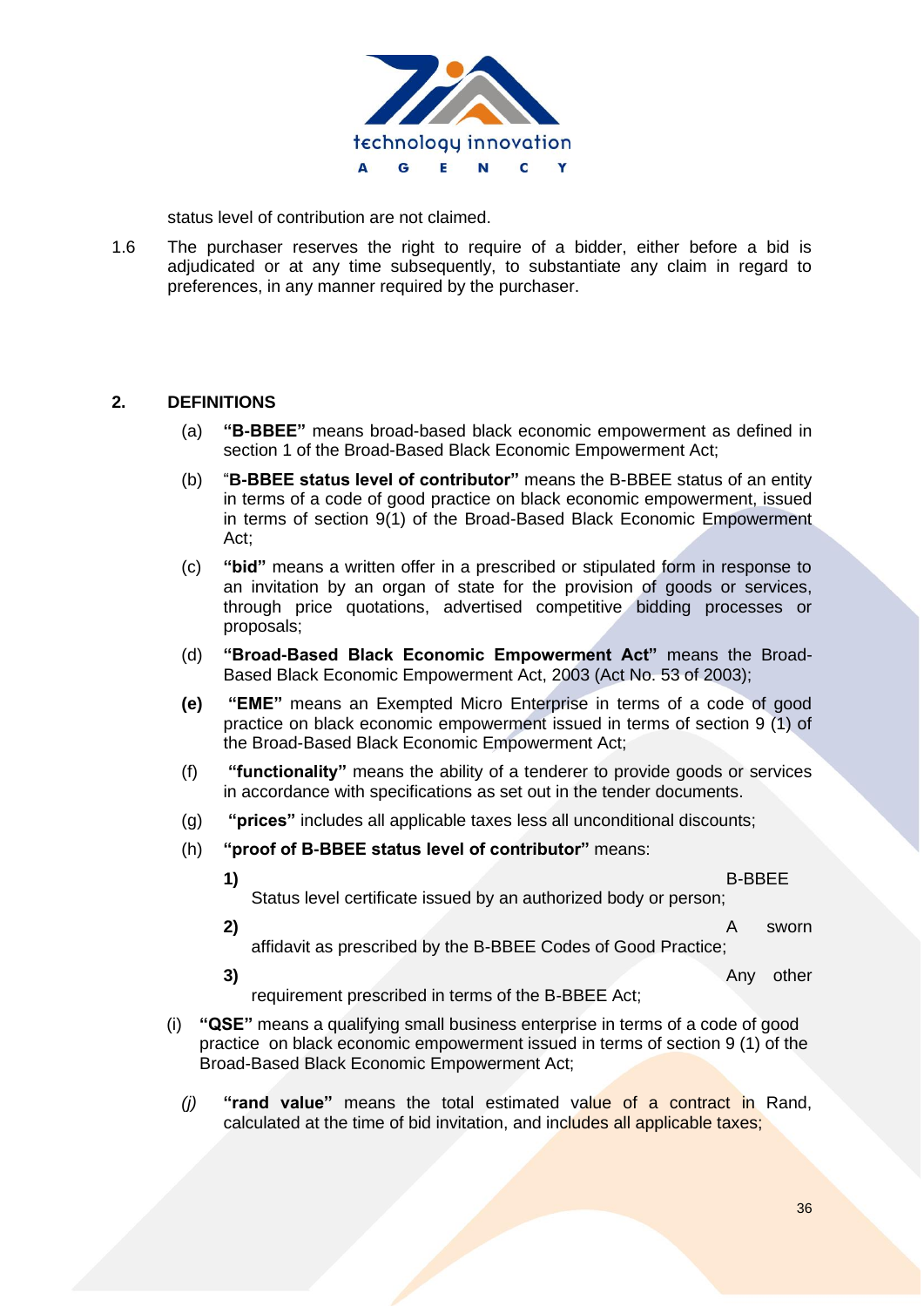

### **3. POINTS AWARDED FOR PRICE**

### **3.1 THE 80/20 OR 90/10 PREFERENCE POINT SYSTEMS**

A maximum of 80 or 90 points is allocated for price on the following basis: **80/20 or 90/10**

$$
Ps = 80\left(1 - \frac{Pt - P \min P}{ \min \right) \qquad \text{or} \qquad \qquad Ps = 90\left(1 - \frac{Pt - P \min P}{ \min P} \right)
$$

Where

Ps = Points scored for price of bid under consideration

Pt = Price of bid under consideration

Pmin = Price of lowest acceptable bid

### **4. POINTS AWARDED FOR B-BBEE STATUS LEVEL OF CONTRIBUTOR**

4.1 In terms of Regulation 6 (2) and 7 (2) of the Preferential Procurement Regulations, preference points must be awarded to a bidder for attaining the B-BBEE status level of contribution in accordance with the table below:

| <b>B-BBEE Status Level of</b><br><b>Contributor</b> | <b>Number of points</b><br>(90/10 system) | <b>Number of points</b><br>(80/20 system) |  |  |
|-----------------------------------------------------|-------------------------------------------|-------------------------------------------|--|--|
|                                                     | 10                                        | 20                                        |  |  |
| 2                                                   | 9                                         | 18                                        |  |  |
| 3                                                   | 6                                         | 14                                        |  |  |
| 4                                                   | 5                                         | 12                                        |  |  |
| 5                                                   | 4                                         | 8                                         |  |  |
| 6                                                   | 3                                         | 6                                         |  |  |
|                                                     | 2                                         | 4                                         |  |  |
| 8                                                   |                                           | $\mathcal{P}$                             |  |  |
| Non-compliant<br>contributor                        | 0                                         |                                           |  |  |

#### **5. BID DECLARATION**

- 5.1 Bidders who claim points in respect of B-BBEE Status Level of Contribution must complete the following:
- **6. B-BBEE STATUS LEVEL OF CONTRIBUTOR CLAIMED IN TERMS OF PARAGRAPHS 1.4 AND 4.1**
- 6.1 B-BBEE Status Level of Contributor:  $\overline{a}$  = ………(maximum of 10 or 20 points)

(Points claimed in respect of paragraph 7.1 must be in accordance with the table

37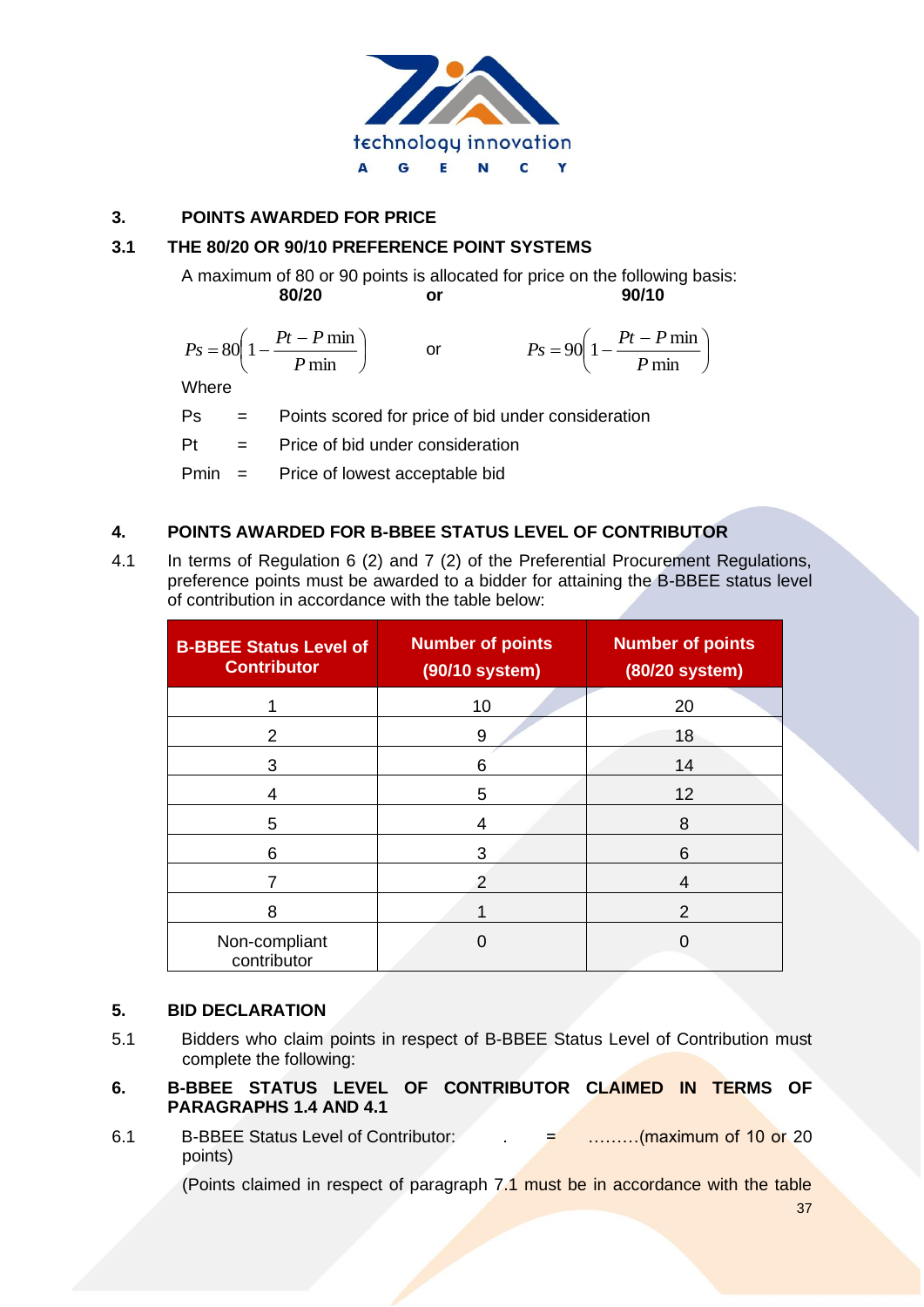

reflected in paragraph 4.1 and must be substantiated by relevant proof of B-BBEE status level of contributor.

### **7. SUB-CONTRACTING**

7.1 Will any portion of the contract be sub-contracted?

### (*Tick applicable box*)

### 7.1.1 If yes, indicate:

|      | What                                        |  | percentage |  | Οt     | the   | contract |  | will | be     |
|------|---------------------------------------------|--|------------|--|--------|-------|----------|--|------|--------|
|      | The<br>name                                 |  |            |  |        |       | the      |  | sub- |        |
|      | contractor.                                 |  |            |  |        |       |          |  |      |        |
| iii) | The                                         |  | B-BBEE     |  | status | level |          |  | the  | $sub-$ |
|      |                                             |  |            |  |        |       |          |  |      |        |
| iv)  | Whether the sub-contractor is an EME or QSE |  |            |  |        |       |          |  |      |        |
|      | (Tick applicable box)                       |  |            |  |        |       |          |  |      |        |
|      |                                             |  |            |  |        |       |          |  |      |        |

v) Specify, by ticking the appropriate box, if subcontracting with an enterprise in terms of Preferential Procurement Regulations,2017:

| Designated Group: An EME or QSE which is at last 51% owned        | <b>EME</b> | QSE |
|-------------------------------------------------------------------|------------|-----|
| by:                                                               |            |     |
| <b>Black people</b>                                               |            |     |
| Black people who are youth                                        |            |     |
| Black people who are women                                        |            |     |
| Black people with disabilities                                    |            |     |
| Black people living in rural or underdeveloped areas or townships |            |     |
| Cooperative owned by black people                                 |            |     |
| Black people who are military veterans                            |            |     |
| OR.                                                               |            |     |
| Any EME                                                           |            |     |
| Any QSE                                                           |            |     |

### 8. **DECLARATION WITH REGARD TO COMPANY/FIRM**

| 8.1 | Name                                                                                                          |              |
|-----|---------------------------------------------------------------------------------------------------------------|--------------|
| 8.2 | <b>VAT</b><br>the contract of the contract of the contract of the contract of the contract of the contract of | registration |
| 8.3 | Company                                                                                                       | registration |
| 8.4 | TYPE OF COMPANY/ FIRM                                                                                         |              |

38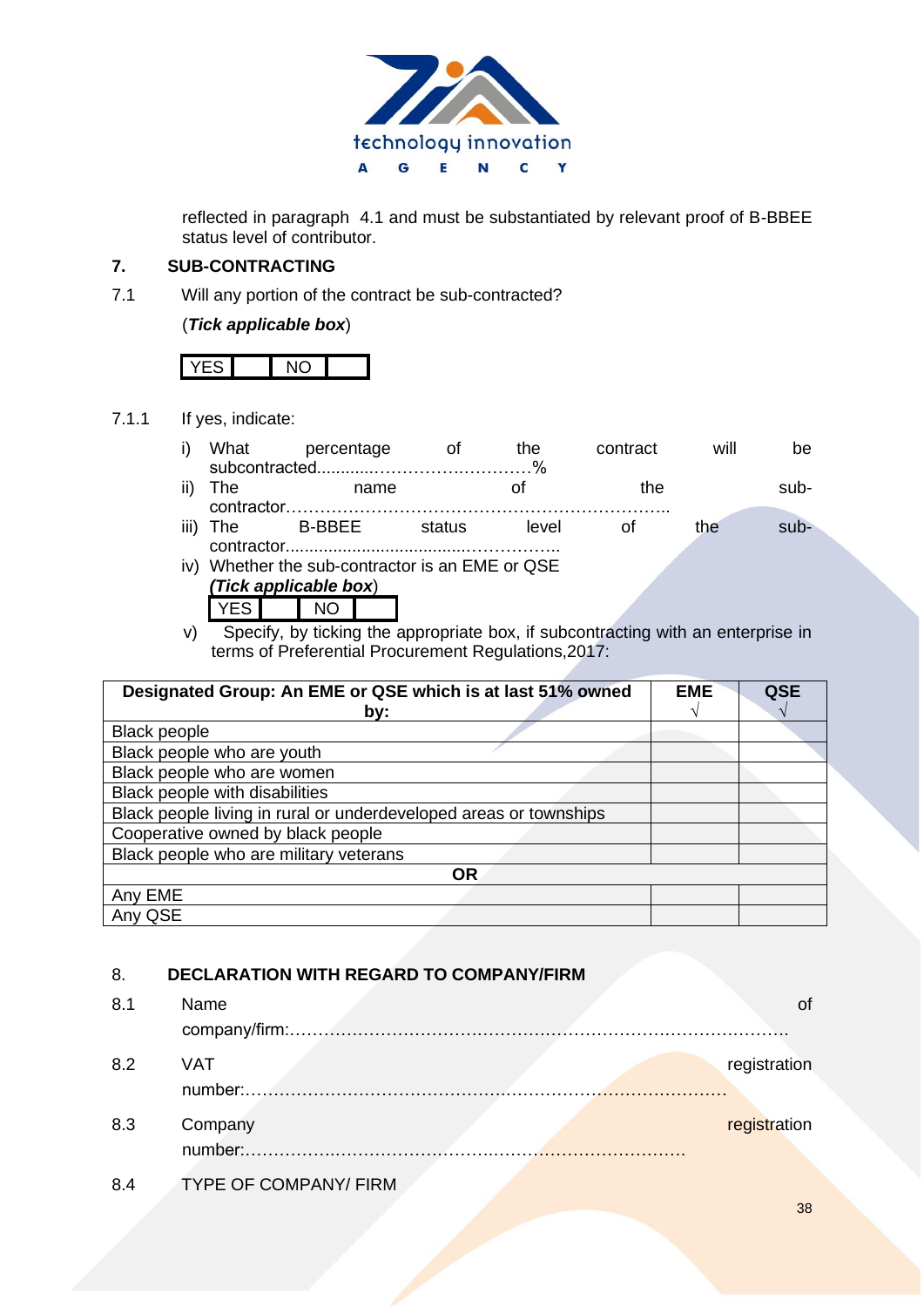

- □ Partnership/Joint Venture / Consortium
- □ One person business/sole propriety
- **Close corporation**
- D Company

(Pty) Limited

[TICK APPLICABLE BOX]

## 8.5 DESCRIBE PRINCIPAL BUSINESS ACTIVITIES

……………………………………………………………………………………………… ……………………………………………………………………………………………… ……………………………………………………………………………………………… ……………………………………………………………………………………………… …………………………..

### 8.6 COMPANY CLASSIFICATION

- Manufacturer
- Supplier
- D Professional service provider
- $\Box$  Other service providers, e.g. transporter, etc.

[*TICK APPLICABLE BOX*]

- 8.7 Total number of years the company/firm has been in business:……………………………
- 8.8 I/we, the undersigned, who is / are duly authorised to do so on behalf of the company/firm, certify that the points claimed, based on the B-BBE status level of contributor indicated in paragraphs 1.4 and 6.1 of the foregoing certificate, qualifies the company/ firm for the preference(s) shown and I / we acknowledge that:
	- i) The information furnished is true and correct;
	- ii) The preference points claimed are in accordance with the General Conditions as indicated in paragraph 1 of this form;
	- iii) In the event of a contract being awarded as a result of points claimed as shown in paragraphs 1.4 and 6.1, the contractor may be required to furnish documentary proof to the satisfaction of the purchaser that the claims are correct;
	- iv) If the B-BBEE status level of contributor has been claimed or obtained on a fraudulent basis or any of the conditions of contract have not been fulfilled, the purchaser may, in addition to any other remedy it may have –
		- (a) disqualify the person from the bidding process;
		- (b) recover costs, losses or damages it has incurred or suffered as a result of that person's conduct;
		- (c) cancel the contract and claim any damages which it has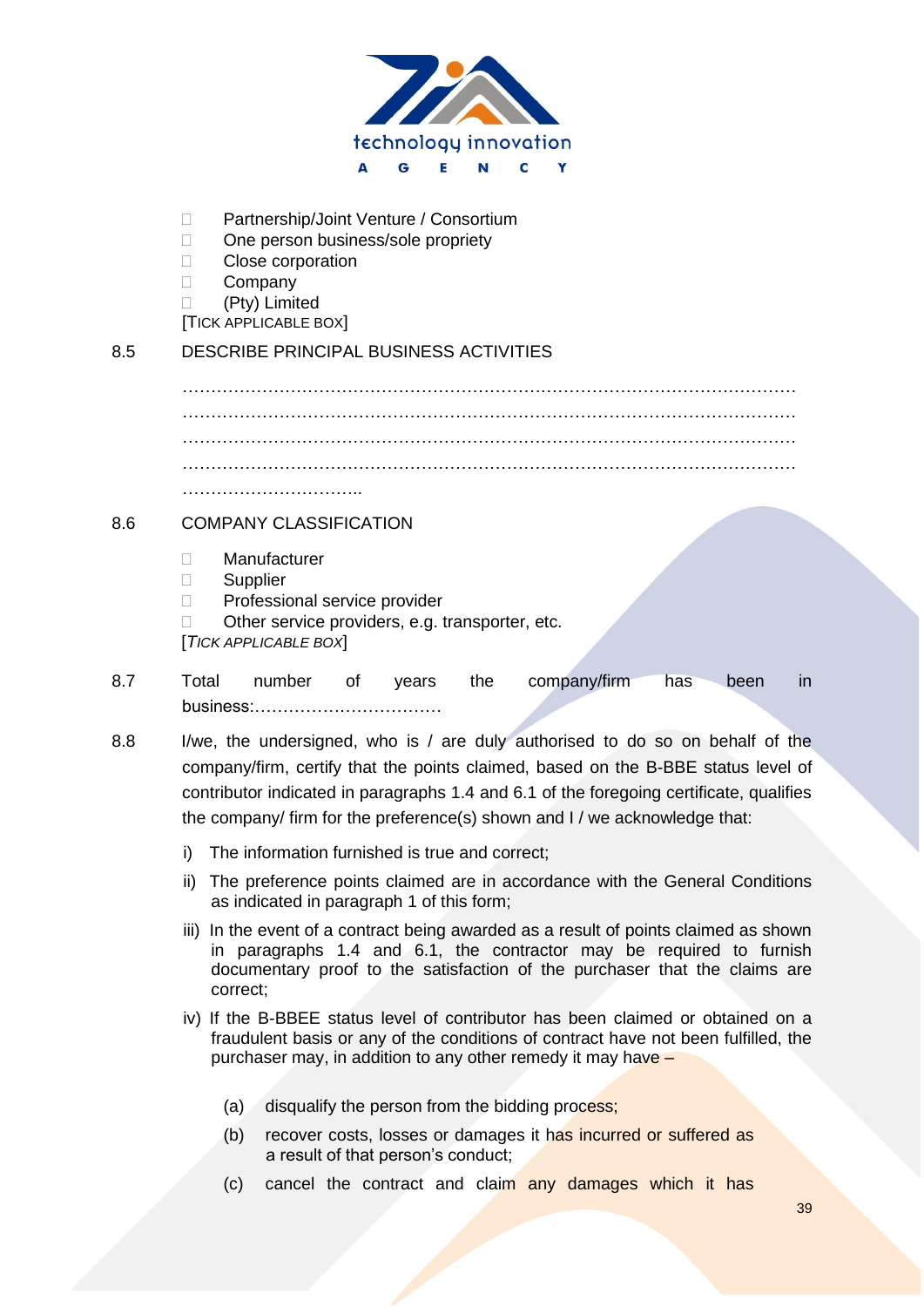

suffered as a result of having to make less favourable arrangements due to such cancellation;

- (d) recommend that the bidder or contractor, its shareholders and directors, or only the shareholders and directors who acted on a fraudulent basis, be restricted by the National Treasury from obtaining business from any organ of state for a period not exceeding 10 years, after the *audi alteram partem* (hear the other side) rule has been applied; and
- (e) forward the matter for criminal prosecution.

| <b>WITNESSES</b>                                                   |                            |
|--------------------------------------------------------------------|----------------------------|
|                                                                    | SIGNATURE(S) OF BIDDERS(S) |
| This Standard Bidding Document must form part of all bids invited. |                            |

**DATE: …………………………………..**

- 2 It serves as a declaration to be used by institutions in ensuring that when goods and services are being procured, all reasonable steps are taken to combat the annual terminal or the sumply obein abuse of the supply chain management system.
- 3 The bid of any bidder may be disregarded if that bidder, or any of its directors have
	- a. abused the institution's supply chain management system;
	- b. committed fraud or any other improper conduct in relation to such system; or
	- c. failed to perform on any previous contract.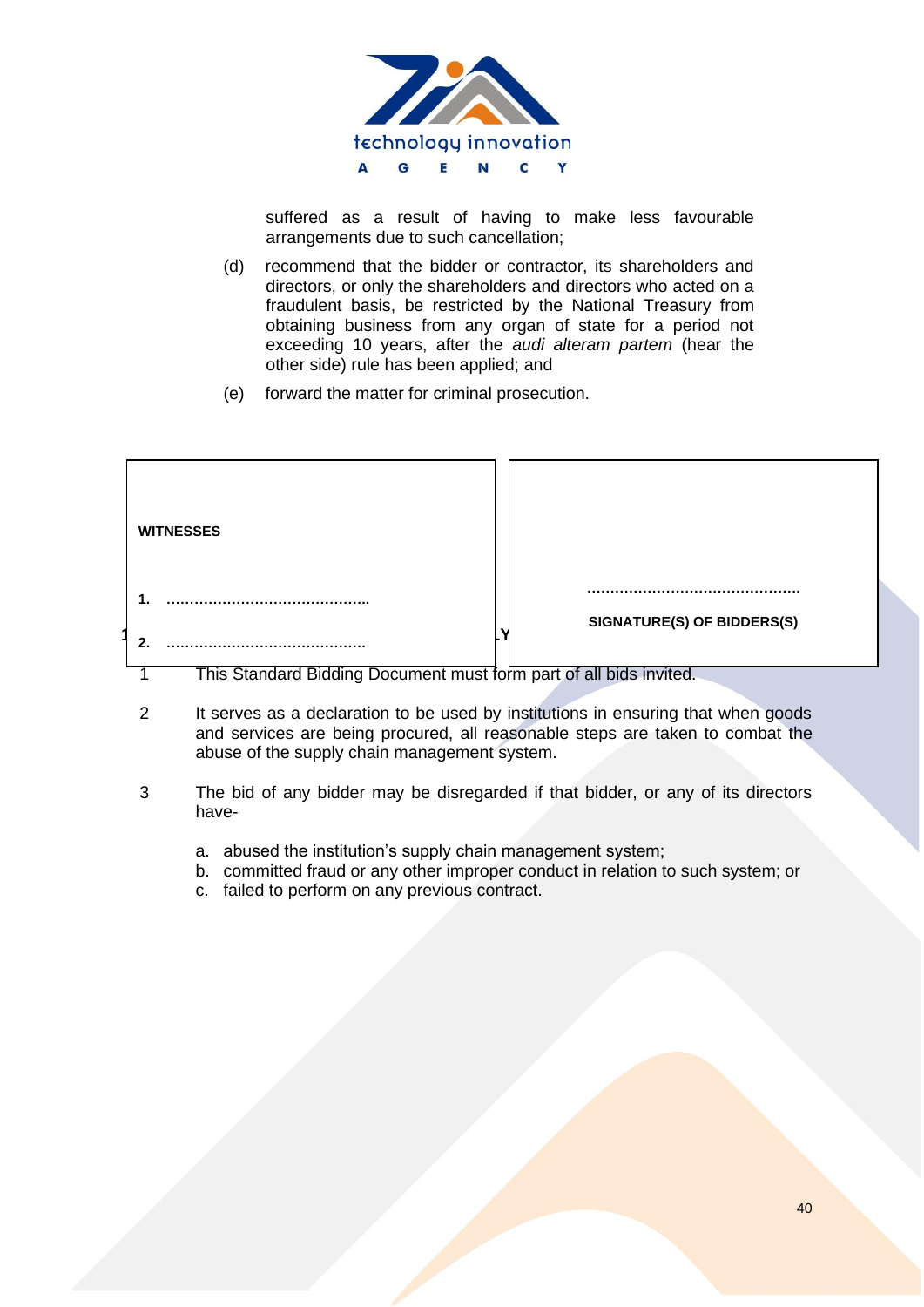

**4 In order to give effect to the above, the following questionnaire must be completed and submitted with the bid.**

| <b>Item</b> | <b>Question</b>                                                                                                                                                                                                                                                                                                                                                                                                                                                                                                                                                                                                                                 | <b>Yes</b> | <b>No</b> |
|-------------|-------------------------------------------------------------------------------------------------------------------------------------------------------------------------------------------------------------------------------------------------------------------------------------------------------------------------------------------------------------------------------------------------------------------------------------------------------------------------------------------------------------------------------------------------------------------------------------------------------------------------------------------------|------------|-----------|
| 4.1         | Is the bidder or any of its directors listed on the National Treasury's<br>Database of Restricted Suppliers as companies or persons prohibited<br>from doing business with the public sector?<br>(Companies or persons who are listed on this Database were<br>informed in writing of this restriction by the Accounting<br>Officer/Authority of the institution that imposed the restriction<br>after the audi alteram partem rule was applied).<br>The Database of Restricted Suppliers now resides on the National<br>Treasury's website(www.treasury.gov.za) and can be accessed by<br>clicking on its link at the bottom of the home page. | Yes        | No        |
| 4.1.1       | If so, furnish particulars:                                                                                                                                                                                                                                                                                                                                                                                                                                                                                                                                                                                                                     |            |           |
| 4.2         | Is the bidder or any of its directors listed on the Register for Tender<br>Defaulters in terms of section 29 of the Prevention and Combating of<br>Corrupt Activities Act (No 12 of 2004)?<br>The Register for Tender Defaulters can be accessed on the<br>National Treasury's website (www.treasury.gov.za) by clicking on<br>its link at the bottom of the home page.                                                                                                                                                                                                                                                                         | Yes        | No        |
| 4.2.1       | If so, furnish particulars:                                                                                                                                                                                                                                                                                                                                                                                                                                                                                                                                                                                                                     |            |           |
| 4.3         | Was the bidder or any of its directors convicted by a court of law<br>(including a court outside of the Republic of South Africa) for fraud or<br>corruption during the past five years?                                                                                                                                                                                                                                                                                                                                                                                                                                                        | Yes        | No        |
| 4.3.1       | If so, furnish particulars:                                                                                                                                                                                                                                                                                                                                                                                                                                                                                                                                                                                                                     |            |           |
| 4.4         | Was any contract between the bidder and any organ of state<br>terminated during the past five years on account of failure to perform<br>on or comply with the contract?                                                                                                                                                                                                                                                                                                                                                                                                                                                                         | Yes        | No        |
| 4.4.1       | If so, furnish particulars:                                                                                                                                                                                                                                                                                                                                                                                                                                                                                                                                                                                                                     |            |           |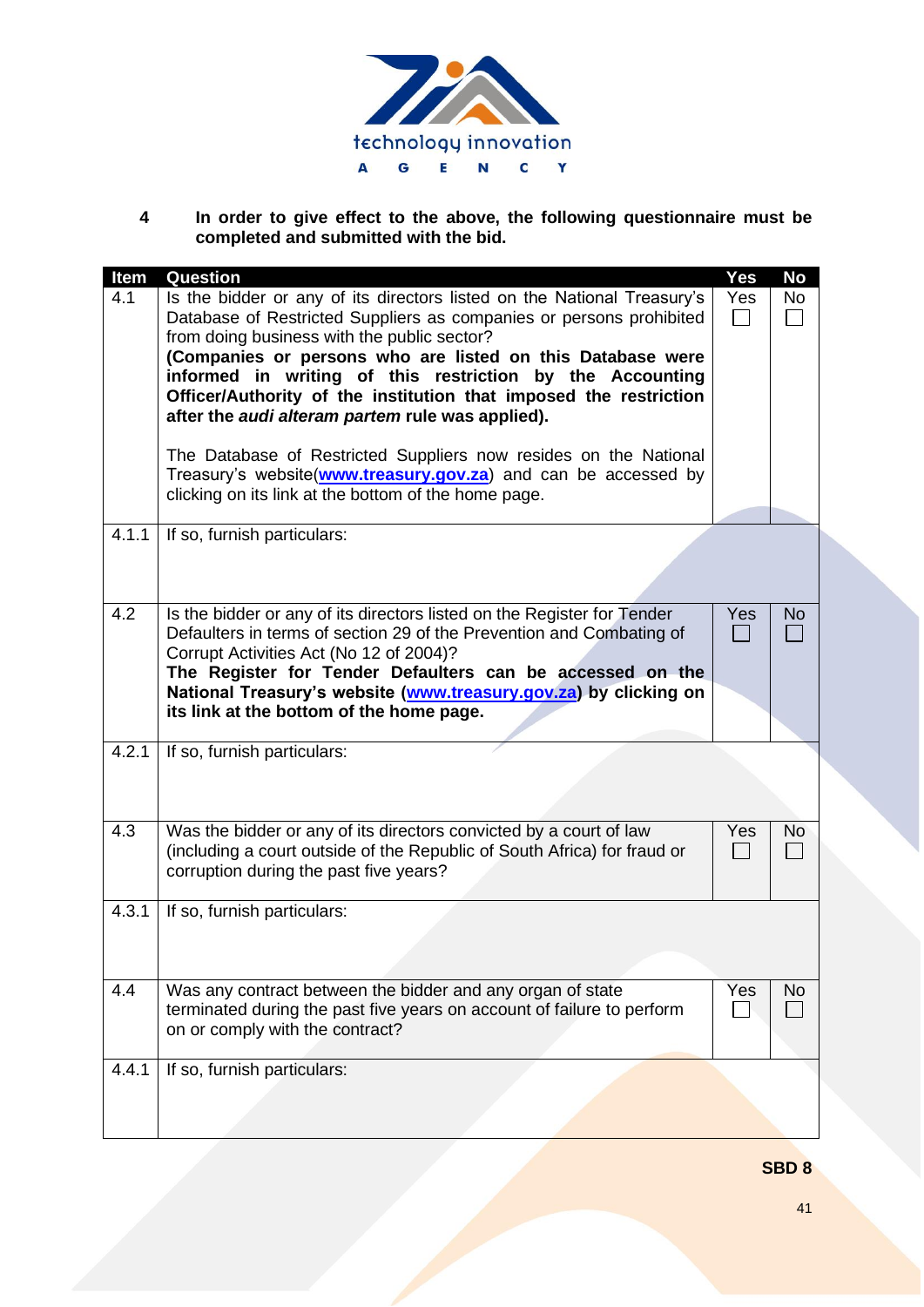

### **CERTIFICATION**

#### **I, THE UNDERSIGNED (FULL NAME) ………………………………………………… CERTIFY THAT THE INFORMATION FURNISHED ON THIS DECLARATION FORM IS TRUE AND CORRECT.**

**I ACCEPT THAT, IN ADDITION TO CANCELLATION OF A CONTRACT, ACTION MAY BE TAKEN AGAINST ME SHOULD THIS DECLARATION PROVE TO BE FALSE.**

| <b>Signature</b> |  |
|------------------|--|
|                  |  |

**………………………………………... …………………………..**

**………………………………………. ………………………….. Position Name of Bidder**

**SBD 9**

### **CERTIFICATE OF INDEPENDENT BID DETERMINATION**

- 1 This Standard Bidding Document (SBD) must form part of all bids<sup>1</sup> invited.
- 2 Section 4 (1) (b) (iii) of the Competition Act No. 89 of 1998, as amended, prohibits an agreement between, or concerted practice by, firms, or a decision by an association of firms, if it is between parties in a horizontal relationship and if it involves collusive bidding (or bid rigging).² Collusive bidding is a *pe se* prohibition meaning that it cannot be justified under any grounds.
- 3 Treasury Regulation 16A9 prescribes that accounting officers and accounting authorities must take all reasonable steps to prevent abuse of the supply chain management system and authorizes accounting officers and accounting authorities to:
	- a. disregard the bid of any bidder if that bidder, or any of its directors have abused the institution's supply chain management system and or committed fraud or any other improper conduct in relation to such system.
	- b. cancel a contract awarded to a supplier of goods and services if the supplier committed any corrupt or fraudulent act during the bidding process or the execution of that contract.
- 4 This SBD serves as a certificate of declaration that would be used by institutions to ensure that, when bids are considered, reasonable steps are taken to prevent any form of bid-rigging.
- 5 In order to give effect to the above, the attached Certificate of Bid Determination (SBD 9) must be completed and submitted with the bid: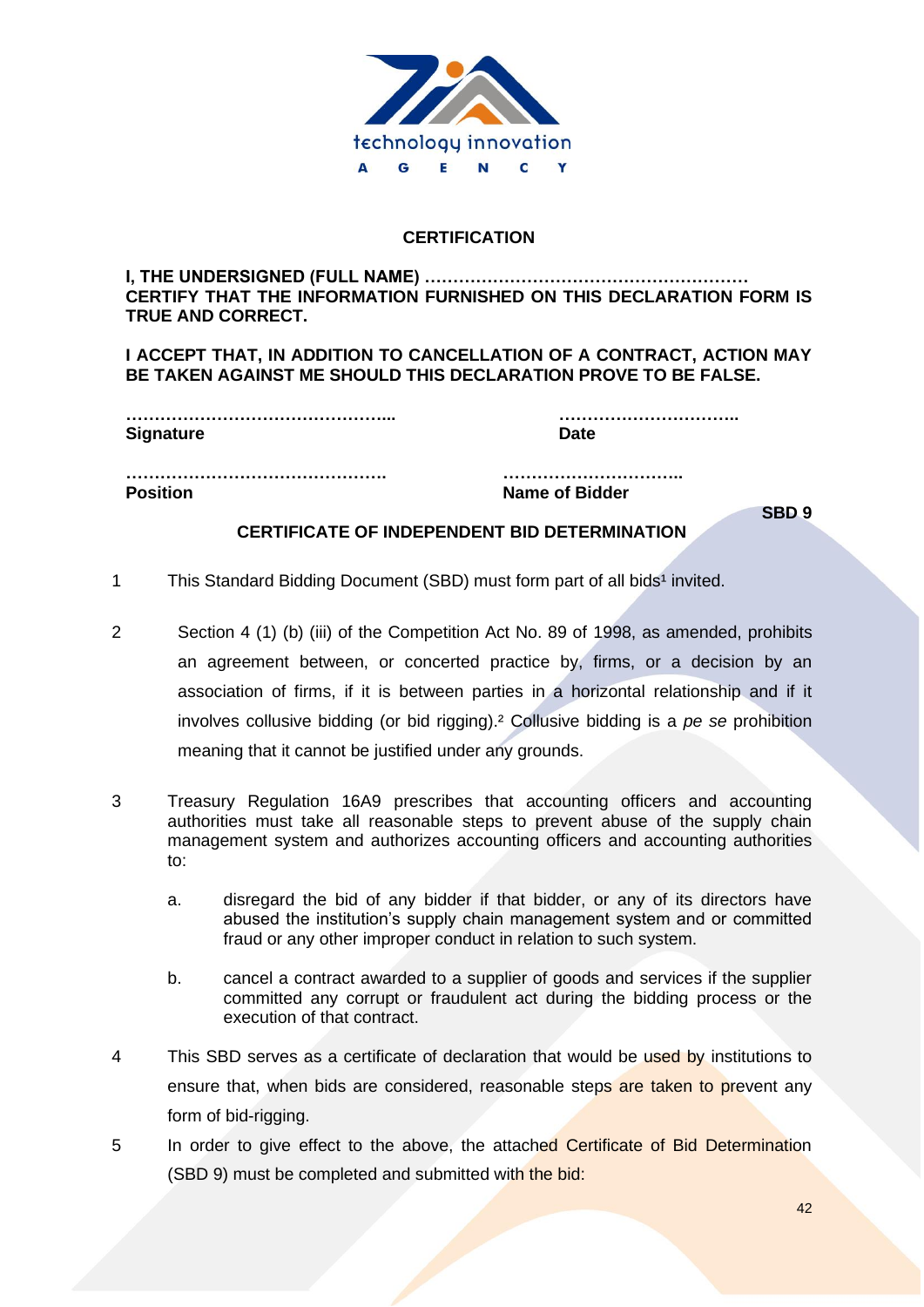

<sup>1</sup> Includes price quotations, advertised competitive bids, limited bids and proposals.

**² Bid rigging (or collusive bidding) occurs when businesses, that would otherwise be expected to compete, secretly conspire to raise prices or lower the quality of goods and / or services for purchasers who wish to acquire goods and / or services through a bidding process. Bid rigging is, therefore, an agreement between competitors not to compete.**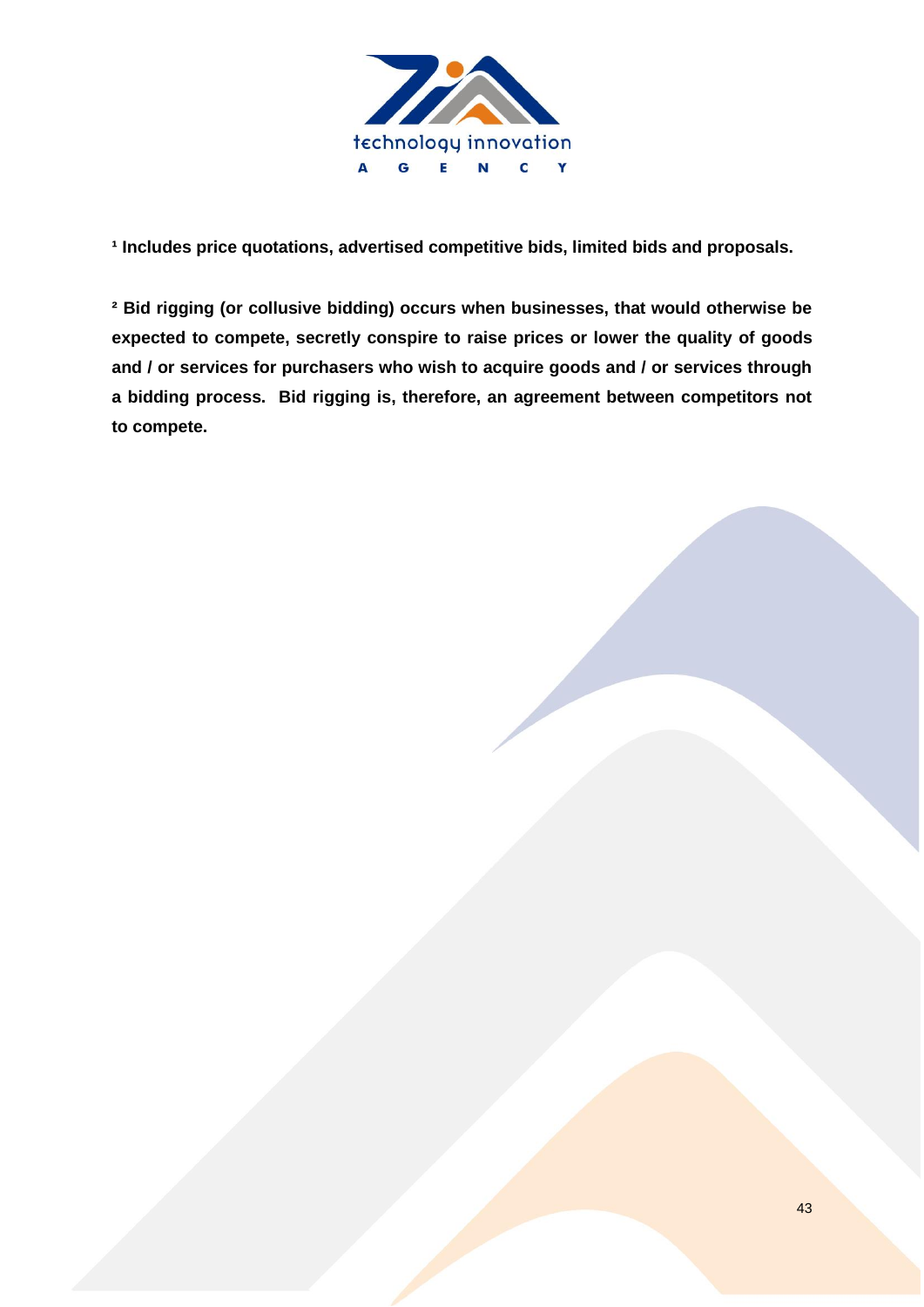

**SBD 9**

### **CERTIFICATE OF INDEPENDENT BID DETERMINATION**

I, the undersigned, in submitting the accompanying bid:

(Bid Number and Description)

\_\_\_\_\_\_\_\_\_\_\_\_\_\_\_\_\_\_\_\_\_\_\_\_\_\_\_\_\_\_\_\_\_\_\_\_\_\_\_\_\_\_\_\_\_\_\_\_\_\_\_\_\_\_\_\_\_\_\_\_\_\_\_\_\_\_\_

\_\_\_\_\_\_\_\_\_\_\_\_\_\_\_\_\_\_\_\_\_\_\_\_\_\_\_\_\_\_\_\_\_\_\_\_\_\_\_\_\_\_\_\_\_\_\_\_\_\_\_\_\_\_\_\_\_\_\_\_\_\_\_\_\_\_\_

in response to the invitation for the bid made by:

(Name of Institution)

do hereby make the following statements that I certify to be true and complete in every respect:

I certify, on behalf

of: that:

(Name of Bidder)

- 1. I have read and I understand the contents of this Certificate;
- 2. I understand that the accompanying bid will be disqualified if this Certificate is found not to be true and complete in every respect;
- 3. I am authorized by the bidder to sign this Certificate, and to submit the accompanying bid, on behalf of the bidder;
- 4. Each person whose signature appears on the accompanying bid has been authorized by the bidder to determine the terms of, and to sign the bid, on behalf of the bidder;
- 5. For the purposes of this Certificate and the accompanying bid, I understand that the word "competitor" shall include any individual or organization, other than the bidder, whether or not affiliated with the bidder, who:
	- (a) has been requested to submit a bid in response to this bid invitation;
	- (b) could potentially submit a bid in response to this bid invitation, based on their qualifications, abilities or experience; and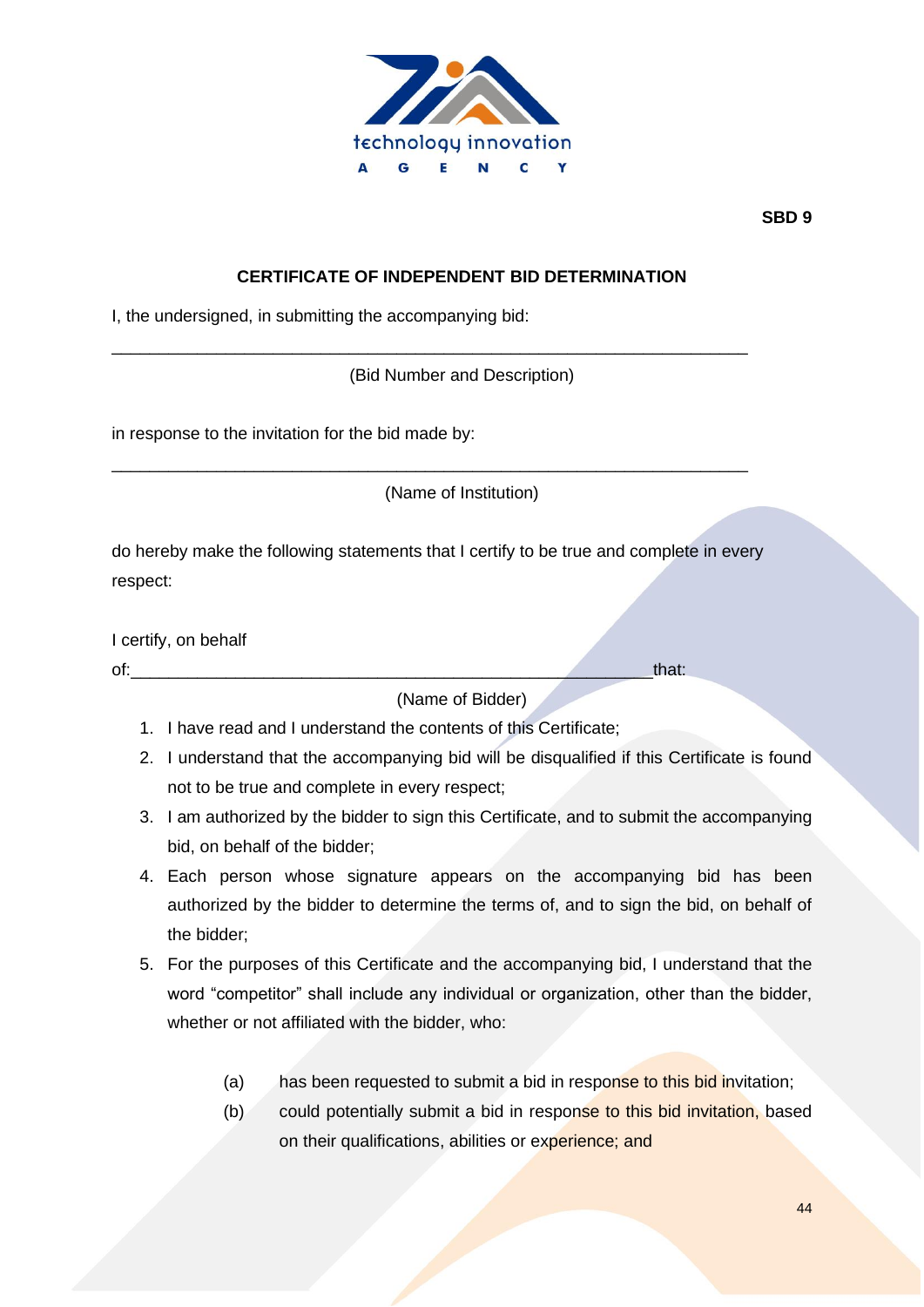

(c) provides the same goods and services as the bidder and/or is in the same line of business as the bidder

#### **SBD 9**

- 6. The bidder has arrived at the accompanying bid independently from, and without consultation, communication, agreement or arrangement with any competitor. However communication between partners in a joint venture or consortium<sup>3</sup> will not be construed as collusive bidding.
- 7. In particular, without limiting the generality of paragraphs 6 above, there has been no consultation, communication, agreement or arrangement with any competitor regarding:
	- (a) prices;
		- (b) geographical area where product or service will be rendered (market allocation)
	- (c) methods, factors or formulas used to calculate prices;
	- (d) the intention or decision to submit or not to submit, a bid;
	- (e) the submission of a bid which does not meet the specifications and conditions of the bid; or
	- (f) bidding with the intention not to win the bid.
- 8. In addition, there have been no consultations, communications, agreements or arrangements with any competitor regarding the quality, quantity, specifications and conditions or delivery particulars of the products or services to which this bid invitation relates.
- 9. The terms of the accompanying bid have not been, and will not be, disclosed by the bidder, directly or indirectly, to any competitor, prior to the date and time of the official bid opening or of the awarding of the contract.

**³ Joint venture or Consortium means an association of persons for the purpose of combining their expertise, property, capital, efforts, skill and knowledge in an activity for the execution of a contract.**

**SBD 9**